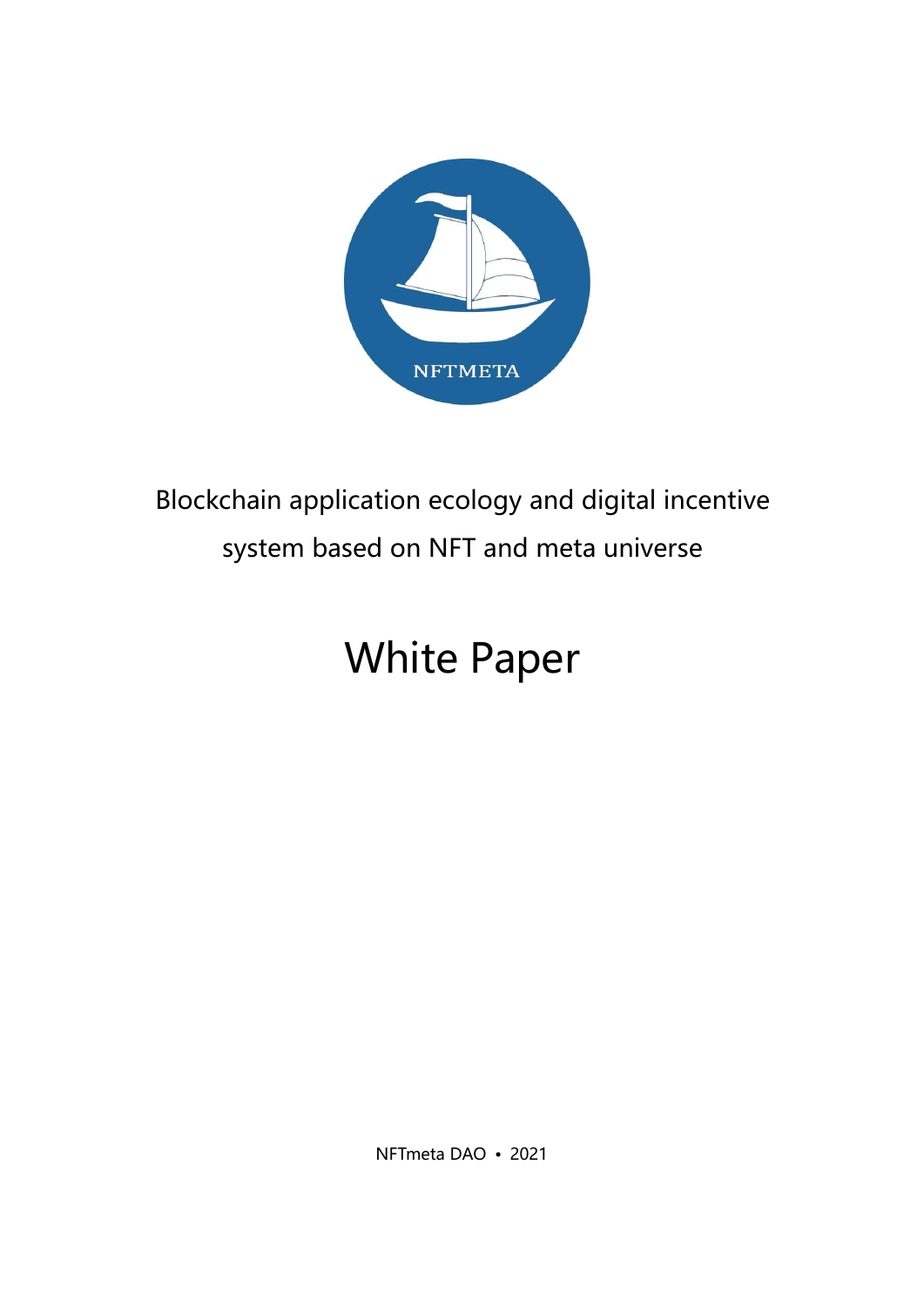# Catalog

| 1.4 The integration and development of NFT and Meta universe 12 |  |
|-----------------------------------------------------------------|--|
|                                                                 |  |
|                                                                 |  |
|                                                                 |  |
|                                                                 |  |
|                                                                 |  |
|                                                                 |  |
|                                                                 |  |
|                                                                 |  |
|                                                                 |  |
|                                                                 |  |
|                                                                 |  |
|                                                                 |  |
|                                                                 |  |
|                                                                 |  |
|                                                                 |  |
|                                                                 |  |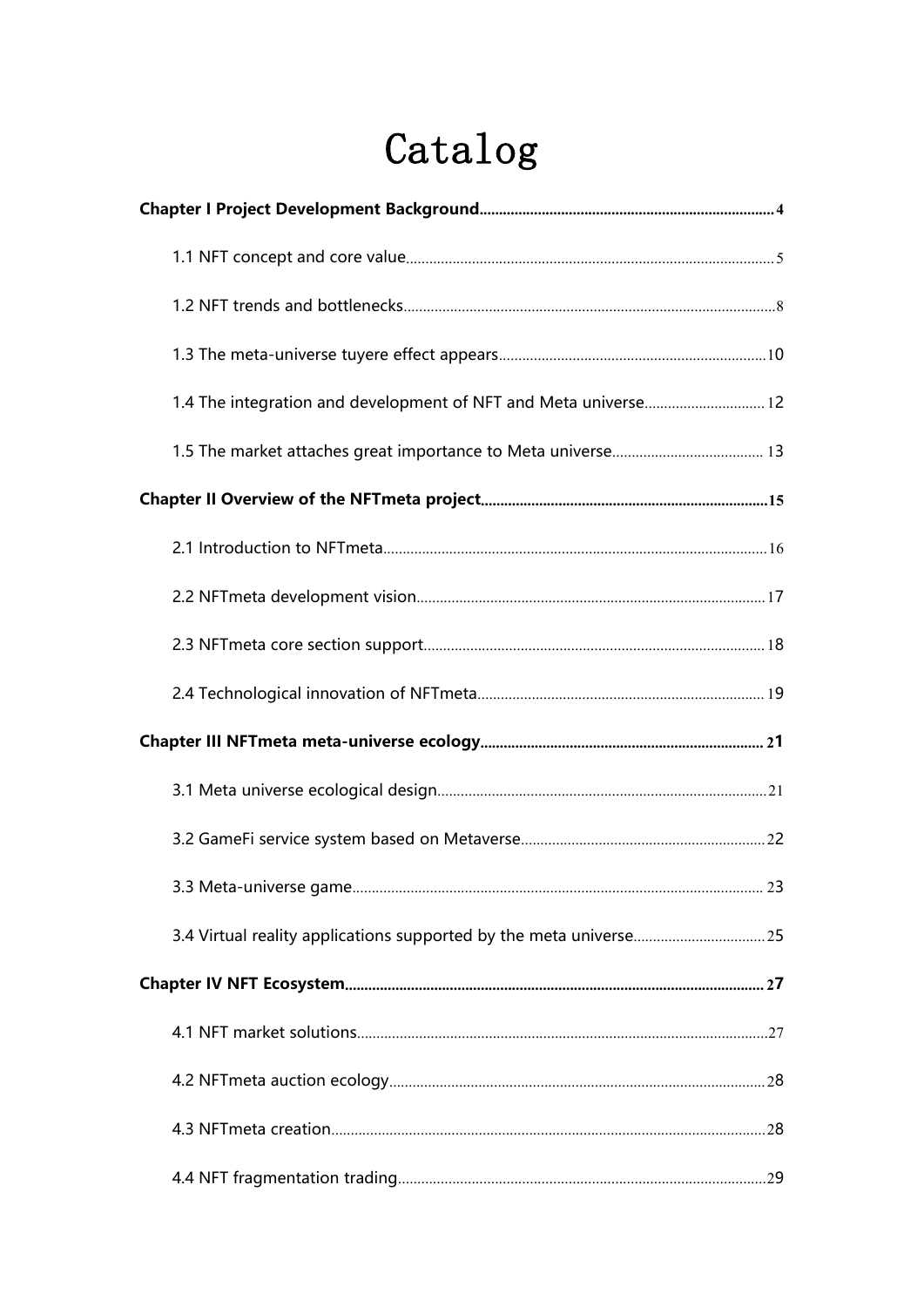| Chapter VII Global Team and Autonomous Community Construction 46 |  |
|------------------------------------------------------------------|--|
|                                                                  |  |
|                                                                  |  |
|                                                                  |  |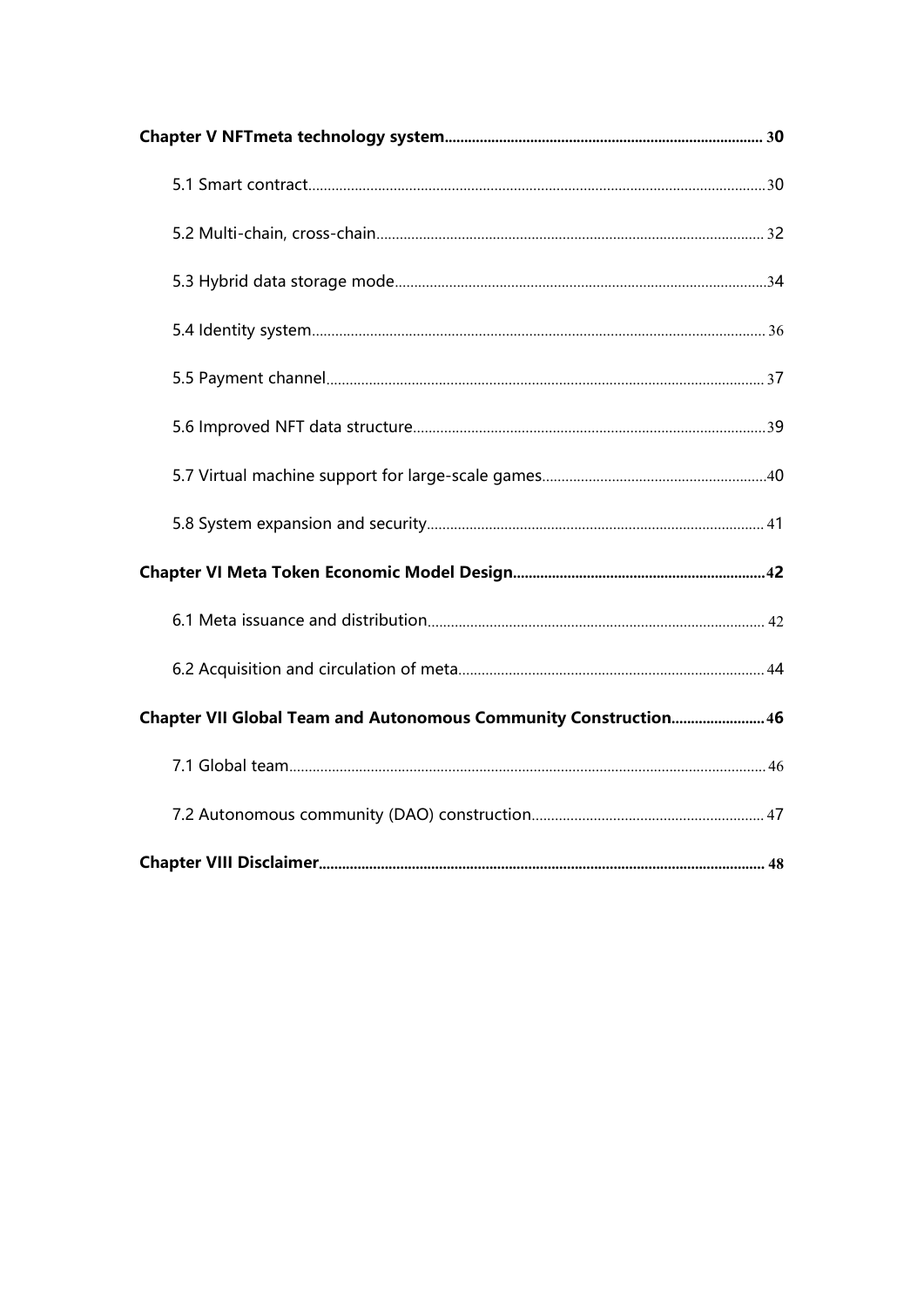# **Chapter I Project Development Background**

The new round of scientific and technological revolution has brought about the widespread application of innovative technologies such as artificial intelligence and big data, and has spawned a large number of new financial technologies. The maturity of the blockchain 1.0 represented by Bitcoin and the blockchain 2.0 represented by Ethereum has made the blockchain have stepped out of the conceptual stage, and will enter the era of blockchain 3.0. Chain 3.0 is a blockchain application that goes beyond currency and finance. It will fit in with the actual applications of various industries, allowing users to feel the true value of the blockchain. With the in-depth development of DeFi and gradually entering the 2.0 stage, the rise of NFT, meta universe, etc., has created a new space with more valuable returns for global investors.

#### **1.1 NFT concept and core value**

NFT, the full name in English is Non-Fungible Token, and the Chinese translation is "non-fungible token". It is a cryptocurrency using blockchain technology and can be understood as an advanced version of Bitcoin. To put it simply, NFT is a kind of virtual asset, which puts specific information on the blockchain in encrypted form to prove the uniqueness of copyright and is traded through an online trading platform. Unlike Bitcoin, NFT has the characteristics of indivisibility, irreplaceability, and uniqueness. Its records on the blockchain cannot be tampered with or copied, and transaction records are publicly visible, so NFTs cannot be counterfeited.

For example, if a painting is transformed into NFT form, then it cannot be changed, and a certain amount of tokens will be generated to prove its scarcity. The creator, creation date, and other information of this painting will always be recorded in its NFT. Even if someone plagiarizes or duplicates it later, others can use its NFT to determine whether it is true or false. In summary, NFT is the use of blockchain technology to transform the abstract fact of "ownership of a certain product" into a "token" that can be priced and changed hands, and is recognized by the world and cannot be changed.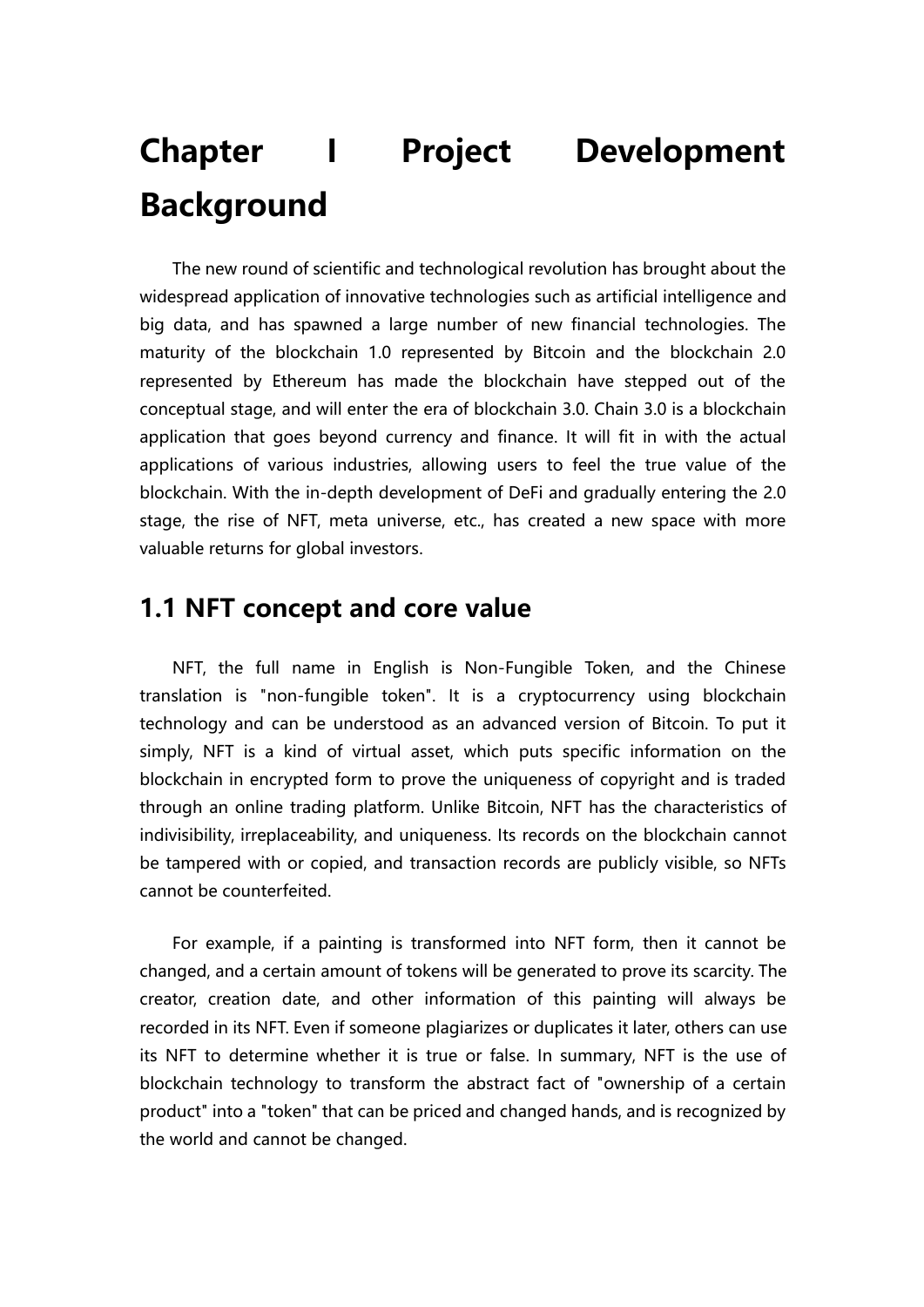

The development history of NFT can be traced back to 2017. Ethereum launched 10,000 CryptoPunks pixel avatars that year. Each avatar is different. Those who hold Ethereum cryptocurrency can receive it for free and get traded in the secondary market. Half a year later, Ethereum launched the blockchain game "Cryptokitties" (cryptokitties). Each cat has its own number, which cannot be copied or stolen. The gameplay is similar to the QQ Penguin. The difference is that the cat you spend time and money "captive" will always belong to you and will not disappear due to the suspension of the game. .

In 2018, the NFT ecosystem gradually developed. With the rise of trading platforms such as OpenSea, NFTmetarRare, Rarible, Nifty Gateway, and the rise of NFT, there are also various NFT trading platforms. Among them, the NFTmetarRare and OpenSea operated by Ethereum are the largest, attracting more customers.

In 2019, brands such as Nike and F1 that smelled business opportunities began to intervene in the NFT market. In 2020, NFT will begin to be applied to other fields, including identity authentication, fixed asset backup, and even used as encrypted collections to increase the value of collections.

In 2021, the NFT market finally ushered in explosive growth. According to the CryptoArt.io platform, the NFT market was the most competitive at the beginning of the year. In March, there were more than 2 million U.S. dollars in transaction volume; as of August 1, a total of 8.21 million works of art were sold in the form of NFT, with a total value of about 6.83 100 million U.S. dollars, or 260,000 ETH. Not only are tech giants such as Musk and Jack Dorsey robbing the market, some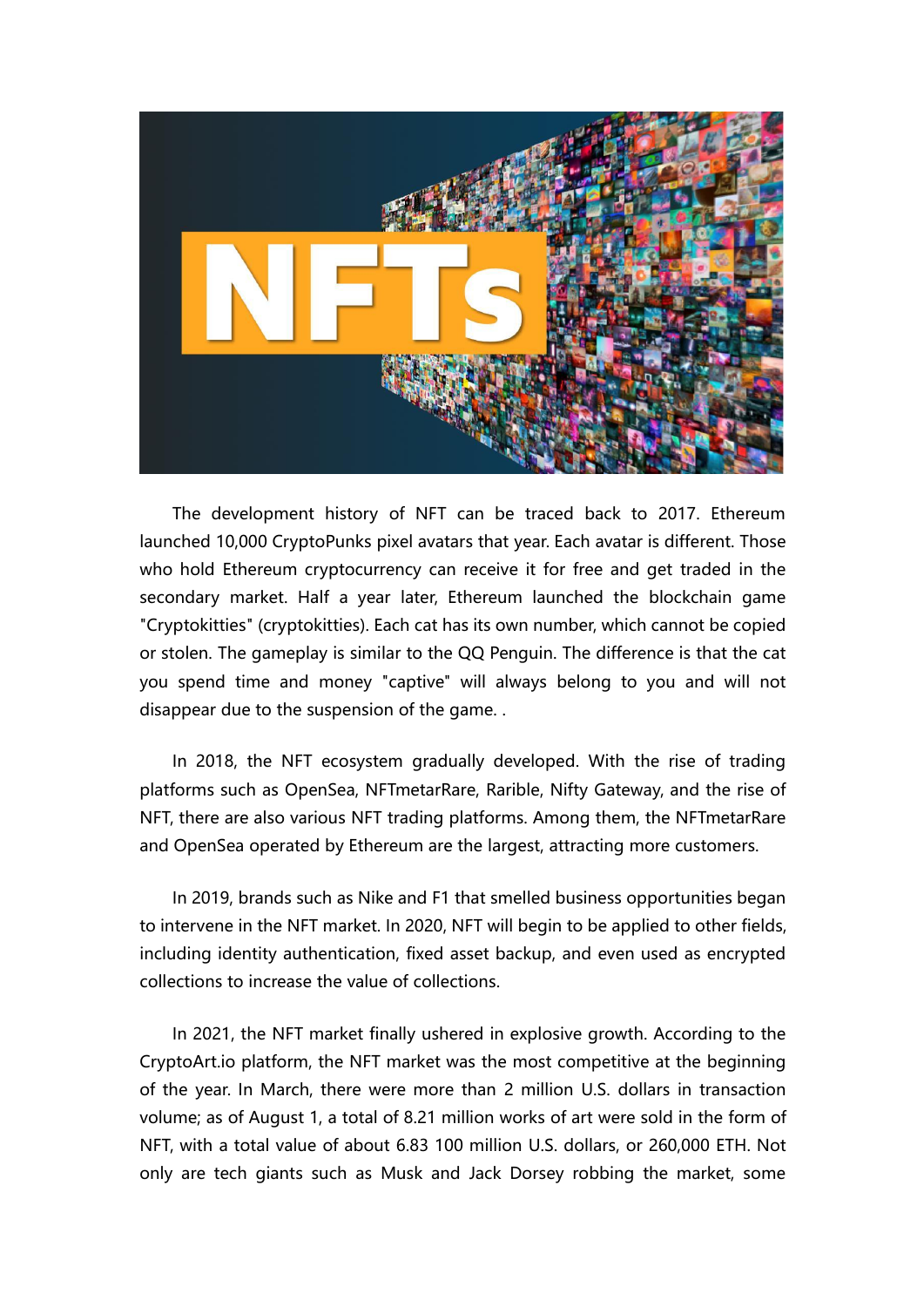well-known artists have also entered the NFT one after another, and there are endless reports of many artworks being sold at high prices.

At present, we can now clearly see that the main application areas of NFT include games, artworks, domain names, collectibles, virtual assets, real asset tokenization (STO) and other fields, especially artworks and games in the market. Degree is higher. Some game props and artworks are naturally unique and inseparable, which are just coupled with NFT, so NFT can effectively prevent the forgery and fraud of such items.

In the context of global digital transformation, NFT will play an irreplaceable role in the future blockchain ecology, and may even become a key driving force and cornerstone for many industries to achieve digital economic transformation. For the exchange, how to seize the opportunity under the new trend and use this to promote the development of the digital economy is worthy of in-depth thinking.

The prosperity of NFT and DeFi are in the same line. NFT belongs to the category of DeFi and is a field with great growth potential in the DeFi field. DeFi (Decentralized Finance) means decentralized finance, which refers to financial behaviors that run on the underlying blockchain systems such as ETH Ethereum and Binance Smart Chain (Ethereum). DeFi uses smart contracts to allow digital assets to rebuild the traditional financial order in the blockchain network and generate synergy with each other. Typical applications include quantification, market making, lending, insurance, bonds, funds, auditing, derivatives, ETFs, exchanges, clearing and settlement using digital assets. Corresponding to the centralized finance of CeFi (Centralized Finance), DeFi decentralized finance has the characteristics of code neutral and open source, decentralized operation, no centralized supervision, and decentralized autonomy:

• Code neutral and open source: DeFi projects running on the blockchain are openly running in the blockchain network and the code is open source. Every smart contract interaction and open source code can be browsed in the block at any time.

• Public access on the device: The mainstream project code on the chain is audited by a code audit company to avoid backdoors, bugs and other vicious events that affect the healthy operation of the system. The code of most traditional Internet applications is not fully open source.

• Decentralized operation: Refers to DeFi projects that can be run on miner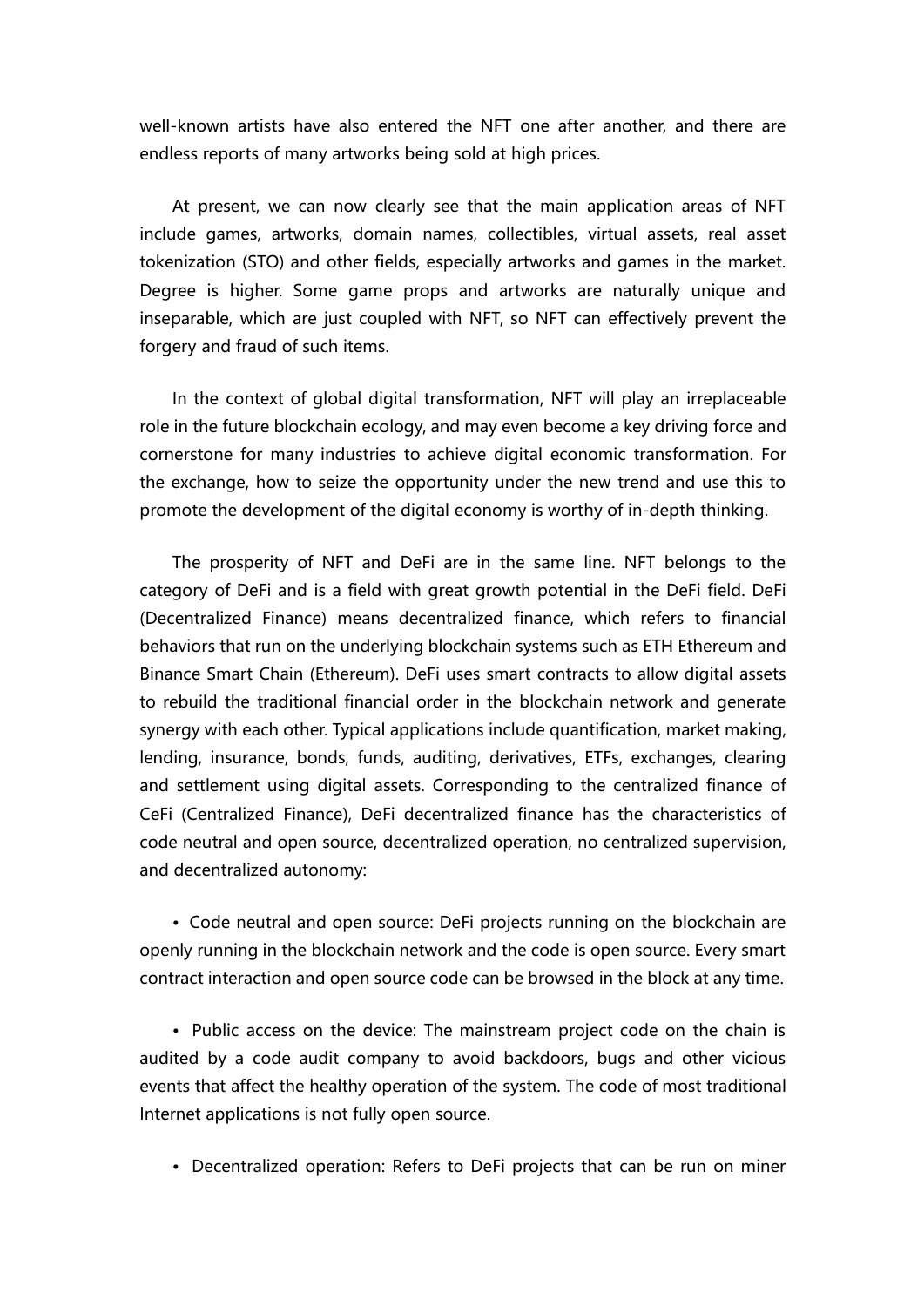nodes distributed across the world on the blockchain main network, unlike traditional Internet applications, which need to run on a centralized server owned by the company. Decentralized blockchain nodes are more resistant to risks. As long as there are mining machines around the world for mining and accounting for this public chain, the blockchain network can operate normally.

• Non-centralized supervision: The blockchain network application runs on countless blockchain nodes, and the main network of the project does not need to be reviewed by a centralized organization, which makes innovation more free and faster to develop. Without supervision, the DeFi network completed the on-chain reconstruction of the traditional financial system in just half a year, and tried various innovations on the original basis. On the other hand, decentralized supervision also makes investors less protected. The DeFi network has gradually grown in a decentralized organizational form during accidents such as hackers and loopholes.

• Decentralized Autonomous Organization (DAO, Decentralized Autonomous Organization): Most of the top blockchain network applications use decentralized autonomy to manage major projects and development paths. Any community member can initiate a proposal, and all users who hold digital assets can vote on the development direction of the project based on their holdings. DAO is similar to a shareholder meeting initiated 24 hours a day and 365 days without interruption.

The concept of DeFi began to rise in 2014-2017. In 2018-2019, various decentralized lending and other DeFi projects were gradually launched. In January 2021, as the Bitcoin bull market attracted market attention, it became popular. The DeFi lock-up volume exceeded US\$80 billion in April 2021. The stock of digital assets in the DeFi network also exceeded \$101 billion in early April, accounting for about 5% of the overall volume of digital currencies, and there is a trend of further acceleration.

### **1.2 Trends and bottlenecks of NFT**

1) High-quality assets enhance market liquidity

First of all, it is expected that more high-quality comprehensive trading platforms will appear in the NFT field, providing players from all over the world with a place to mint or trade NFT. In addition, DeFi can provide liquidity for NFTs. High-quality widely recognized NFT assets can be mortgaged in DeFi agreements. Users can purchase new assets after mortgaged NFTs. High-quality NFT assets will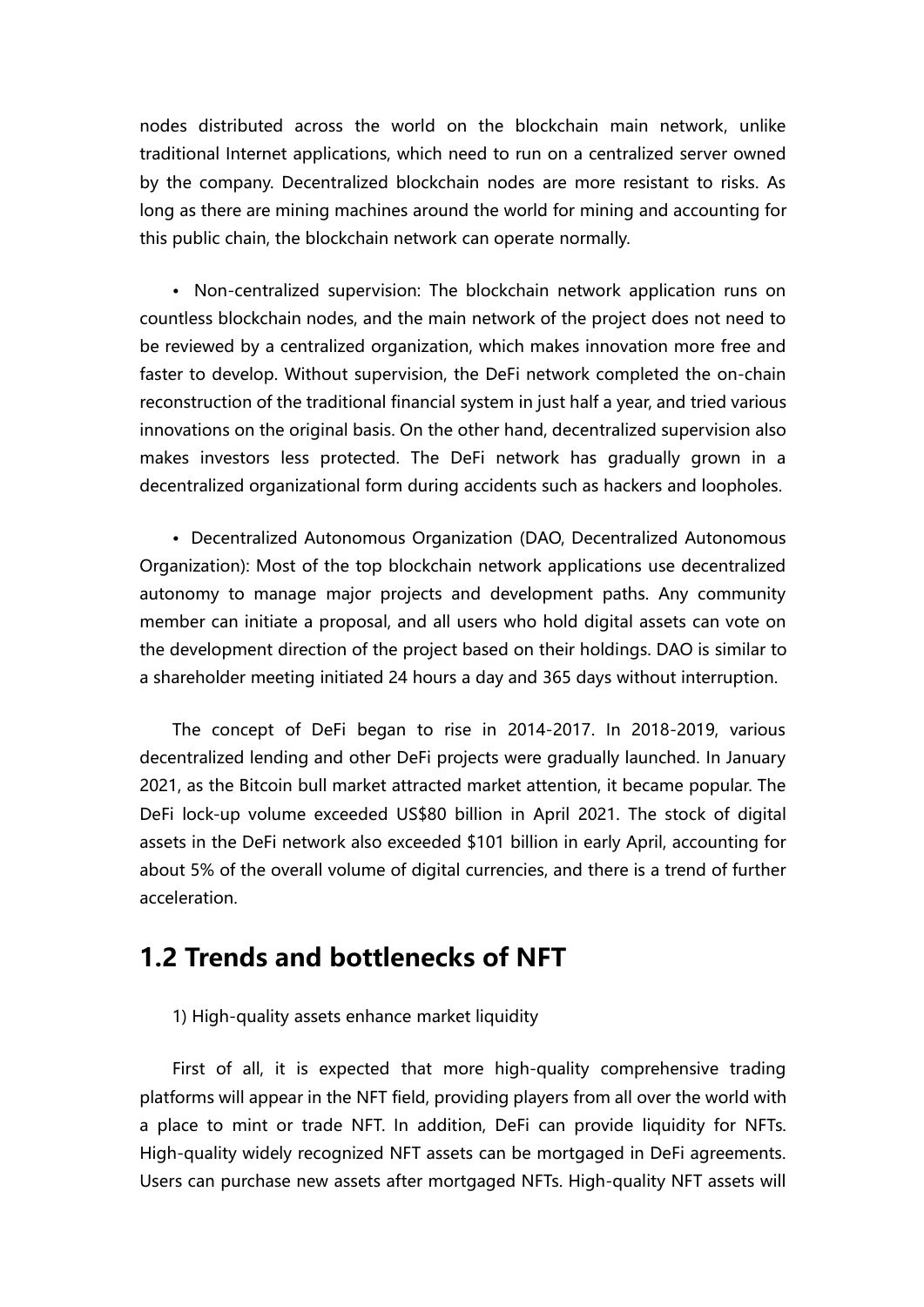improve market liquidity.

2) More real assets are on the chain

The true meaning of NFT is to provide an on-chain channel for real-world items and act as a bridge between the physical world and the blockchain world. In addition to the existing game props, art collections and other applications, in the future, more real assets such as real estate and copyright can be chained and exist in the form of NFT. In addition, NFT can also be seen as a chaining process of real hobbies, such as movies, music, drama, fashion, etc. can be chained, and the gameplay will be more diverse.

#### 3) Increase in financial attributes

Commercial bills such as bonds and insurance policies need to carry a large amount of information in the process of circulation and trading in the financial market, and they are unique. NFT, as a non-homogeneous token, can be used to mark different physical objects, and the information of bills can be tracked. NFT can empower the financial sector, and financial attributes will increase in the future.

#### 4) The ecological environment is not perfect

Compared with the previous popular DeFi ecosystem, the ecological perfection of NFT at this stage is not perfect. Different from the similar business and investment logic of each track in the DeFi field, the NFT track is clearly differentiated, the projects are quite different, and there are only a small part of the competition. Road development is relatively mature and has investment value, resulting in insufficient NFT project and track combined force and limited influence. Secondly, the concepts of private keys, wallets, and mnemonics involved in NFT have a high threshold for players, and many players are discouraged because of this. In addition, since the NFT market is an emerging niche field, liquidity is worse than that of DeFi projects.

#### 5) High security risk

First of all, the global regulation of NFT policies is still in a blank stage. NFT development is a state of unregulated "barbaric growth". According to the characteristics of NFT non-homogeneous tokens against physical objects, criminals may use NFT to launder money and trade. Criminal activities such as prohibited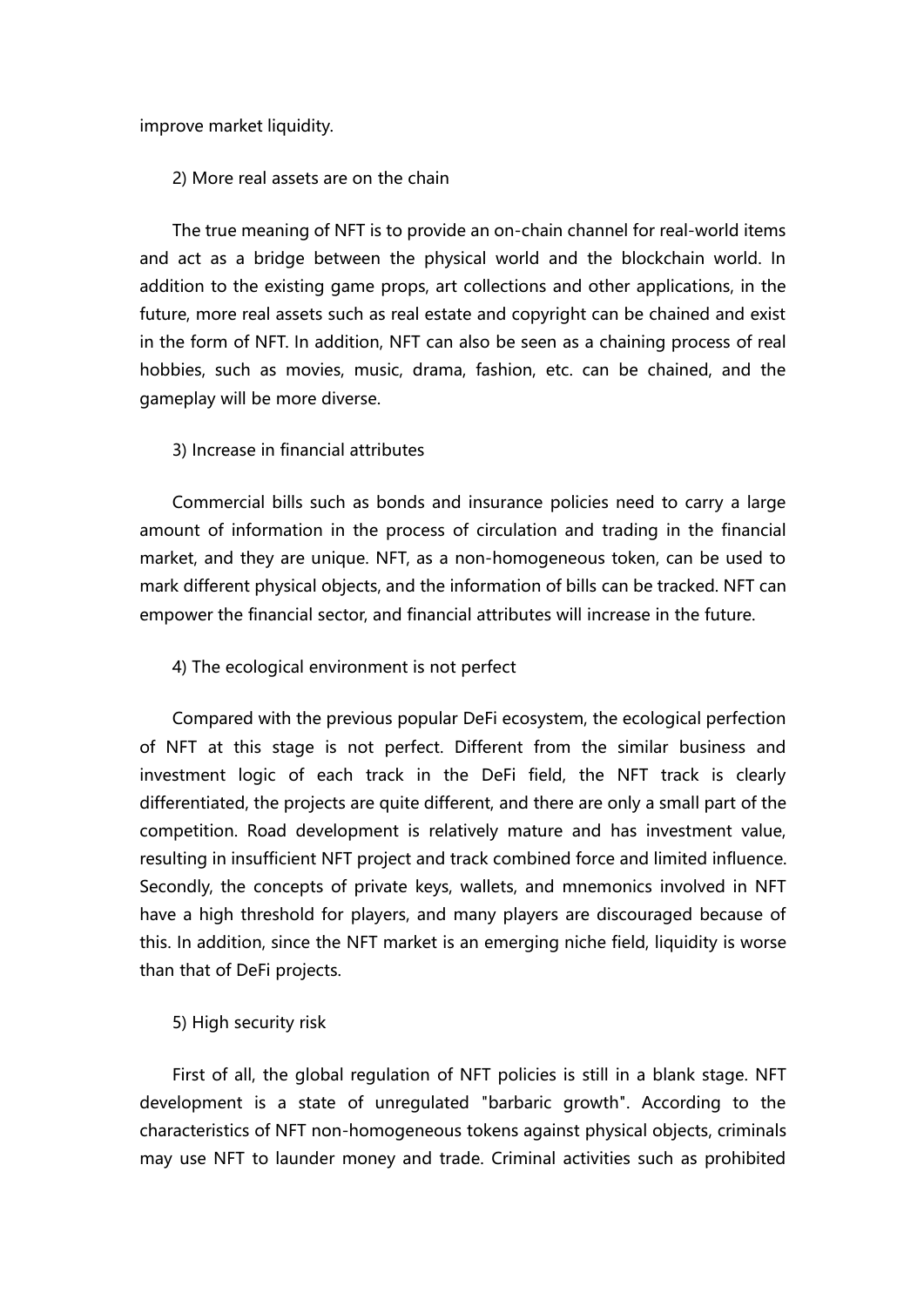items. In addition, as the value of NFT assets continues to increase, the ecosystem is gradually expanding, and it may become a new target for hackers after DeFi. Network security vulnerabilities are also potential risks.



Since the end of 2020, the NFT market has achieved rapid growth. Traditional companies looking for new business are increasingly interested in this. In addition, with the continuous development of technology, more funds are entering this field. In the past few months, our interest in NFTs in the crypto market has risen sharply, and the total transaction volume has exceeded billions of dollars. The market value of NFT exceeds 30 billion U.S. dollars, and the 24-hour transaction volume exceeds 34 U.S. dollars, accounting for 0.7% of the total cryptocurrency transaction value. Although the current proportion of NFT does not seem to be high, its huge potential has attracted industry attention.

In the context of global digital transformation, NFT will play an irreplaceable role in the future blockchain ecology, and may even become a key driving force and cornerstone for many industries to achieve digital economic transformation. For the exchange, how to seize the opportunity under the new trend and use this to promote the development of the digital economy is worthy of in-depth thinking.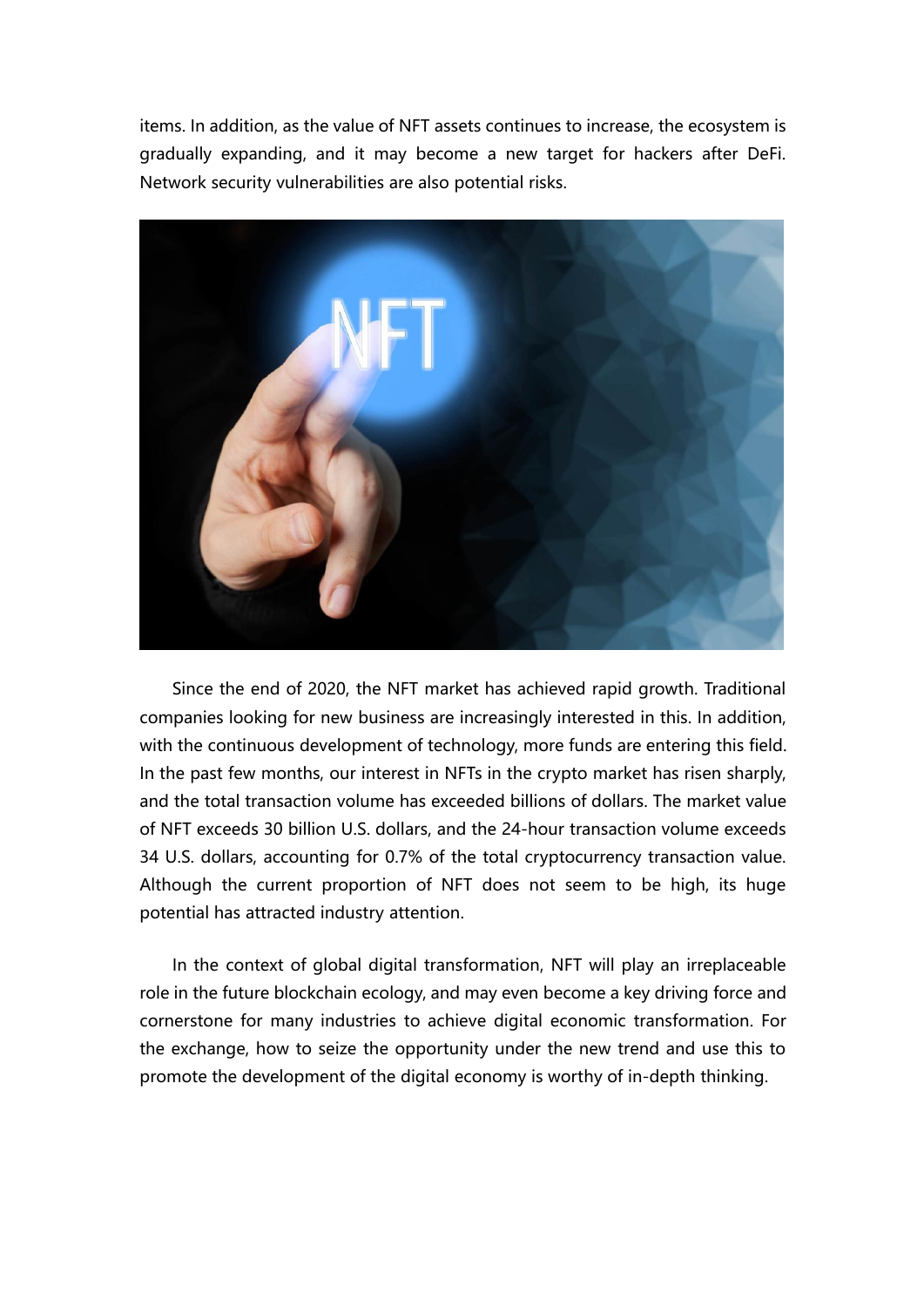### **1.3 The meta-universe tuyere effectappears**

The field of encryption and projects based on encryption technology seem to be in a state of constant change. Some new ideas evolve into new concepts, which has become a trend. On the contrary, some ideas that cannot evolve into new concepts can never proceed smoothly. Similarly, the terminology related to popular items floods the entire radio station, and many of the previous technical languages are eventually lost in the encryption language.

One of the most modern concepts currently being tested is the meta universe. Extracting distributed working principles from the blockchain world and applying them to future Hollywood movies can let everyone understand their possibilities. Compared to the 2D world we explore through games and movies, Metaverse can provide a tangible virtual world, and users can walk through the scenery through a 3D interface. Just as science fiction promotes derivative movies, so the concept of movies also promotes the development of online games.



The concept of meta universe originated from the 1992 science fiction novel "Avalanche", in which the author constructed a virtual world parallel to the real world. Later, the famous movies "The Matrix", "The Number One Player", and the popular anime ip "Sword Art Online" and other film and television works continued to use and improve this concept. Literally, the Metaverse consists of two parts: Meta (transcendence) + Universe (universe), that is, through technical capabilities to build a virtual world on the basis of the real world, so that people in the real world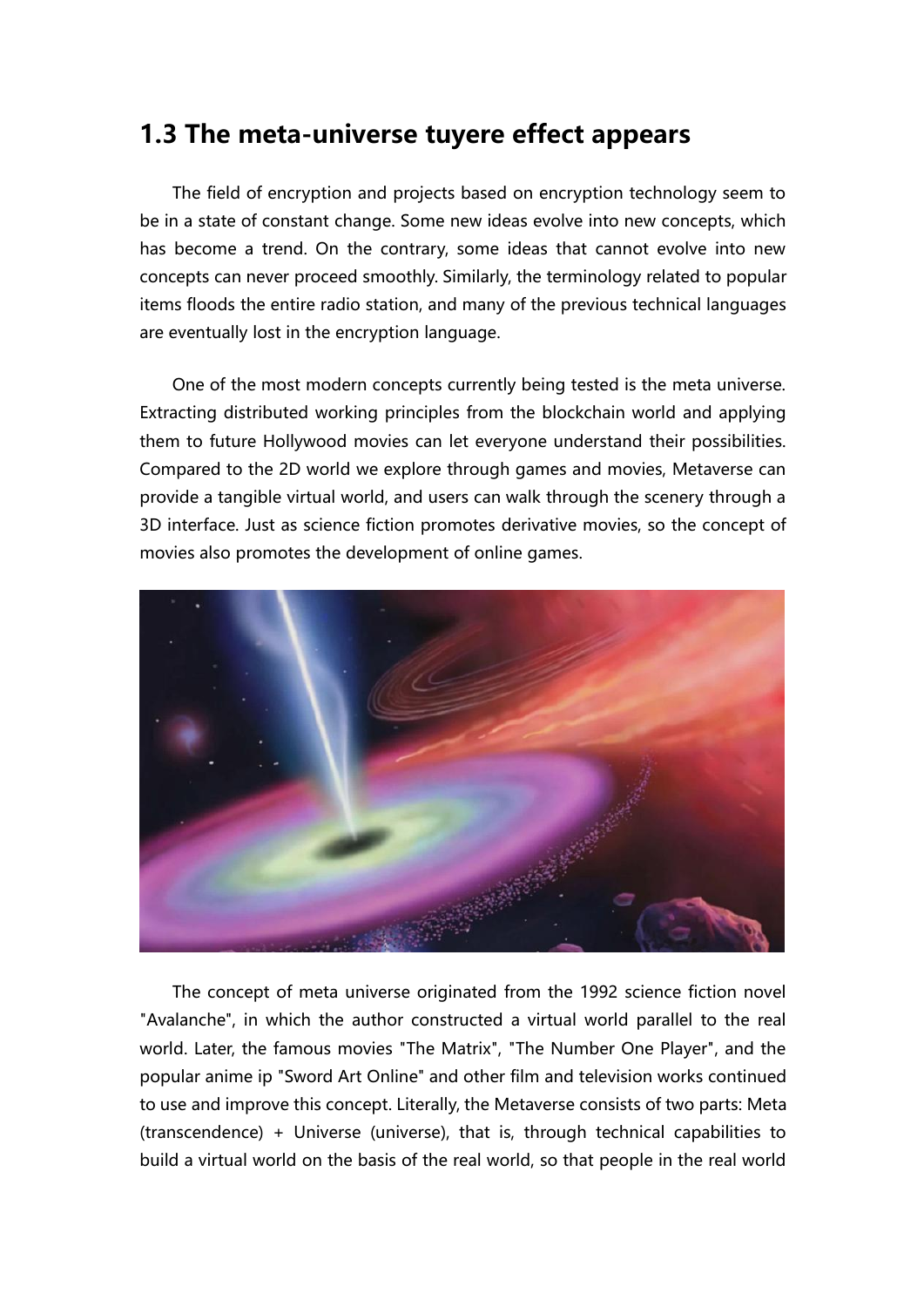can use digital forms Can live in a virtual world, and there are also a series of relatively complete systems in this virtual world, such as social networking and economics.

Technically, based on the traditional Internet, Metaverse has put forward higher requirements in terms of immersion, participation, and sustainability. Therefore, it will be supported by many independent tools, platforms, infrastructures, and protocols. run. With the increasing maturity of AR,VR, 5G, cloud computing and other technologies, Meta Universe is expected to gradually move from concept to reality.

As the market's understanding of the metaverse gradually deepens, it is certain that everything from the consumer Internet to the industrial Internet willusher in the metauniverse era of online and offline integration in the future. The mainstream view of the market believes that the meta-universe model will be a brand-new pan-entertainment model, and the unique immersive, real-time, and diversified model of meta-universe will be more welcomed and affirmed by the market.

In general, Metaverse is highly interoperable between virtual and reality, with closed-loop economies attached to open source platforms. Although there is no detailed description of the final form of the meta universe in the industry, we can still determine the four core attributes of the meta universe by refining its characteristics:

• Synchronization and simulation. The virtual space and the real society maintain ahigh degree of synchronization and intercommunication, and the interactive effect is close to reality. Synchronization and simulation of the virtual world are the basic conditions for the formation of the original universe, which means that all events in the real society will be synchronized with the virtual world, and users can get feedback information close to reality when interacting in the virtual meta-universe.

• Open source and creation. Open source also means open source technology and open source platforms. Metaverse encapsulates and modularizes the code to varying degrees by formulating "standards" and "protocols." Users with different needs can create in Metaverse to form a native virtual world. Expand the margin of the meta-universe.

• Sustainability. The meta-universe platform will not "suspend" or "end", but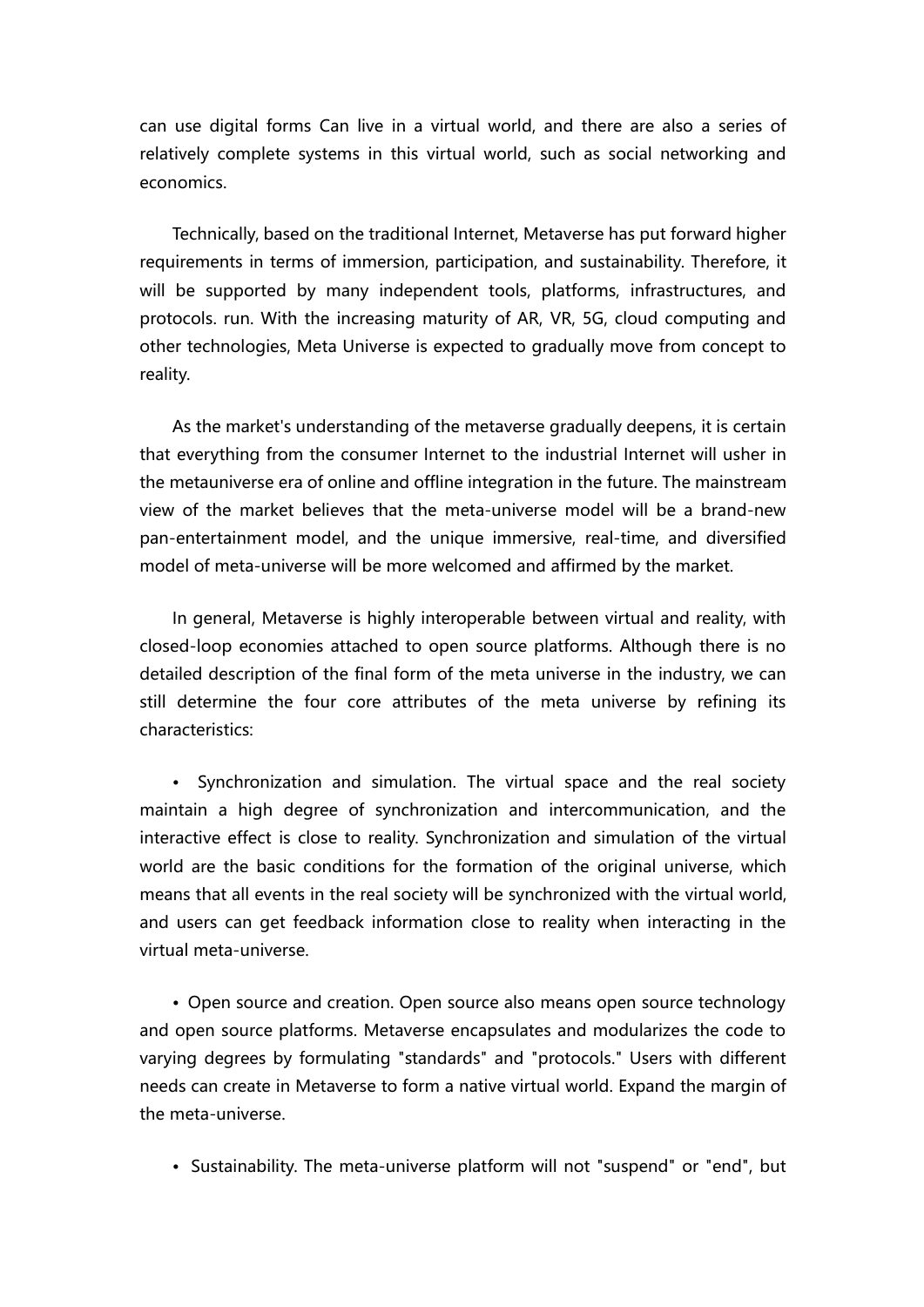will operate in an open source manner and continue indefinitely.

• Closed-loop economic system. The user's production and work activities will be recognized in the unified currency of the platform. Players can use the currency to consume content on the platform, or they can replace the real currency through a certain percentage. The economic system is the engine that drives the constant advancement and development of the meta universe.

The meta-universe industry is still in its infancy, and there is currently no unified and complete definition of the core elements of the meta-universe in the market. However, combining the eight essential elements of the meta-universe given by the CEO of Roblox, one of the earliestand most authoritative development of meta-universe concepts, and the seven characteristics of the virtual world listed by Tencent Research Institute, the ideal state of the meta-universe can be derived, namely one It has an extremely immersive experience, a super-temporal social system, a rich and colorful content ecology, an economic system that combines virtual and real, and a super-large digital community that can mirror the real human social civilization.

### **1.4 Integration and development of NFT and Metaverse**

Meta universe is not a castle in the sky, but a virtual space based on the real Internet world in the future. The scope of coverage will also expand from pan-entertainment to every corner of the Internet. However, the current development stage of the meta universe is still in the ultra-early stage, and it still takes a long time to develop and perfect.

NFT will become an important infrastructure of the meta universe. Its uniqueness and irreplaceability will provide a reliable basis for people to map things in the real world to the meta universe, and it has initially shown its value at this stage, but in the future The core and extension of NFT still have a lot of room for imagination. Based on our assumptions above, NFT will become an important infrastructure of Metaverse, and Metaverse will become the most outstanding application of NFT. From this perspective, the two are interdependent and mutually prosperous.

At the end of June 2021, Zuckerberg announced that Facebook will work hard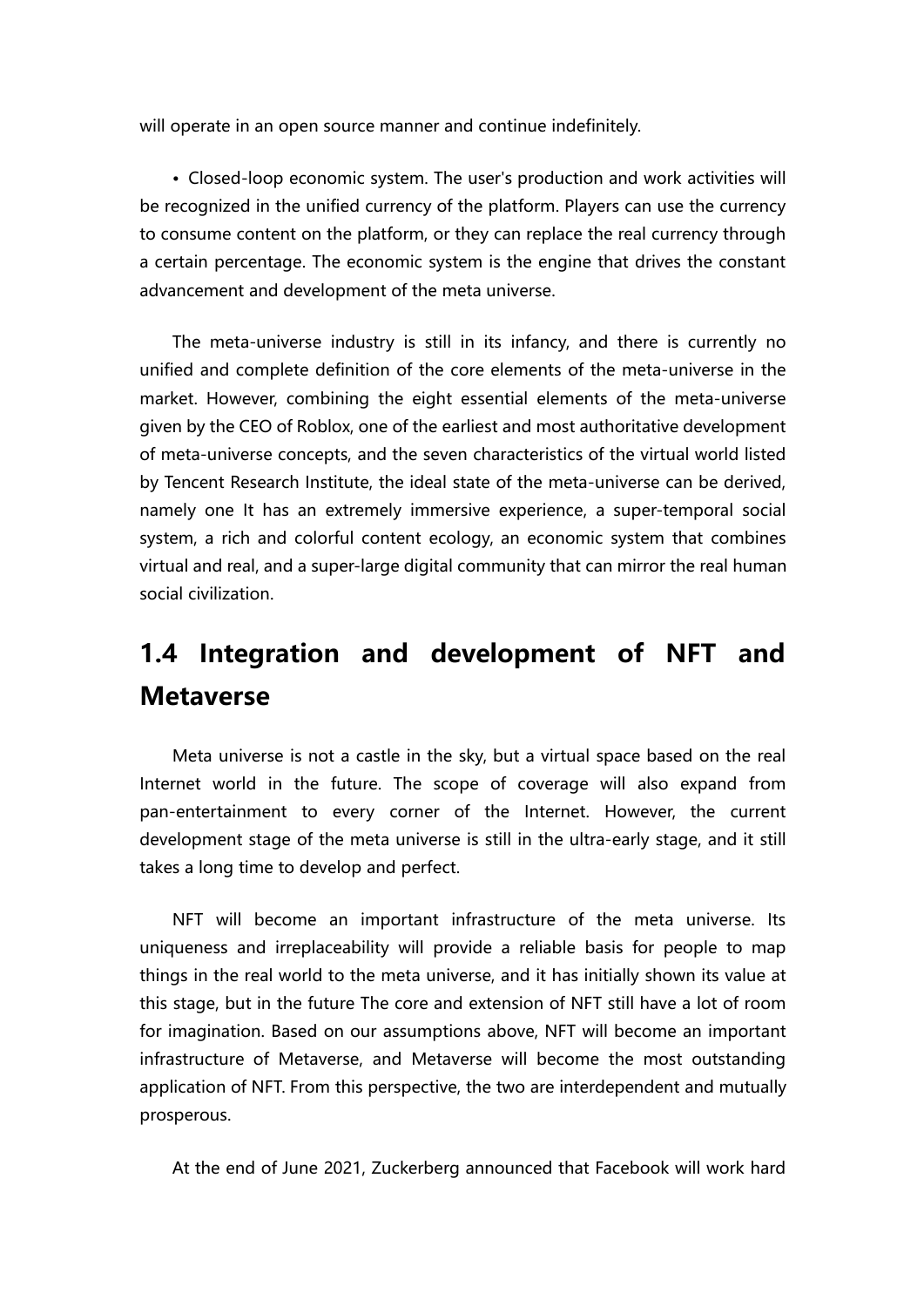to build Meta Universe in the future, and the Meta Universe product group will be led by Vishal Shah, Vice President of Instagram. At the end of 2020, in the preface of Tencent's annual special issue, Ma Huateng put forward a so-called "True Internet" concept: "Now, an exciting opportunity is coming. The ten-year development of the mobile Internet is about to usher in the next wave of upgrades. We call it the True Internet." Judging from its interpretation of the True Internet, it is similar to the meta-universe we are discussing today.

This is a process from quantitative change to qualitative change, which means the integration of online and offline, the integration of physical and electronic methods. The door to the virtual world and the real world has been opened. Whether it is from the virtual to the real, or from the real to the virtual, we are committed to helping users achieve a more real experience. From the consumer Internet to the industrial Internet, application scenarios have also been opened. Communication and social networking are becoming video, video conferencing and live broadcasting are rising, and games are becoming cloud.

As we all know, the development context of the Internet from Web1.0 to Web3.0 indicates that NFT and meta-universe will also go through a process of discovering and confirming the value of the individual and all the values created by each individual on the Internet. On the whole, Web3.0 will be an important part of the meta-universe, so the rediscovery of individual values will also be an important core of the meta-universe. Based on the above analysis and the unique advantages of NFT, it is not difficult to find that with the development of human society, especially the deepening of the exploration of the origin of human society, the "unique" value of each individual and the "unique" recording function of NFT will Increasingly deep integration, this will undoubtedly continue to strengthen the interdependent relationship between NFT and meta-universe.

Although the development of Meta Universe is still at a very early stage, through the window of NFT, we have been able to glimpse into many attractive aspects of this virtual world, such as open interconnection and value sharing. With the help of NFT, in the future Meta Universe In, any valuable individuals and things will be discovered, recorded and received due respect.

Generally speaking, regardless of technology or product form, the current meta-universe is still in the initial stage from 0 to 1. Only in terms of technology and privacy, the meta-universe has not really formed yet. However, Metaverse has huge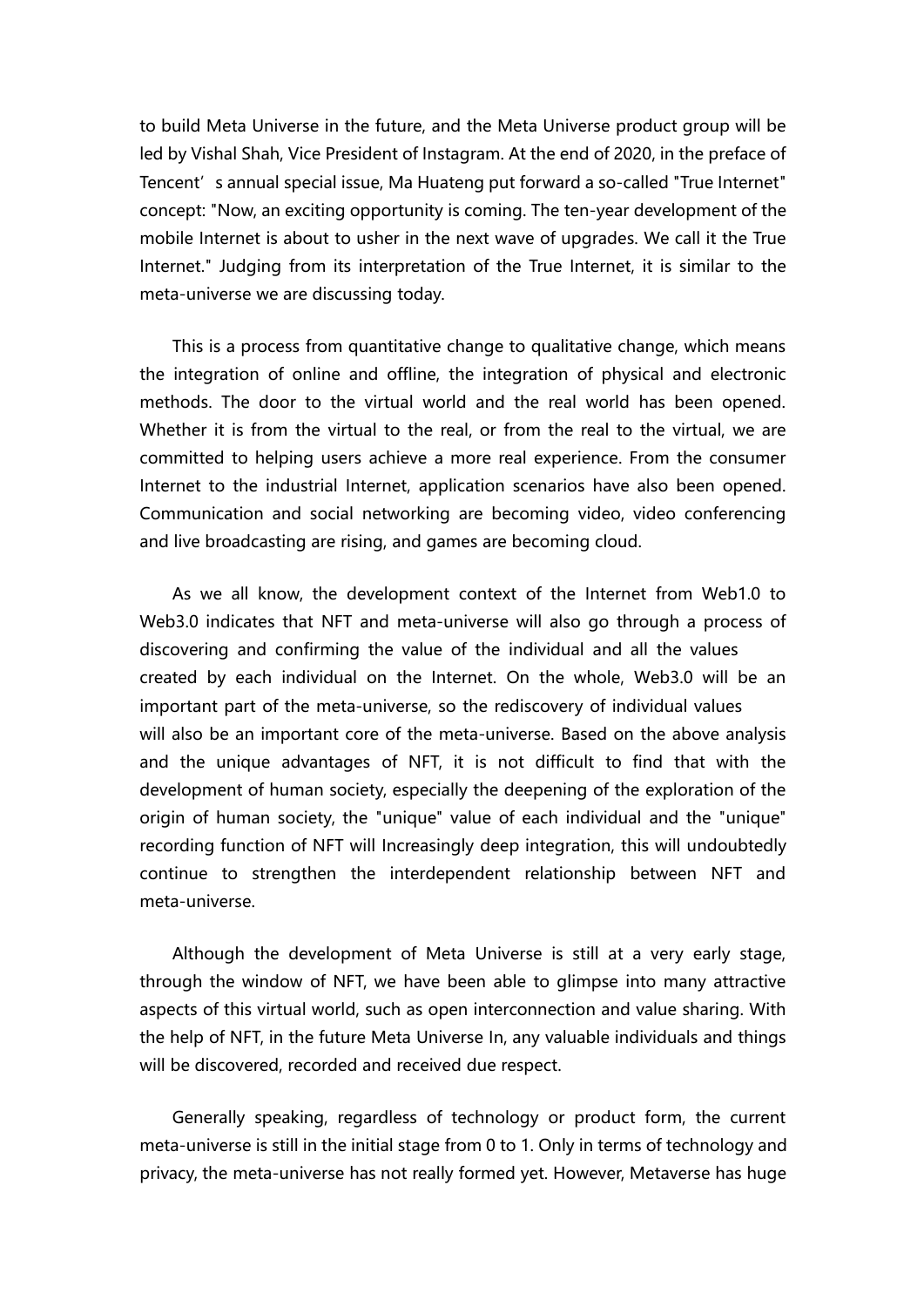application scenarios. At present, NFT is very popular, but there are no application scenarios. Meta Universe provides a good place to showcase the advantages of NFT. The complementarity of Meta Universe and NFT will create countless unimaginable technologies in the future.

## **1.5 The market attaches great importance to Meta universe**

On October 28, 2021, Facebook announced at its Connect 2021 online conference that it would rename the company to "Meta". The company logo has also changed from a thumbs-up gesture or a blue F to a bit like "infinity". "symbol.

At the Connect 2021 online conference, the company's CEO Mark Zuckerberg showed the audience the company's definition of Metaverse and the company's development blueprint in the live broadcast. He said: "Metacosm is the next frontier of science and technology, just like when we built a social network."

"When Facebook was founded, people could almost only type on their computers. Later, with mobile phones with camera functions, the Internet became more visual. The soaring Internet speed this year has made movies the main channel for us to experience content. "

Zuckerberg said: "We moved from the desktop to the web, then to the mobile phone; from text to photos, and then to movies. But the progress does not end here. The next stage of the platform and media will make people more immersive The feeling of its surroundings. You will be in the network, not from the side. This is what we call the meta universe'."

NFT, meta universe, etc. have become popular areas at the moment, and NFTmeta believes that NFT and meta universe are applied in the field of blockchain encryption, mainly to solve the scarcity and uniqueness of numbers, digital property rights, large-scale coordination and protection across virtual environments User privacy. Drive everything to achieve the goal of NFT. At the same time, in the "meta universe", NFT brings digital uniqueness and verifiability, which will completely subvert a series of items such as artworks, collectibles, and games. "Meta universe" adds important independence and uniqueness. NFT allows the "meta universe" to exist in an open, trustless form, and can achieve decentralized ownership. Based on this, NFTmeta will provide a more superior decentralized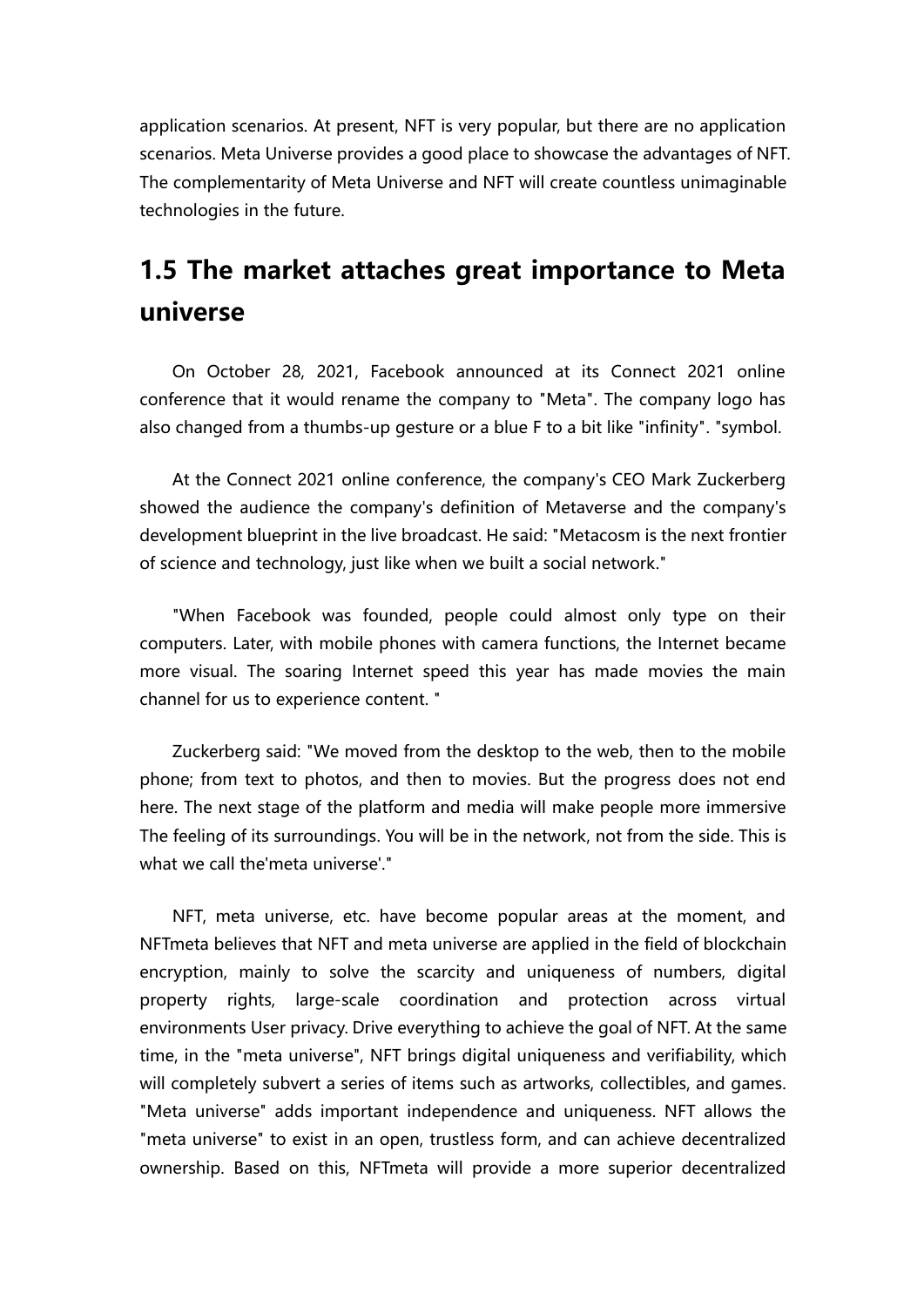solution for the Internet of Everything.

• Completely based on blockchain technology, based on the Binance Smart Chain Ethereum integrated ecological application in the early stage, and will build its own public chain underlying system in the later stage to create the foundation for NFT, Metaverse and diversified DeFi applications;

Assets are controlled by individuals, and through the application of aggregation tools, more users can freely shuttle between the NFT and meta universe worlds;

• Real-time settlement and settlement are completed through smart contracts, realizing more efficient, convenient and safe settlement and settlement;

• Reduce the cost of trust between individuals by minimizing dependence on trust;

<span id="page-14-0"></span>NFTmeta expects that everyone is their own master, everyone can freely schedule their own assets, and will not be peeped, supervised, and blocked by centralized institutions. NFTmeta will build an autonomous ecosystem on the basis of decentralization, privacy, and fairness, ensuring financial security and fairness of participation by each investor, while stripping away the harm of centralization, and building a true decentralized ecosystem and value closed loop. Establish a connection between virtuality and reality, allowing NFT and Metaverse to promote social progress while creating personal value.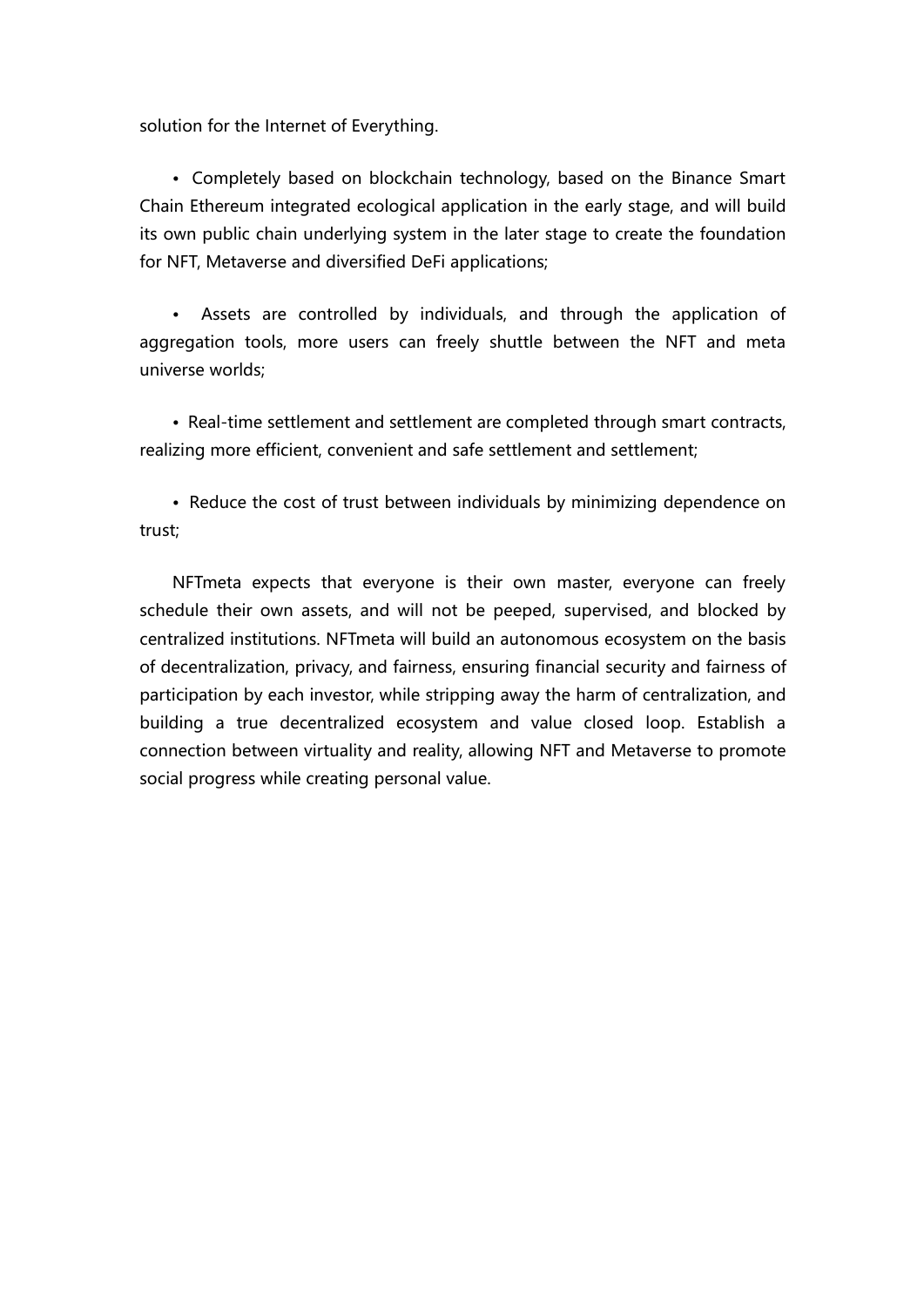# **Chapter II Overview of the NFTmeta project**

#### <span id="page-15-0"></span>**2.1 Introduction to NFTmeta**

NFTmeta is created by the NFTmeta laboratory in conjunction with the world's top blockchain technology elites and communities. It aims to form application support for NFT, meta universe, DAPP, smart contracts, etc. through independent blockchain underlying protocols.

Adhering to the concept of deeply applying DeFi, NFT, and meta-universe to ecological development, NFTmeta, with the support of innovative concepts and token incentive models, will open a new era of value Internet. Benefiting from the advantages of continuous development and innovation of technology, extensive business applications, and refined governance, NFTmeta's business logic has been implemented, and it is competitive in the following aspects:

• Technology: NFTmeta has a very mature and powerful technical support. It has accumulated rich industry and technical experience in blockchain, games, artificial intelligence, NFT, meta-universe, VR/AR and other fields. It is in the underlying technology of blockchain Industry-leading breakthroughs have been made in development and application. The NFTmeta team perfectly brings together veterans from multiple industries, many years of actual operation experience, and deep insights into the development of the industry.

• Industry resources: NFTmeta will sign a strategic cooperation agreement with top leading companies in the target industry, which will provide strong support for NFTmeta to enter the target industry, so as to truly promote the actual implementation of NFTmeta+ meta-universe applications.

• Business governance: Unlike general projects, NFTmeta has a clear and clear strategic plan for the target industry, and uses an autonomous community model to continue to empower free, fair and high-value ecological prosperity. NFTmeta is more focused and professional with the help of blockchain technology's distributed decentralization, non-tamperable, encrypted security and point-to-point transmission value characteristics to penetrate target industries and quickly gain market share.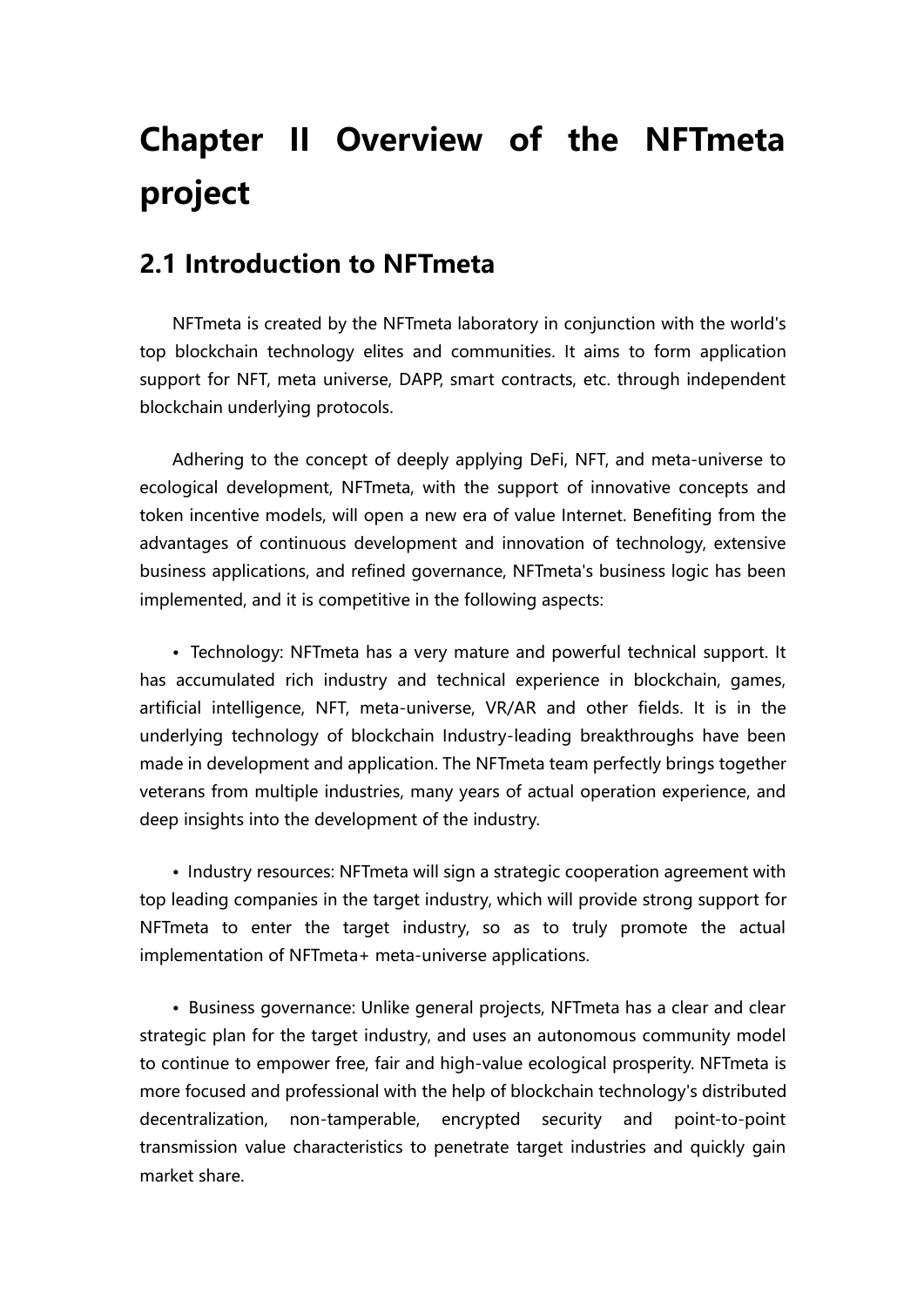• Fund management: The fund management of NFTmeta will establish an investor protection fund under the leadership of the NFTmeta DAO and NFTmeta development team, strictly abide by the principles of fairness, justice, and openness, and take the development of NFTmeta as the primary purpose. The foundation special custody and ensure the safety and sustainability of funds, all funds usage will be regularly disclosed to all investors to ensure the openness of the use of funds.

• Development space: The target industry of NFTmeta is the trillion-level meta-universe market. By formulating a complete governance structure, the development team effectively manages general affairs, code management, financial management, salary management, and privileged operation scope to ensure sustainable development.

#### **2.2 NFTmeta development vision**

NFTmeta believes that the true freedom of assets comes from the privacy and security of information. Only by allowing assets to flow at their own will and always in a safe place is the true freedom of assets. Blockchain does not mean to be unconventional. In addition to making assets more free, it must also make the experience more humane.

The vision of NFTmeta is: to provide meta-universe services to everyone, so that modern finance is no longer just a tool for the rich to accumulate money, but a key to the freedom of wealth for civilians.

In order to realize the ultimate freedom of digital assets, create a truly decentralized and distributed future "digital financial service ecosystem and meta-universe parallel world", so that blockchain technology and digital asset applications can be popularized on a larger scale. Technical research, combined with the decentralized characteristics of blockchain and consideration of its application scenarios, the mission of NFTmeta is as follows:

1) Cross-chain asset transfer

It can connect to the existing major digital token networks (such as Bitcoin, Ethereum, etc.) to complete the asset exchange without changing the original chain mechanism and realizing the landing of the pledge mining model. The newly generated digital token network can also be connected to the NFTmeta protocol at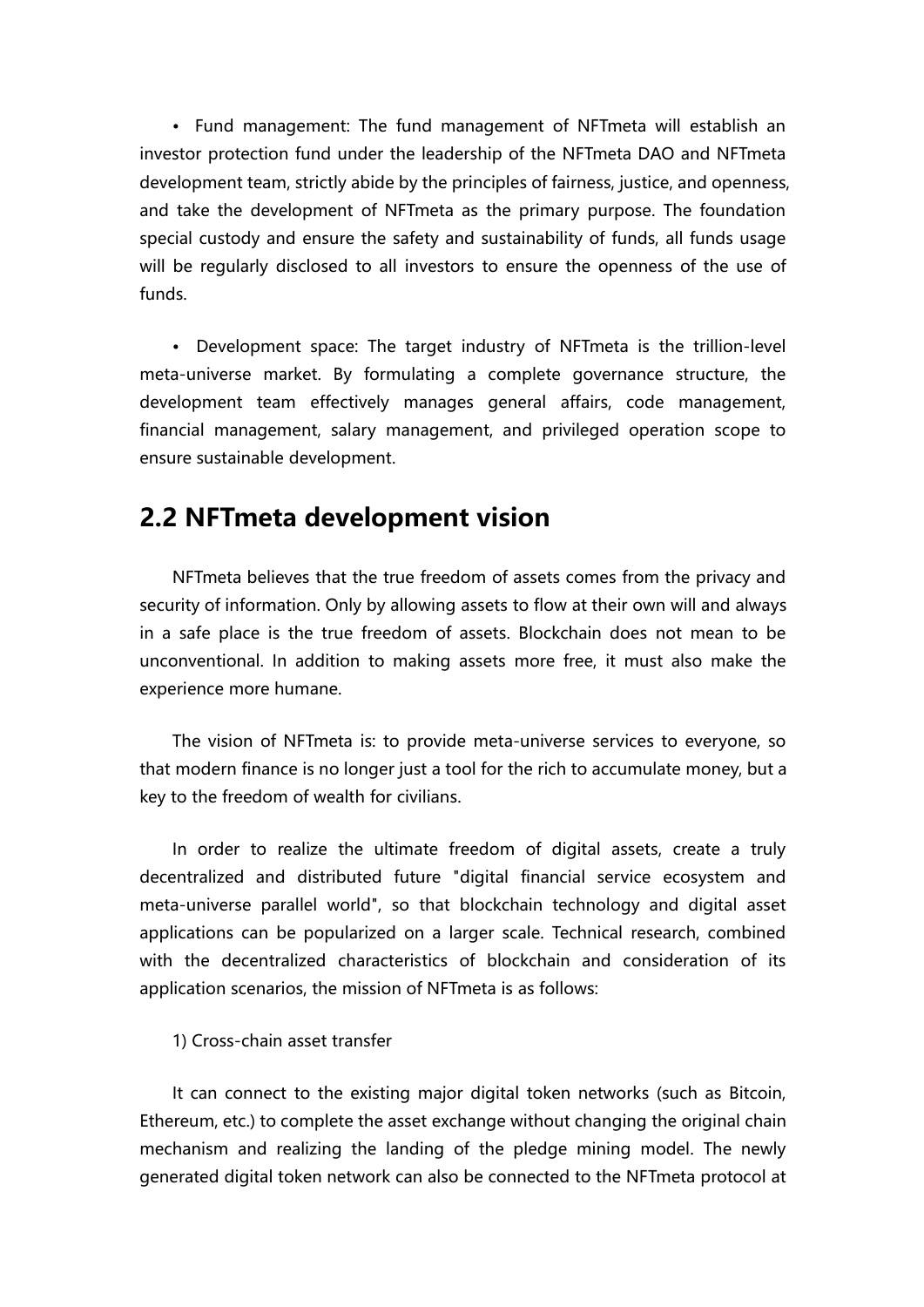a very low cost.

The blockchain network of the nature of the alliance chain can also be connected to the main chain of NFTmeta to realize the functions of transferring assets from the original chain to NFTmeta, from NFTmeta back to the original chain, and trading multiple assets on NFTmeta. Ensure the security of cross-chain transaction assets and the stability of cross-chain transaction services.

2) Provide privacy protection for transactions

• Both parties to the transaction can choose a transaction with privacy protection.

• Able to provide privacy protection for digital asset transfers and transactions.

• Able to provide anonymity protection for digital asset holders.

3) Extensibility of the scene

• Be able to become a distributed platform for multiple digital token exchanges.

• Able to carry out pledge lending business of different digital currencies.

- Able to complete digital asset transactions using digital tokens as a medium.
- Ability to issue and trade new digital financial assets.

#### **2.3 NFTmeta core section support**

With the support of global resources, NFTmeta will realize the landing of the meta-universe with the support of the following models:

1) User ecology

• NFTmeta will create the only pass of digital encryption for all users-meta.

• Provide users with low-threshold, high-security wallets, and become a secure payment platform for users to participate in the encrypted world.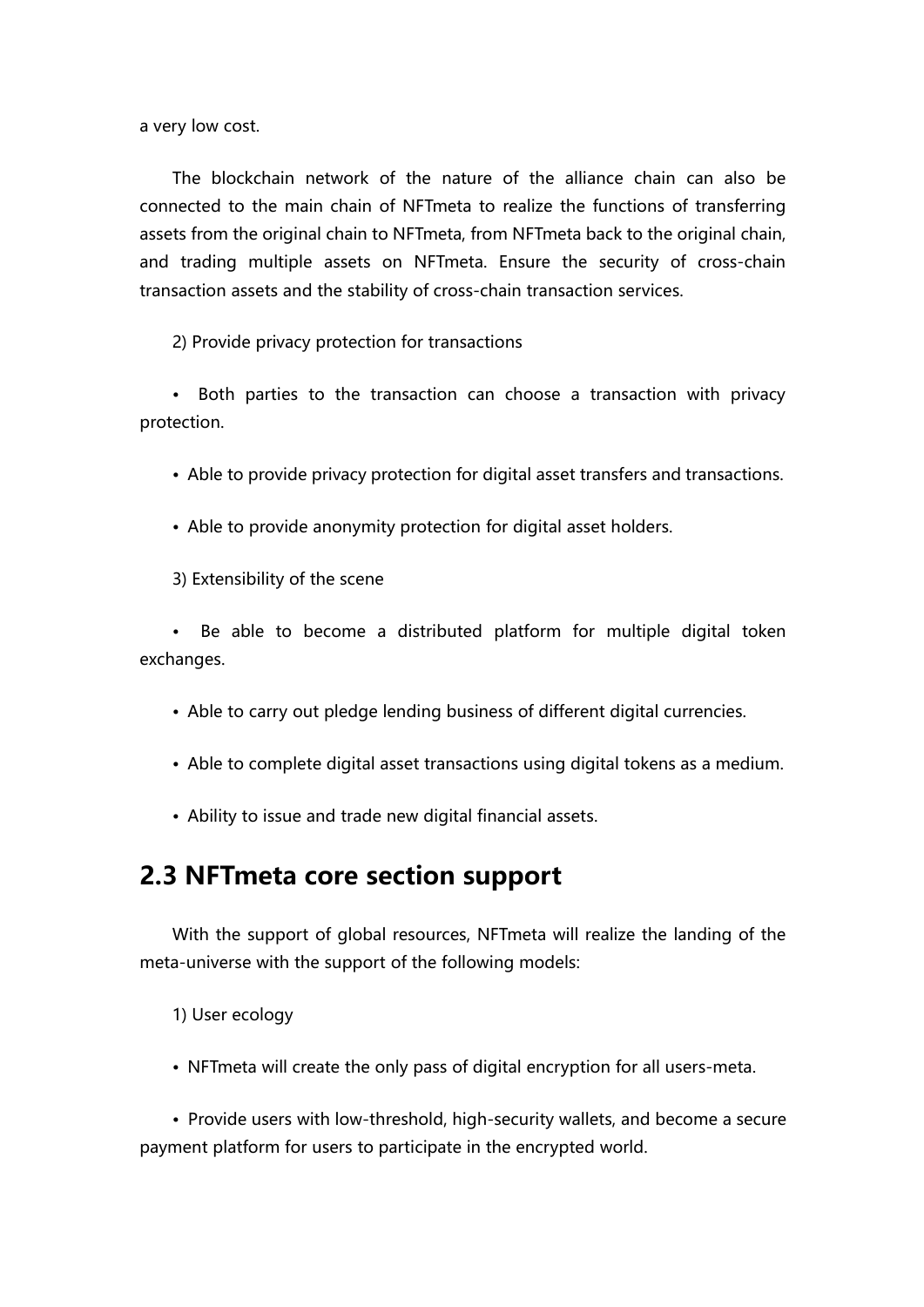• Create digital tokens that circulate in the global DeFi scene: meta supports the transaction and settlement of the entire ecosystem.

• Build a benign and sustainable ecology around users, including NFT games, pledge mining, meta-universe applications, etc. And form a new game subversive gameplay, integrating "GameFi" and "traditional mining" into a new "Metaverse" model.

2) Technical level

• NFTmeta modularizes blockchain functions, integrates the cross-chain engine and its front-end development tools, directly covers third-party developers of DAPP, penetrates meta tokens into hundreds of thousands of games and applications, and covers more than one billion users worldwide.

• NFTmeta integrates blockchain technology into the back-end service logic and uses node servers around the world to provide developers on DAPP with fast communication solutions and reliable smart contract server-side logic.

• Focusing on developers, we will build a complete set of development tools, documentation and development communities to provide the most complete and convenient developer ecosystem.

3) Operational level

• NFTmeta will cooperate with professional chain games, mainstream mining pools and application global distribution teams to integrate meta payment and pledge mining for global operations to ensure the global circulation of meta.

• Continue to improve the construction of the DAPP chain game platform. In the future, it will reach a strategic cooperation with the world's top media giants to promote games and products based on NFTmeta technology.<br>4) Incentive level

• In the NFTmeta system, users can realize the pledge mining, efficient circulation and decentralized transactions of game asset value through meta, so as to obtain higher value returns and rewards for participation;

With the support of core competitiveness, NFTmeta's commercialization logic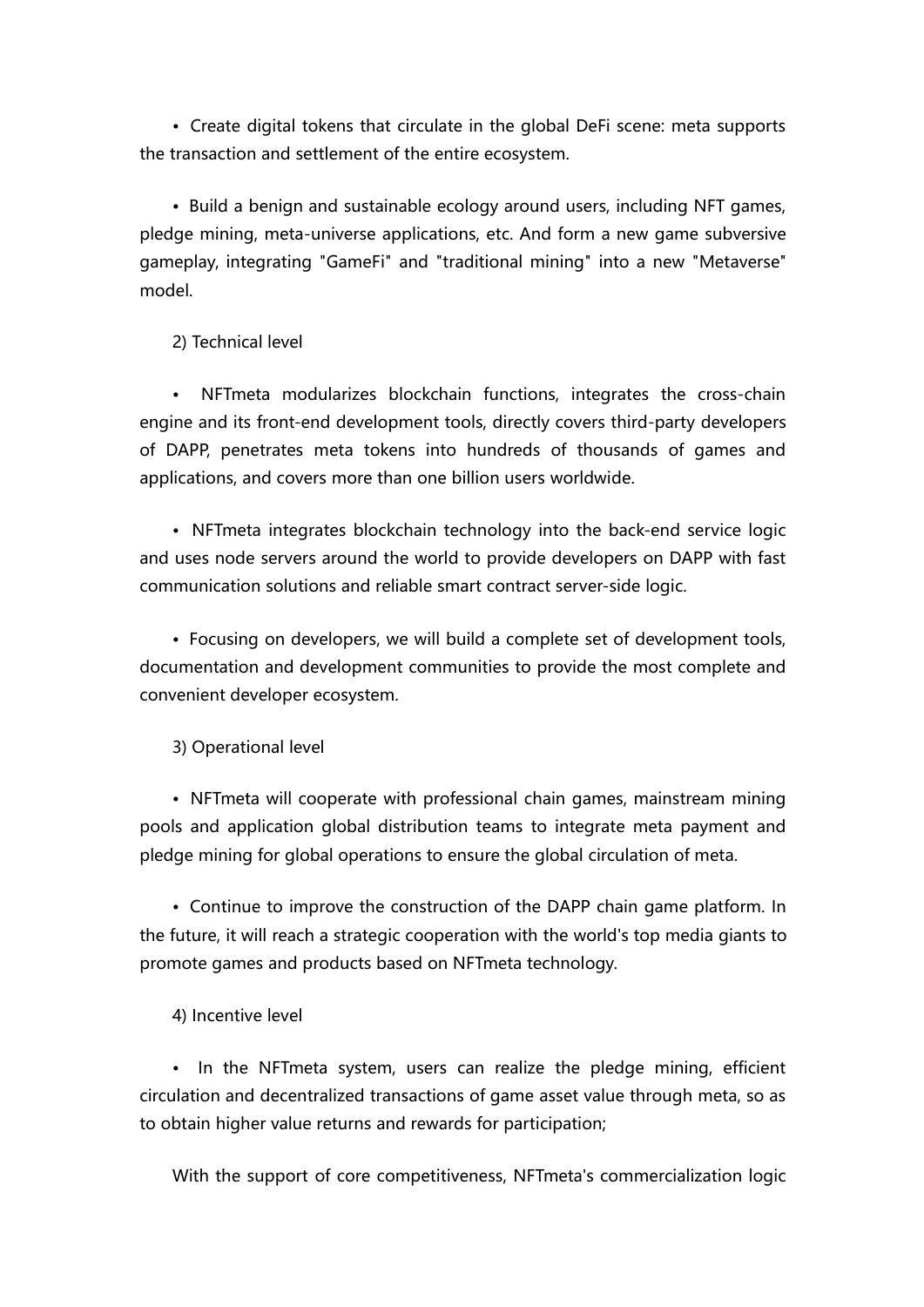is clear, and supports multi-chain and cross-chain. Each technical link and organization has a strong target and logic gene, and on this basis, many modularization and transformation are proposed. Technical solutions or mechanisms.

#### **2.4 Technological innovation of NFTmeta**

In the first stage, NFTmeta will improve all levels of the blockchain infrastructure on the basis of Ethereum, and put forward breakthrough innovations at some levels, especially in terms of anonymity. The main technological innovations of NFTmeta include:

• At the communication level of the underlying P2P network nodes, combined with the advantages of the existing Tor-based anonymous communication network and the blockchain-based distributed VPN, an original anonymous P2P communication network is realized, and the method for anonymous access of nodes is designed and realized. The private encrypted communication protocol greatly enhances the anonymity of nodes in the underlying communication network, ensuring that the communication between nodes is difficult to track and crack.

• At the level of the underlying data structure, a new data structure is adopted, which greatly reduces the storage space required by the node and improves the efficiency and security of the underlying data storage.

• At the level of the distributed consensus mechanism, a safe and efficient transaction-based DPoS transaction grouping consensus is designed. This consensus mechanism has the characteristics of high concurrency and fast transaction confirmation, which can quickly build an ecosystem for different application scenarios.

• At the level of anonymous transactions, combined with the characteristics of traditional encrypted virtual currencies, through zero-knowledge proofs and ring signatures, a transaction anonymity and privacy protection method with extremely high cost-effectiveness and excellent security is designed to meet the privacy protection needs of different application scenarios.

• At the smart contract level, through the realization of advanced Turing complete smart contracts, the advantage lies in better support for off-chain data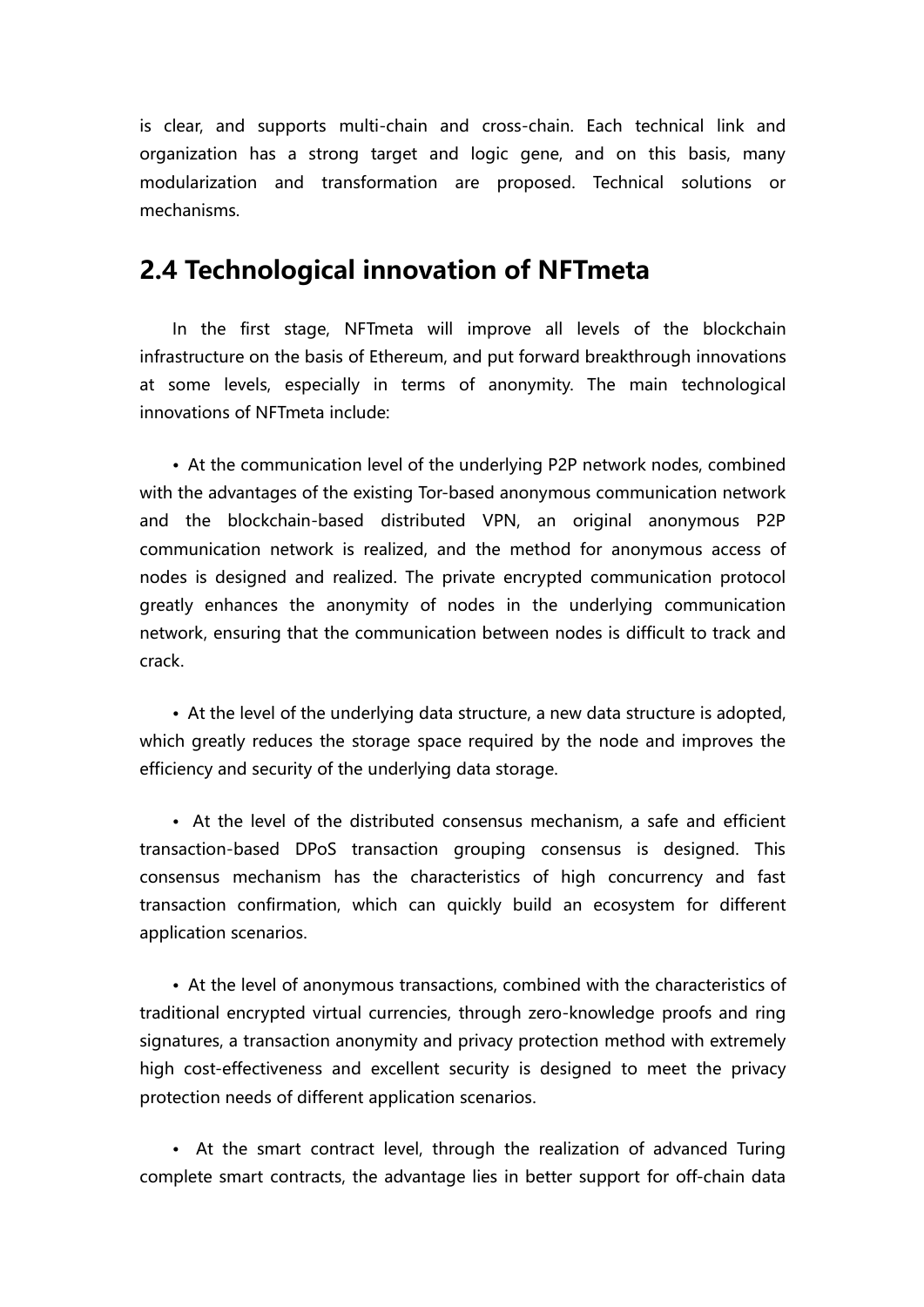access, support for third-party asset issuance, and can be implemented in actual application scenarios in the form of public chains, alliance chains, and private chains.

• At the level of cross-chain communication and multi-chain integration, relay chain technology is used to implement cross-chain communication and multi-chain integration functional modules as a single layer of Overlay to maintain the independence of cross-chain operations and various functions.

• At the level of ecological incentives, use meta distribution methods and methods to support innovative mining for ecological incentives.

• At the industry application level, covering financial information, asset management, liquidity mining, payment, lending and other application levels.

# **Chapter III NFTmeta meta-universe ecology**

### <span id="page-20-0"></span>**3.1 Meta universe ecological design**

Metaverse is a relatively new concept and technology, and it is still in the research stage. No meta-universe is formed, and most are obviously immature. They are often centrally controlled by certain centralized companies or project parties.

NFTmeta will be the world's leading decentralized metaverse project, and it is seeking to combine the concept of Metaverse with an economy based on cryptocurrency. It is based on a space-themed environment to enhance the experience, and is dedicated to discovering the uniqueness of human beings: the motivation and desire to explore, learn and transcend.

meta (platform token) will be used as a medium of exchange in the meta universe. It will be used to buy, sell, trade and modify in-game assets. In addition,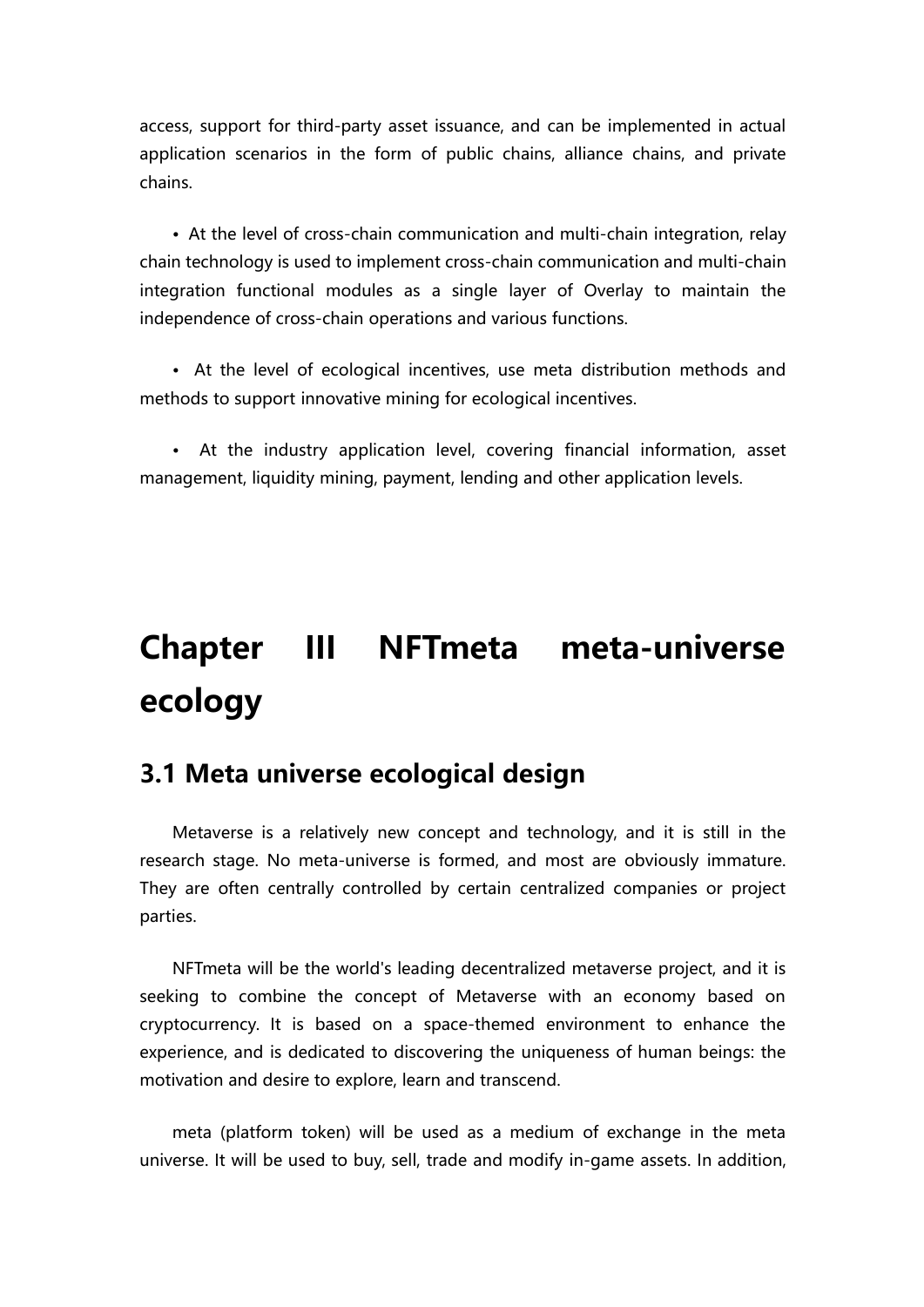meta will be used as the entrance to various fields of NFTmeta for accessing games, virtual concerts and clubs, media, entertainment, education, travel in the meta universe, investing in virtual real estate, mining materials in games, paying other players for services, Social experiences and programs, as well as anything else that currency can be used in the physical world, are just meta functions in the virtual world. All in all, it is the digital currency of the virtual world.

### **3.2 GameFi service system based on Metaverse**

MetaNFT's GameFi ecological section will provide service support for scenarios including NFT+GameFi, Play-to-earn, NFT game crowdfunding, etc., with the support of Metaverse.

The NFTmeta meta-universe game ecology and GameFi system aim to establish an NFT+GameFi application platform and a high-value chain travelrevenue ecology. Adhering to the concept of deeply applying the concept of DeFi+NFT+GameFi, NFTmeta will open a new era of value Internet. Thanks to the advantages of continuous development and innovation of technology, extensive commercial applications, and refined governance, NFTmeta is competitive in the following aspects:

• Increased player participation, can modify or optimize the game: Every player can participate in the improvement and upgrade of the overall game. Players who have obtained game governance tokens can upgrade and improve the game by voting to obtain a better gaming experience. Players and games have higher interaction and stickiness.

• Chain games have no central control and no unified operation center: it is not owned by a certain company. Players and developers jointly maintain the game. It is completely driven by the market. The higher the popularity and the better experience, the higher the game player. For games placed on the blockchain, the computing company that was originally developed cannot fully grasp the development trend of the game, or close the game.

• Play-to-earn can realize the odd loose control: playing and earning is the biggest selling point of NFTmeta games. Upgrading to play monsters in the game will not only get the joy of the game, but also tokens, equipment, props, NFT, etc., all of which can be used Sold in the blockchain market.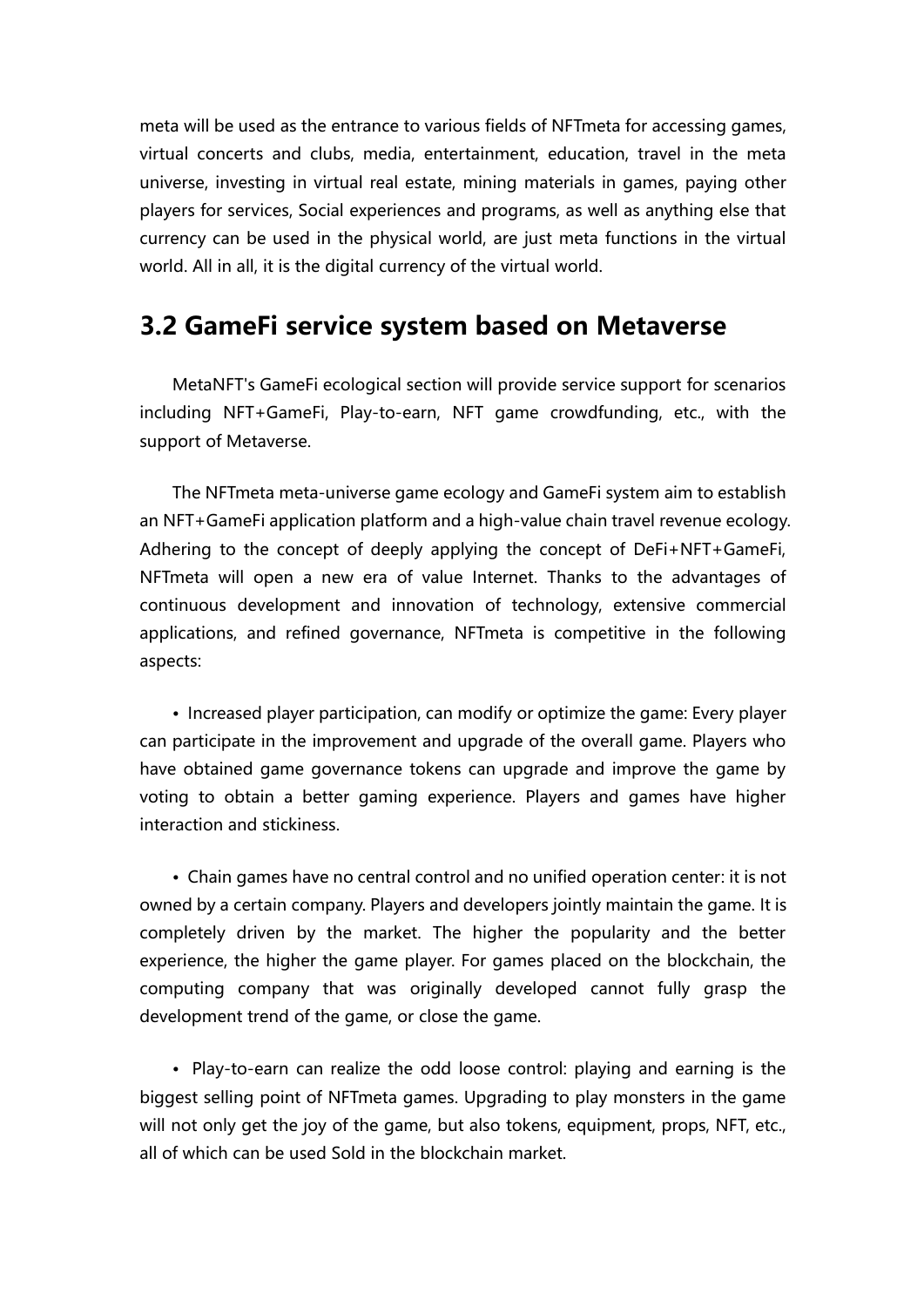• Distributed decentralization: Since each node and miner in the NFTmeta underlying system must follow the same accounting transaction rule, and this rule is based on a cryptographic algorithm rather than credit, and each transaction requires the approval of other users in the network, so, The NFTmeta decentralized trading system does not require a third-party intermediary structure or endorsement by trusted institutions.

• Non-tampering and encryption security: The NFTmeta underlying system adopts a one-way hashing algorithm, and each newly generated block is advanced in strict time-line order. The irreversibility of time leads to any attempt to invade and tamper with the data and information in the blockchain They are all easily traceable, leading to rejection by other nodes, which can limit related illegal acts.

In addition, NFTmeta will provide more users and third-party developers with a high-performance, highly scalable blockchain game basic service aggregation platform, which has the ability to quickly build upper-level application services and meet the application scenarios of large-scale users. Based on the team's continuous technological breakthroughs and innovations, NFTmeta has formed a series of technical features and advantages in terms of performance, scalability, security, and operation and maintenance. That is, with the support of the underlying technology, the NFTmeta mainnet can provide developers on Dapp with an easy-to-use and complete blockchain game infrastructure, including a visual development kit and an on-chain ecological environment. Developers do not need to pay attention to blockchain technology. The realization of the block chain game can be completed directly in a graphical manner, with a low threshold, and quickly and efficiently.

NFTmeta hopes to provide players with a fair, just and open game environment in which data is transparent, rules are transparent, there is no background manipulation of item drop rates, and consumption is maliciously induced. At the same time, NFTmeta hopes to carry the value fission of the digital asset economic model through the NFT+GameFi model.

#### **3.3 meta universe game**

The meta meta universe game is a nearly complete 3A-level space exploration, action, adventure, and massively multiplayer online game. It generates high-value anchored NFT collections by launching physical satellites, and uses meta universe as the core support , To provide users with options to explore, collect assets, mine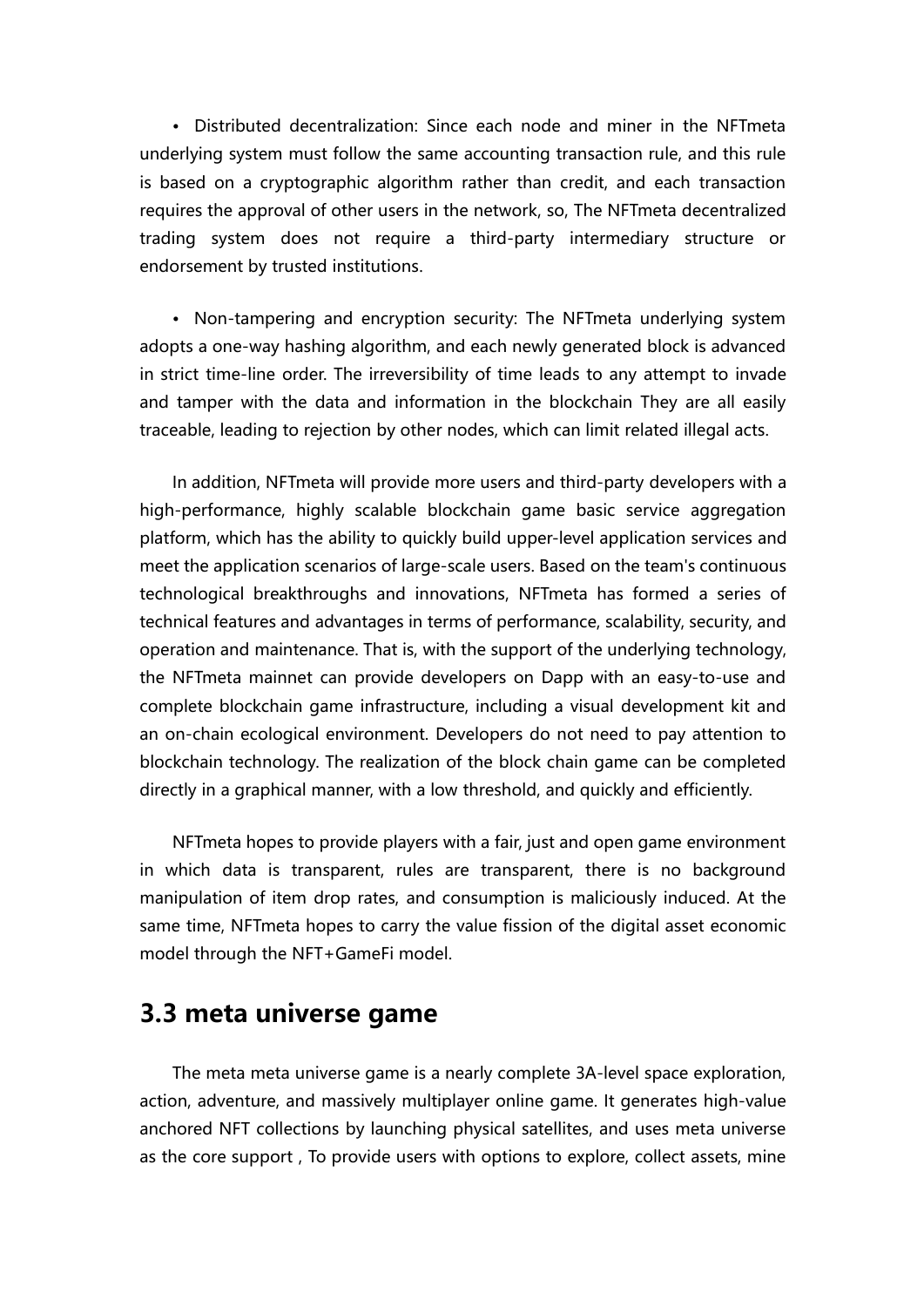asteroids, trade on the NFTmeta market, and interact with others.

As a focus on space travel and machinery, space base connections, asteroids and mining, planets, space battles, and complex and interesting virtual game economic ecology, the core of the meta universe game will be continued through a global satellite network and NFT satellite assets. .

The meta meta universe game is not only limited to NFT-based satellites and applications for exploring high-value space collections, but can also achieve higher-value extended applications in the following three directions:

• Space data security storage: a single satellite of meta universe game has TB-level data storage space, and additional safe and effective encryption algorithms and encrypted transmission channels can create a complete data security storage system, which is digital assets and token keys. And other important digital information is provided-a safe storage backup outside the earth. When the ground data is lost or damaged, a complete backup data is provided to the user, which greatly increases the safety factor of the system.

• Blockchain software and hardware testing platform: In the future, blockchain technology will inevitably go into space with mankind. The existing blockchain application software and hardware systems are designed for terrestrial networks and cannot be run and applied directly on satellites. , It is necessary to complete the space environment adaptability test of the hardware system and the running test of the meta universe game of the software system.

• Blockchain application "star" platform: meta meta universe game uses satellites as blockchain computing nodes, moves blockchain technology to space, and completes global coverage data transmission through the low-orbit satellite network, which can apply blockchain Promote faster to people or things around the world. Therefore, the meta meta universe game can provide a broader "star" platform for the application of blockchain technology from the three dimensions of satellite computing, global coverage, and the Internet of Everything. Develop new application scenarios in almost all industries such as management and digital asset transactions.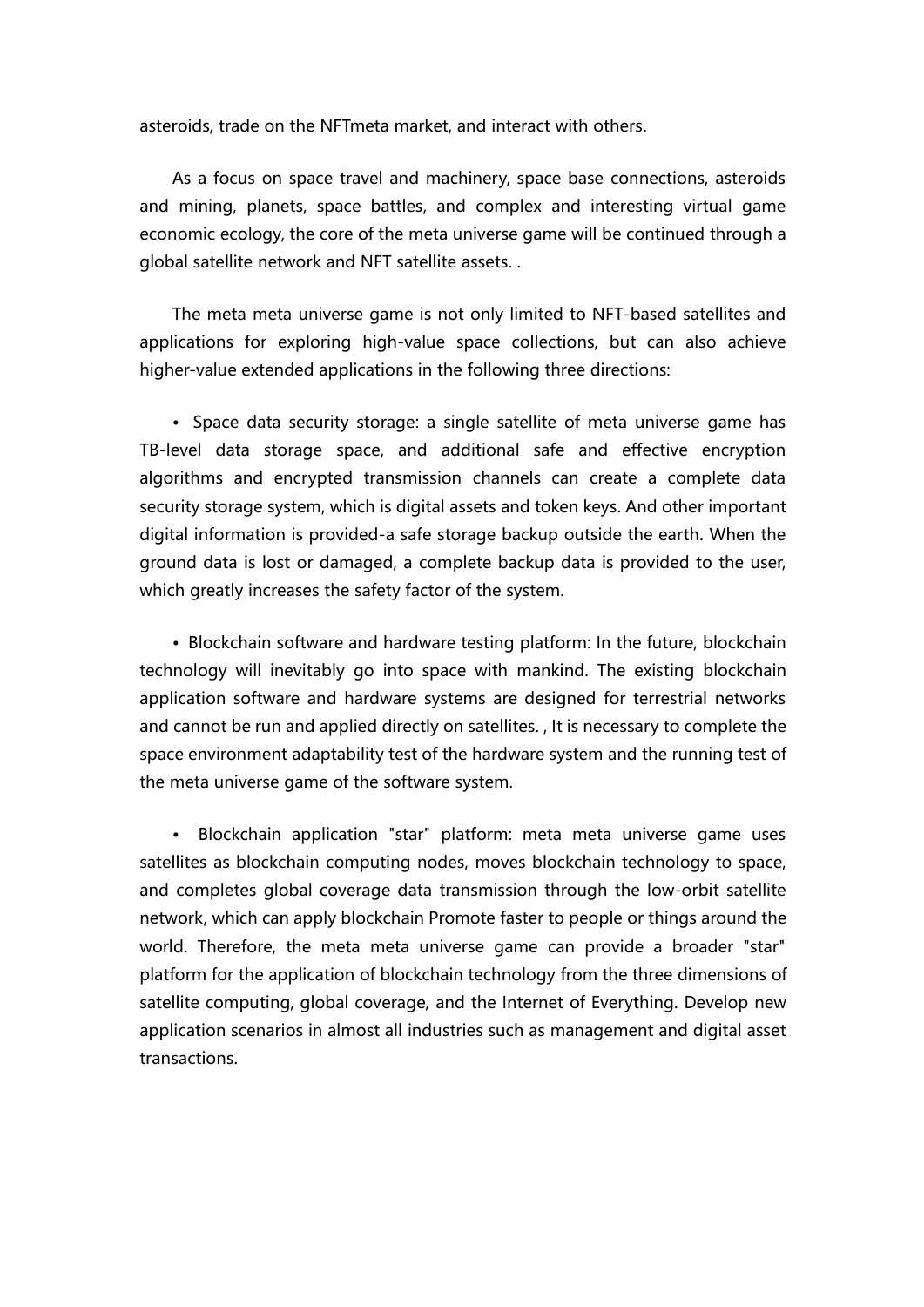## **3.4 Virtual reality applications supported by the meta universe**

To become a metaverse, at least eight key characteristics must be met: identity, friends, immersion, anytime, anywhere, diversity, low latency, economy, and civilization. The meta-universe is the carrier of human beings in the digital age, that is, the ubiquitous and uninterrupted digital network. It is divided into three levels: digital twins, digital natives, and virtual reality. Based on this, NFTmeta can provide value support for the meta-universe virtual reality ecosystem of the Internet of Everything.

• Social: Based on the technology of Metaverse that allows people to experience most of the virtual world in games, Metaverse enables users to socialize through various activities, not just by sharing photos and news links.

• Consumption: The traditional retail business model is still highly immersive. Consumers can directly contact products, and merchants will also actively introduce products to interact with consumers. These traditional business models will have huge potential under the influence of Metaverse immersive business.

• Real estate: The use of VR immersive experience may become an important way for people to screen real estate in the future. At the same time, this kind of experience can also display enhanced information related to real estate.

• Tourism: Metaverse allows people to experience visiting world-famous scenic spots at home. The company Matterport can already use VR technology to enable users to experience the five major relics of Egypt. However, most of the current tours in Metaverse are static and pre-customized "single person" experiences. However, in the future meta-universe, tourism can support multiple people to experience together, and several friends can visit a certain scenic spot together through the remotely presented virtual world.

• Architecture, engineering, and design: Create an interoperable collaborative space, allowing architects, engineers, and designers to work together on space design on the platform. The platform can even integrate AI models of fluid mechanics and other physical libraries that simulate the real world.

• Learning and education: In the future, Metaverse will make education more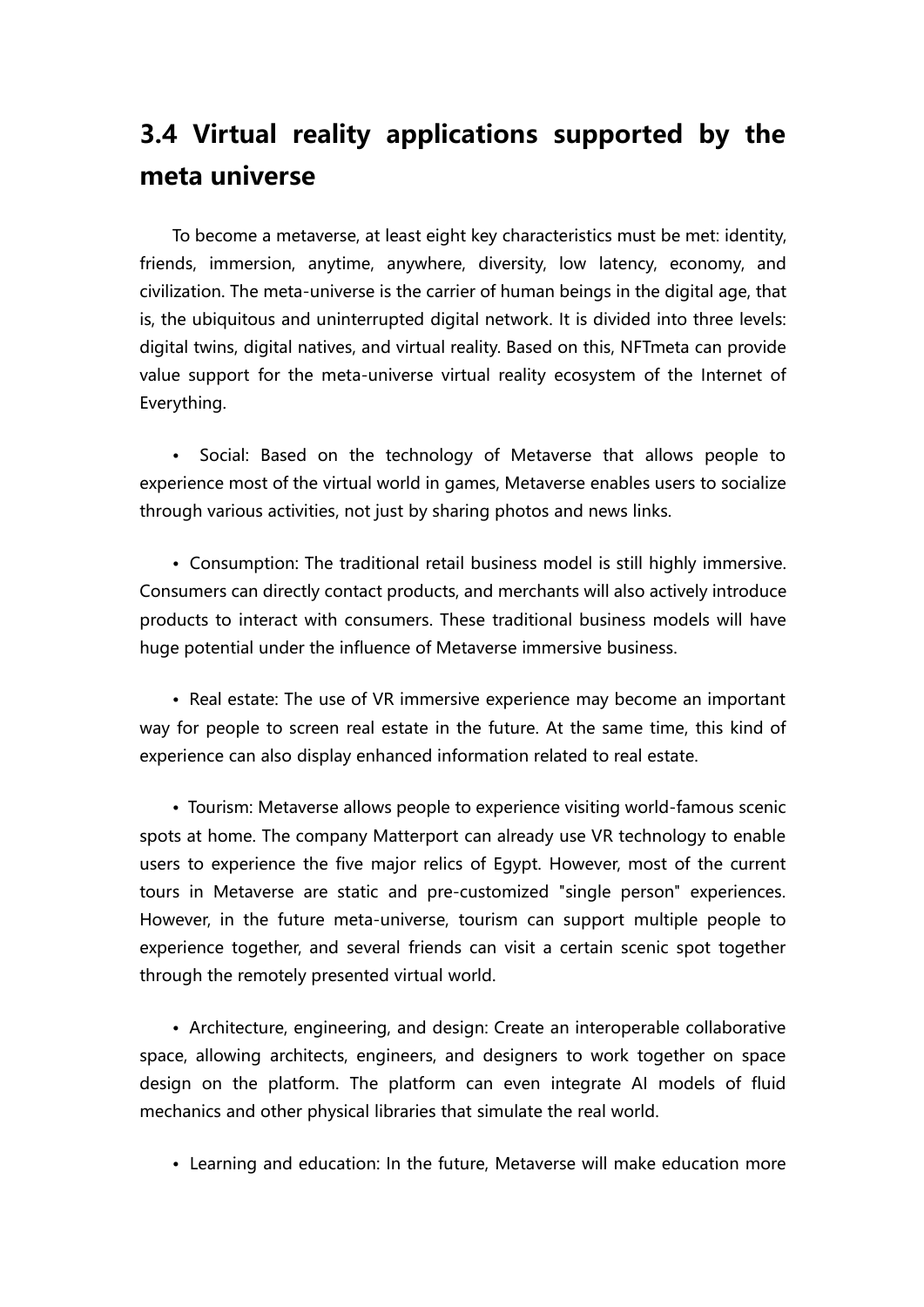immersive and social. Meta Universe will enable outstanding educators from all over the world to make better use of immersive experience tools and make the educational experience more interesting. The impact of Meta Universe in this regard may include everything from traditional education to corporate training to skill-based learning.

• Immersive physical world: In addition to being a digital space concept, the metaverse can also be a physical space concept. The Internet of Things will input data and geospatially triggered content mirroring into the meta-universe, allowing us to understand, manipulate and simulate the real world in new ways. Therefore, in the future, the physical secret rooms, theaters, concerts, etc. of the metaverse will have an unparalleled enhanced experience.

NFTmeta expects that everyone is their own master, everyone can freely schedule their own assets, and will not be peeped, supervised, and blocked by centralized institutions. NFTmeta will build an autonomous ecosystem on the basis of decentralization, privacy, and fairness, ensuring financial security and fairness of participation by each investor, while stripping away the harm of centralization, and building a true decentralized ecosystem and value closed loop. Establish a connection between virtuality and reality, allowing NFT and Metaverse to promote social progress while creating personal value.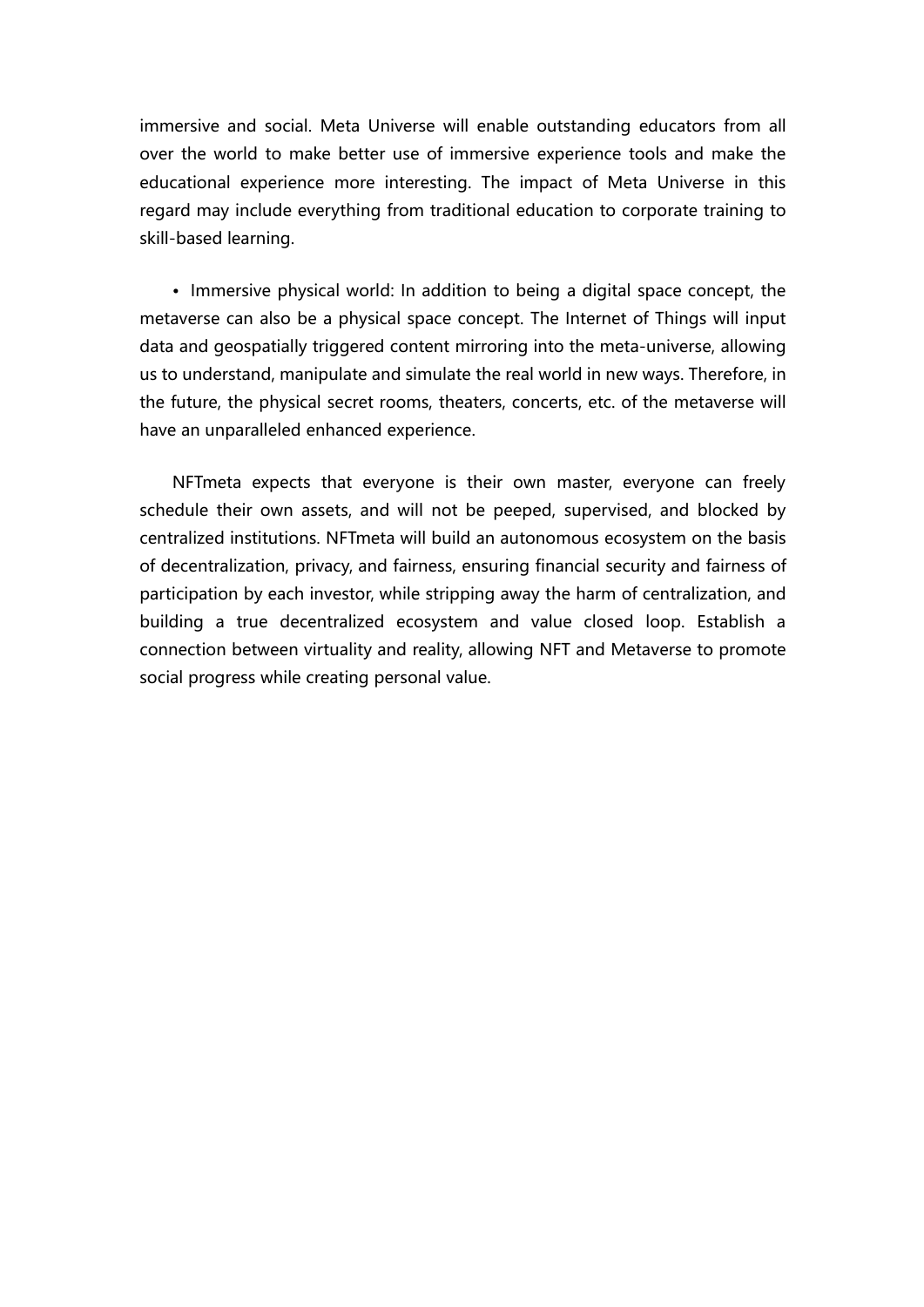## **Chapter IV NFT Ecosystem**

NFTmeta will provide the market with more valuable NFT trading ecological solutions through the functional design of platforms such as NFT market solutions, NFT auctions, NFT creation, and NFT fragmentation transactions.

#### <span id="page-26-0"></span>**4.1 NFT market solutions**

NFTmeta will help high-quality projects, users, investors, and related institutions conduct primary issuance, trading and circulation of NFT assets. Through NFTmeta, users or players can buy before the NFT flows into the secondary trading market, so as to obtain a better entry price or the priority right to experience the project earlier. For example, users can directly participate in market subscription on the NFTmeta platform in order to obtain a betterentry price or the priority right to experience the project earlier.

In terms of secondary market liquidity, the NFTmeta secondary market will rely on the huge flow of the community to help users solve the problem of secondary market liquidity. On the NFTmeta platform, buyers and sellers can trade freely on the NFT secondary market.

In terms of GAS fees, compared with general NFT trading platforms, NFTmeta has no user threshold and no issuance restrictions. At the same time, NFTmeta transaction has zero handling fee, which perfectly solves the problem of excessive GAS fee. In addition, for the NFT cast on NFTmeta, the data is stored in a decentralized storage network, which ensures the durability and non-tamperability of the data.

The advantages of the NFTmeta solution are: a one-stop trading platform, no Gas fee for NFT casting, decentralized storage, low threshold and clear fees.

NFTmeta is a cross-chain, cross-category, and cross-project NFT comprehensive investment platform. This comprehensiveness provides users with one-stop transaction services, and also concentrates user traffic, bringing more exposure to products. No matter which NFT users want to buy or browse, they can meet related business needs on NFTmeta.

• There is no Gas fee for casting NFT on NFTmeta. Only when the user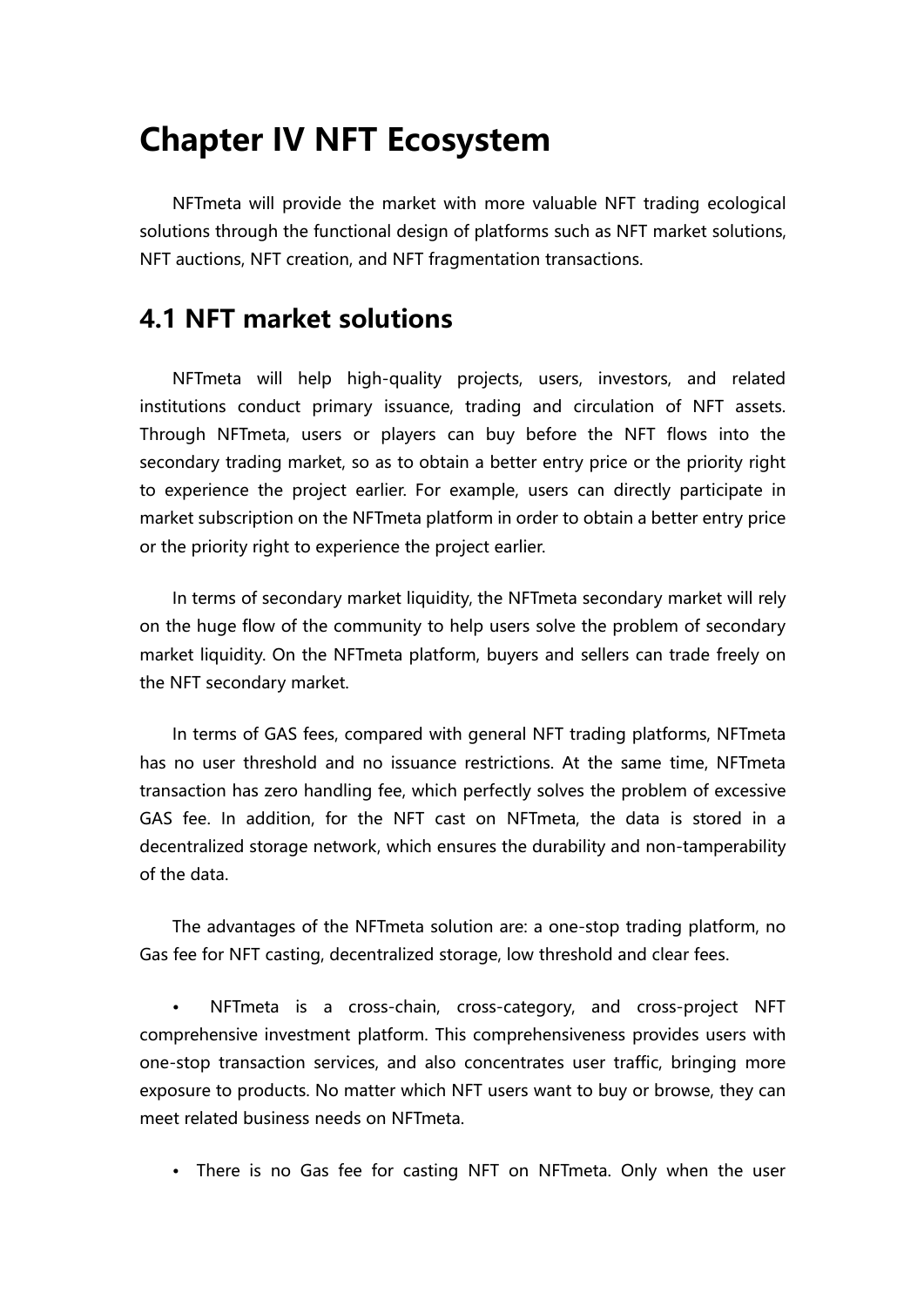successfully sells the product, the minted NFT will be listed on the chain and the Gas fee will be charged.

• The data content of the NFT cast on NFTmeta is stored in a decentralized storage network, which guarantees the durability and immutability of the data.

• Compared with a trading platform that focuses on a single NFT field, NFTmeta has no user threshold and no issuance restrictions. At the same time, NFTmeta only charges a very small portion of the transaction fee, and the fee model is clear.

In the future, relying on first-mover advantages and continuous accumulation of network effects, NFTmeta will surely become a comprehensive NFT investment platform covering the widest range of categories and the most digital products, and around its diversified ecology, NFTmeta will continue to cultivate in the field of NFT transactions., And form an irreplaceable dominant position.

### **4.2 NFTmeta auction ecology**

NFTmeta will create an auction service for NFT items and valuable products, providing artists, players, investors and collectors with a new and reliable business model. The auction of NFTmeta items and value products is based on the DApp developed by Ethereum, which provides infrastructure for NFT creation, trading and circulation. NFTmeta also established a special NFT investor protection fund, including: cooperating with Binance NFT, creating NFT works, incubating top NFT artists, providing bridges for traditional top artists to enter the NFT, sponsoring art galleries, organizing art exhibitions or publishing, The establishment of awards, support for artistic creation and art criticism, and the establishment of related art collections, etc.

For the real world, the biggest advantage of the NFTmeta sector is to create new value for the physical industry. Helping art and collections to obtain better liquidity, from the capital side, to solve the core difficulty of retail funds difficult to enter the market. For the world on the chain, NFTmeta+ value items also bring brand new conceptual categories to all digital currency investors. At present, the growth dividend of the NFT industry is visible to the naked eye. In the future, for all investors, the best way to participate is to enter the NFTmeta ecosystem in order to share the industry development dividend.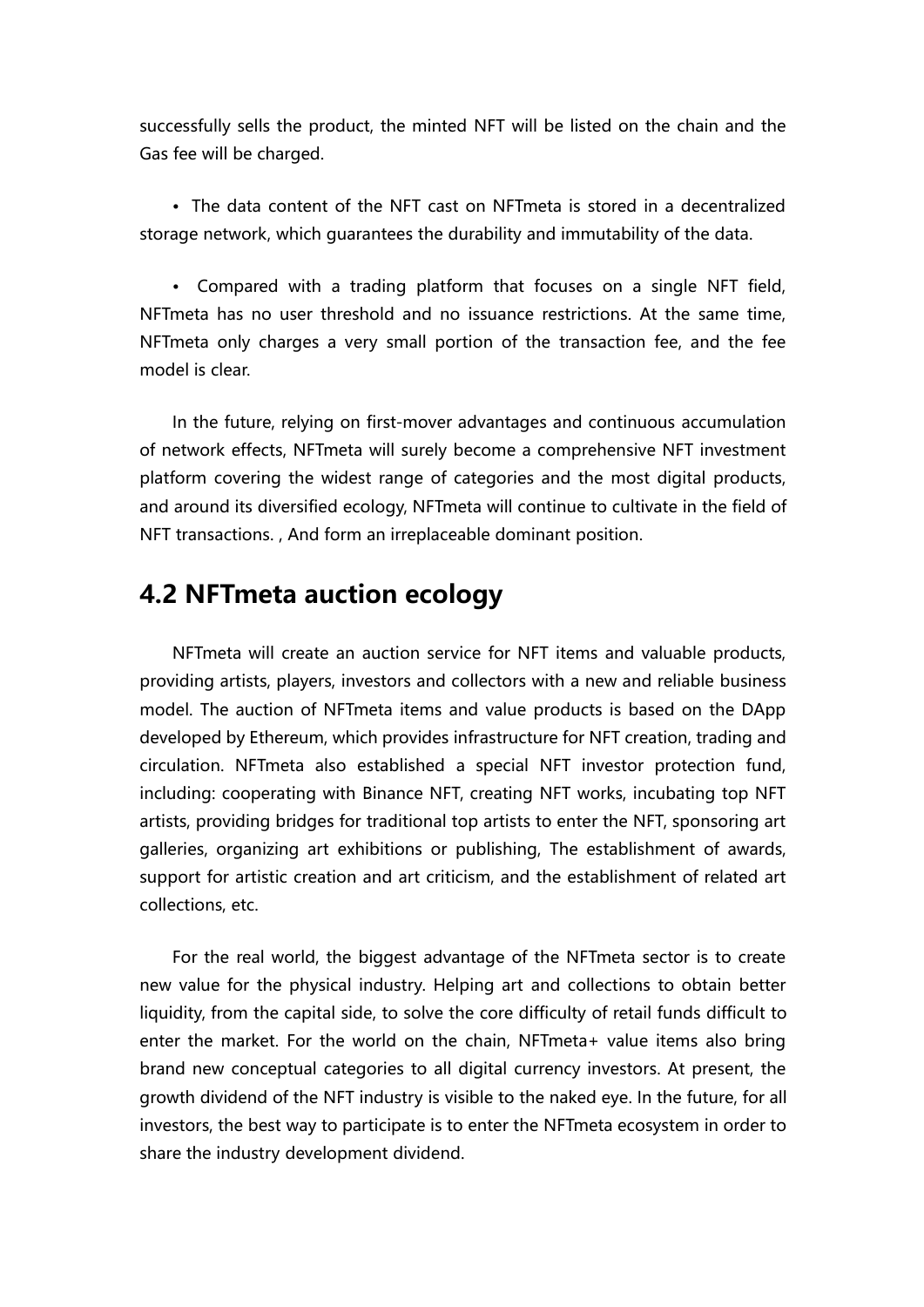#### **4.3 NFTmeta creation**

NFTmeta is building a NFT creation platform that belongs to everyone, hoping to drive creators' economy to a new level, so that creators can enjoy permanent royalties, revenue sharing and affordable minting fees. NFTmeta will provide global artists and NFT institutions with low-cost and high-performance blockchain technology support through independent innovation of the underlying system and cross-chain agreement. Artists only need to focus on the creation of their works to enjoy the ultra-high DON incremental user market. Liquidity empowers its NFT works and fully obtains value benefits from the NFT wave.

By linking NFT artists/institutions and users, NFTmeta has become an important channel for the popularization of NFT concepts, market education and liquidity expansion, and provides artists, ordinary users and professional NFT organizations with platform empowerment, low-cost coinage, work display and sales. Experience, promote the popularization and promotion of NFT, and jointly explore the infinite possibilities of NFT in the field of artistic value and application, so that everyone can become an NFT artist!

#### **4.4 NFT Fragmentation Trading**

Users can fragment one or more NFT assets they hold on the NFT fragmentation trading platform of NFTmeta. On the basis of NFT fragmentation, automatic market maker (AMM) and liquidity mining (Liquidity Farming) are **introduced** 

NFT holders can create MToken by depositing and locking their NFT based on the ERC-721/ERC-1155 standard in a smart contract. MToken is an ERC-20 token, and the issuance is set by the creator. MToken contains one or more NFT collections.

Buyers can obtain partial ownership of the NFT collection by purchasing MToken (determined according to the number of MToken holdings). NFT collectors can bid for a single NFT in the NFT collection, and MToken holders vote on whether to accept the highest bid.When the votes that agree to accept the highest bid reach a certain percentage (this percentage is set by the creator when creating the MToken), the NFT will be unlocked, the highest bidder can apply for the NFT, and the holder of the MToken can get the proceeds from the sale of the NFT in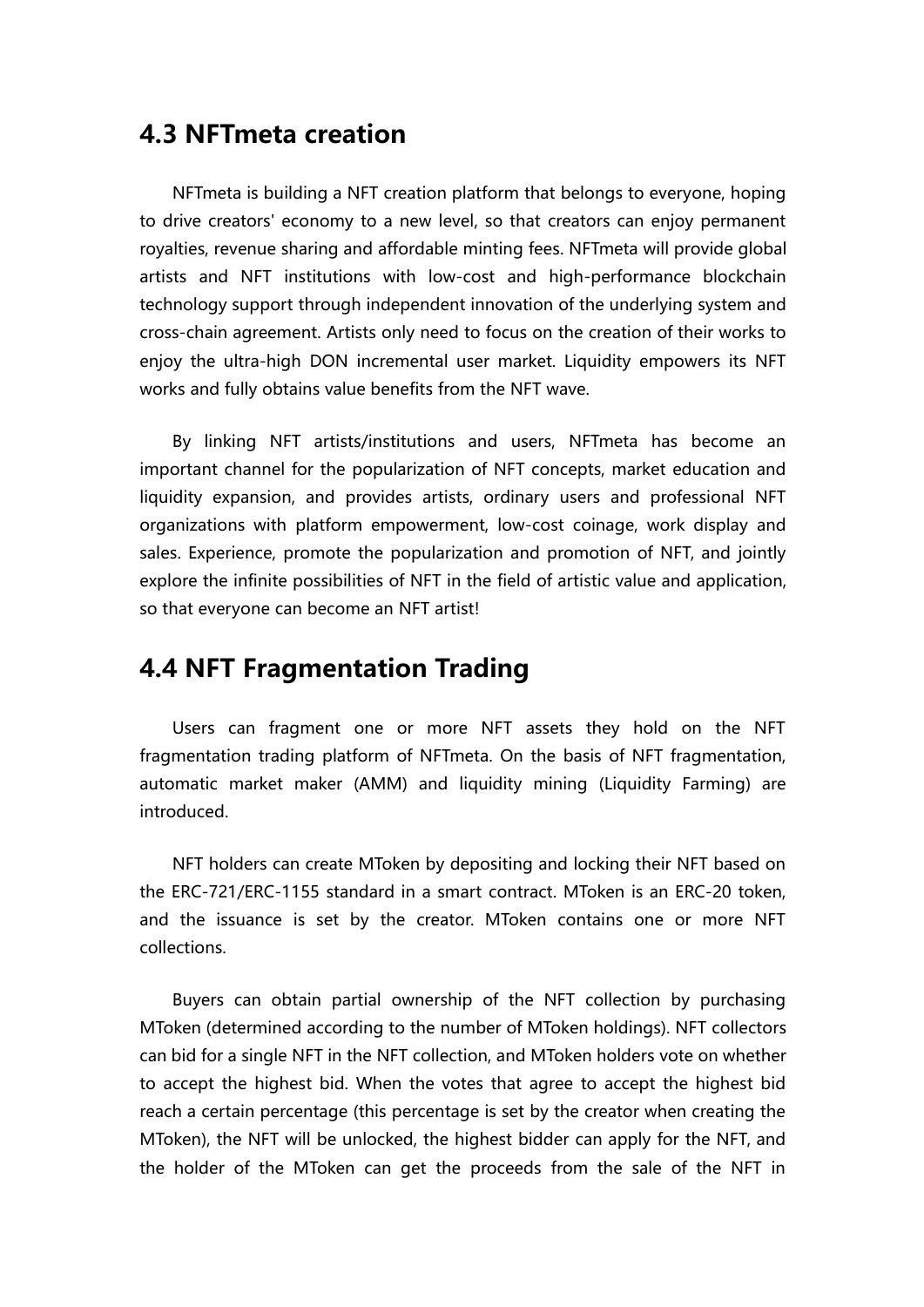proportion .

The essence of MToken is a governance token that gives holders the right to vote and share profits. In order to obtain more revenue, the model encourages MToken holders to actively participate in voting when the bid for the NFT collection reaches the expected valuation, and also gives MToken holders an incentive to promote the collection, giving NFT a chance to obtain higher bids.

NFTmeta's fragmented NFT trading service will provide two trading methods, one-time price trading and auctioning, for global NFT works. The NFT works created on the NFTmeta platform or other NFT platforms, and the NFT works recharged to the NFTmeta NFT fragmentation trading platform can be fully displayed and traded. The sales income will directly become the income of the creator, and a small amount will be included in the NFTmeta fund. , And used for the creation support of the creators who signed on the platform.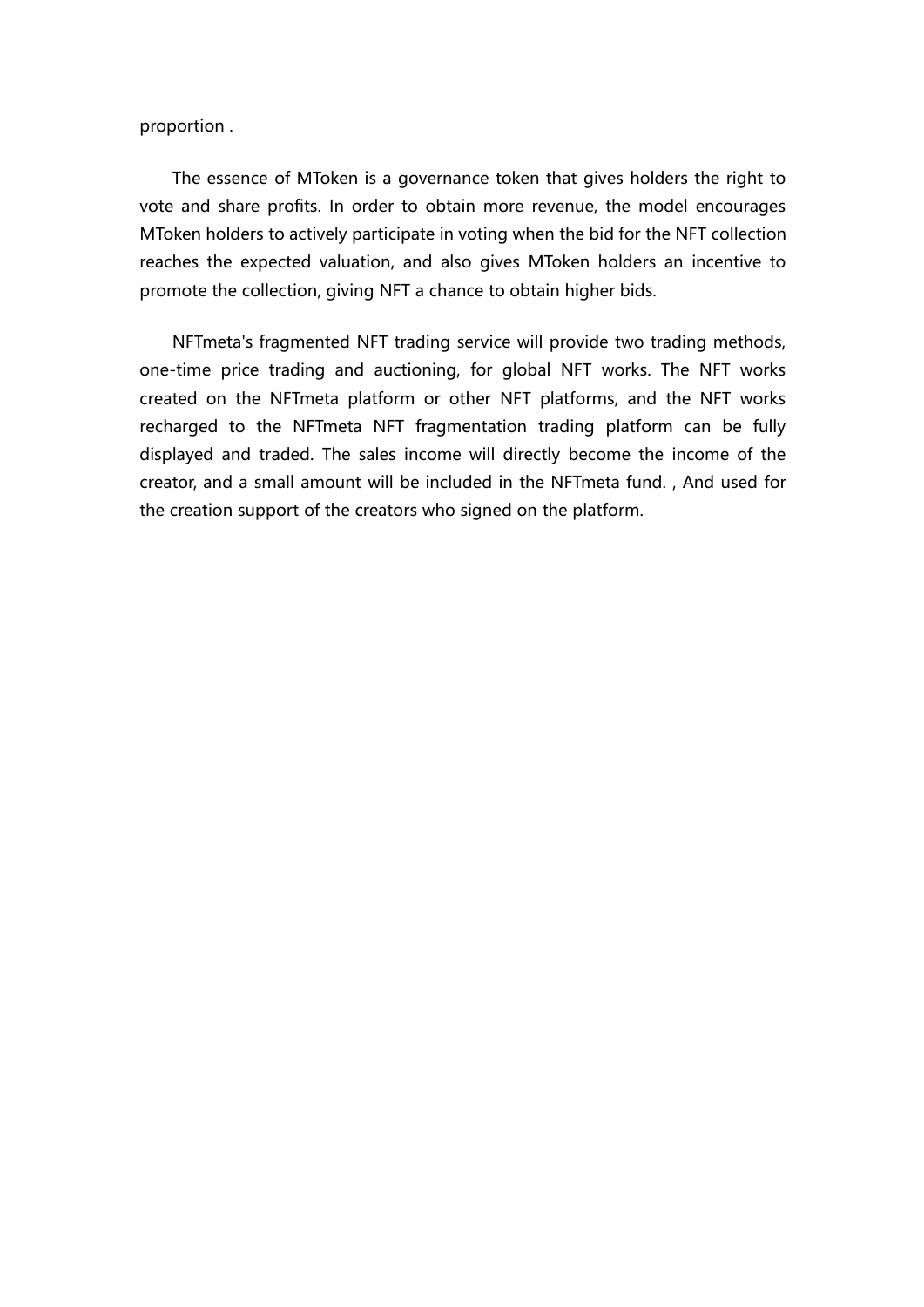## **Chapter V NFTmeta technology system**

NFTmeta is based on reality and does not blindly use all blockchain technologies. It is the combination of technology and actual needs, with the support of Ethereum, to create a set of efficient NFT + meta-universe application system.

MetaNFT technical support includes:

• Hybrid storage system based on IPFS/Storj/Cloud Service;

• Support multi-chain and cross-chain high-performance underlying systems, bridge more third-party public chain projects, and provide continuous liquidity support for the liquidity pool;

• An open NFT ecosystem, creating NFTs with unique attributes and rarity levels, anyone can create NFTs, initiate NFT mining, auctions and transactions, etc.;

• Improved NFT data structure and realization mechanism of meta-universe virtual reality;

• Virtual machine support and token incentive model for large-scale games.

### **5.1 Smart Contract**

With the development of the second-generation blockchain platform led by Ethereum, the blockchain world has gradually moved towards the era of programmable. Essentially, a smart contract is a program that realizes the automatic processing of traditional contracts in the form of computer instructions. Simply put, a smart contract is a piece of code that triggers execution when both parties trade on a blockchain asset. This code is a smart contract.

"The smart contract program is not just a computer program that can be executed automatically. It is a system participant in itself. It responds to the received information, can receive and store value, and can also send information and value. This program is like a People who can be trusted can keep assets temporarily and always perform operations in accordance with the rules in advance."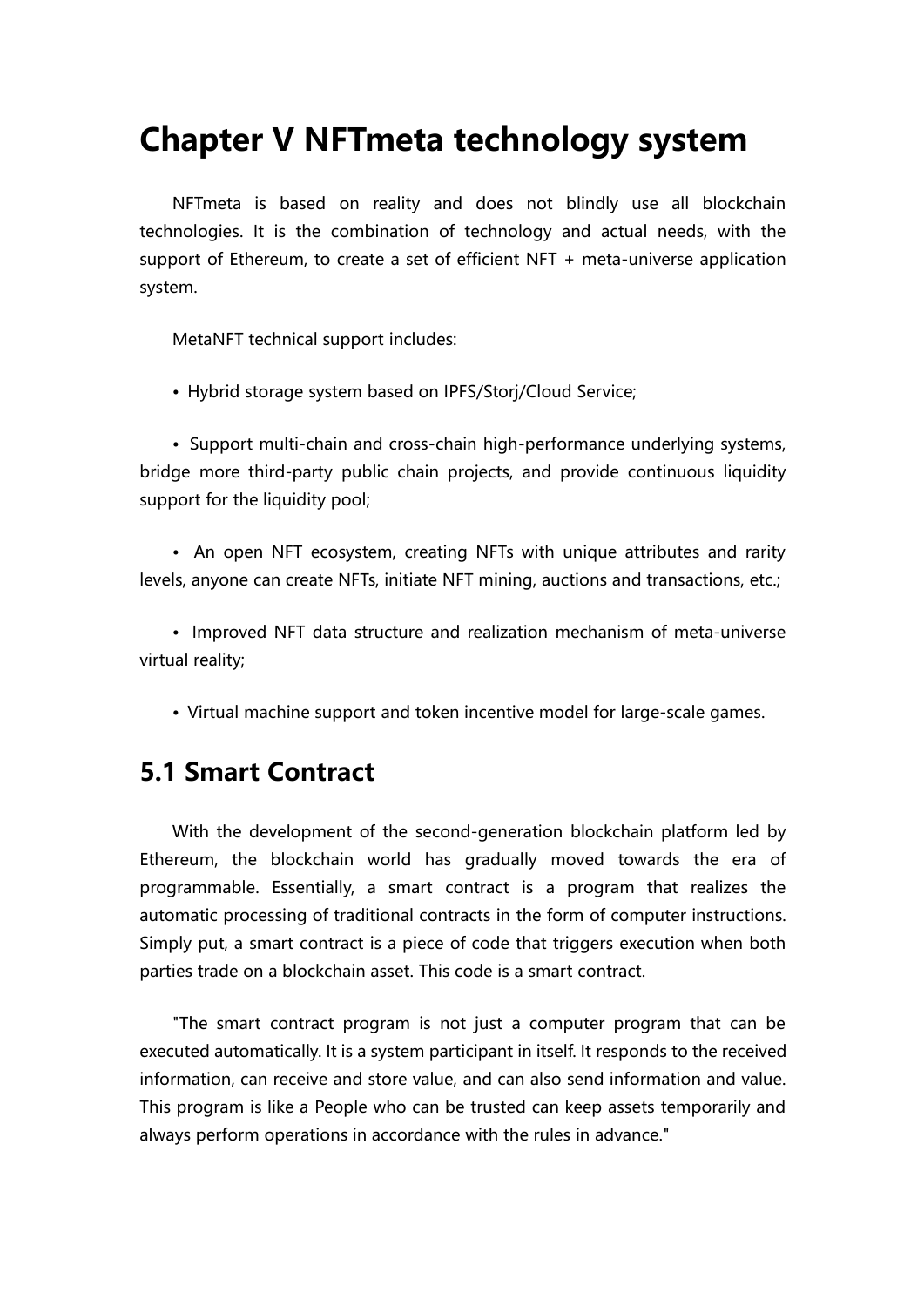With the support of Ethereum, NFTmeta supports smart contracts in languages such as C++, and can build a variety of traceability applications on top of it, including but not limited to game asset confirmation platforms, so as to ensure fairness and efficiency of transactions.

As far as NFT works are on the chain, the key information of the work will be on the chain, and its circulation and quality are subject to the supervision of various nodes. The relevant participants of the blockchain record all the information on the public chain, and all nodes confirm through the consensus mechanism and receive rewards in digital currency. This is also based on two very important features of the blockchain:

First, the transaction recorded on each block is after the formation of the previous block, and the value exchange activities that occurred before the block was created will be recorded, which ensures the integrity of the database;

Second, once the new block is almost completed and added to the end of the blockchain, the data record of this block can no longer be changed or deleted, ensuring the rigor and authenticity of the data. Every piece of data on the blockchain can be passed

The structure of the blockchain is traced back to the source and verified one by one, forming a database that cannot be tampered with or forged. As for the accuracy of the data on the chain, the current stage mainly relies on offline verification. However, due to the particularity of the works, the whole process from production to transaction can be realized on the chain for new works.

Regarding the issue of revenue rights and ownership, NFTmeta will design a unique derivative mechanism, that is, only the revenue rights of the collectibles will be allowed on the platform, and its ownership will not be transferred. So as to ensure that the transaction is separable and achievable at the executable level. Users can initiate NFT mining, auctions and transactions on NFTmeta, and the platform will share their products and sell the right to return to users to ensure the value-added of the product.

### **5.2 Multi-chain and cross-chain**

In recent years, the popularity of the blockchain has brought about the prosperity and development of the DAPP ecosystem, but as we all know, most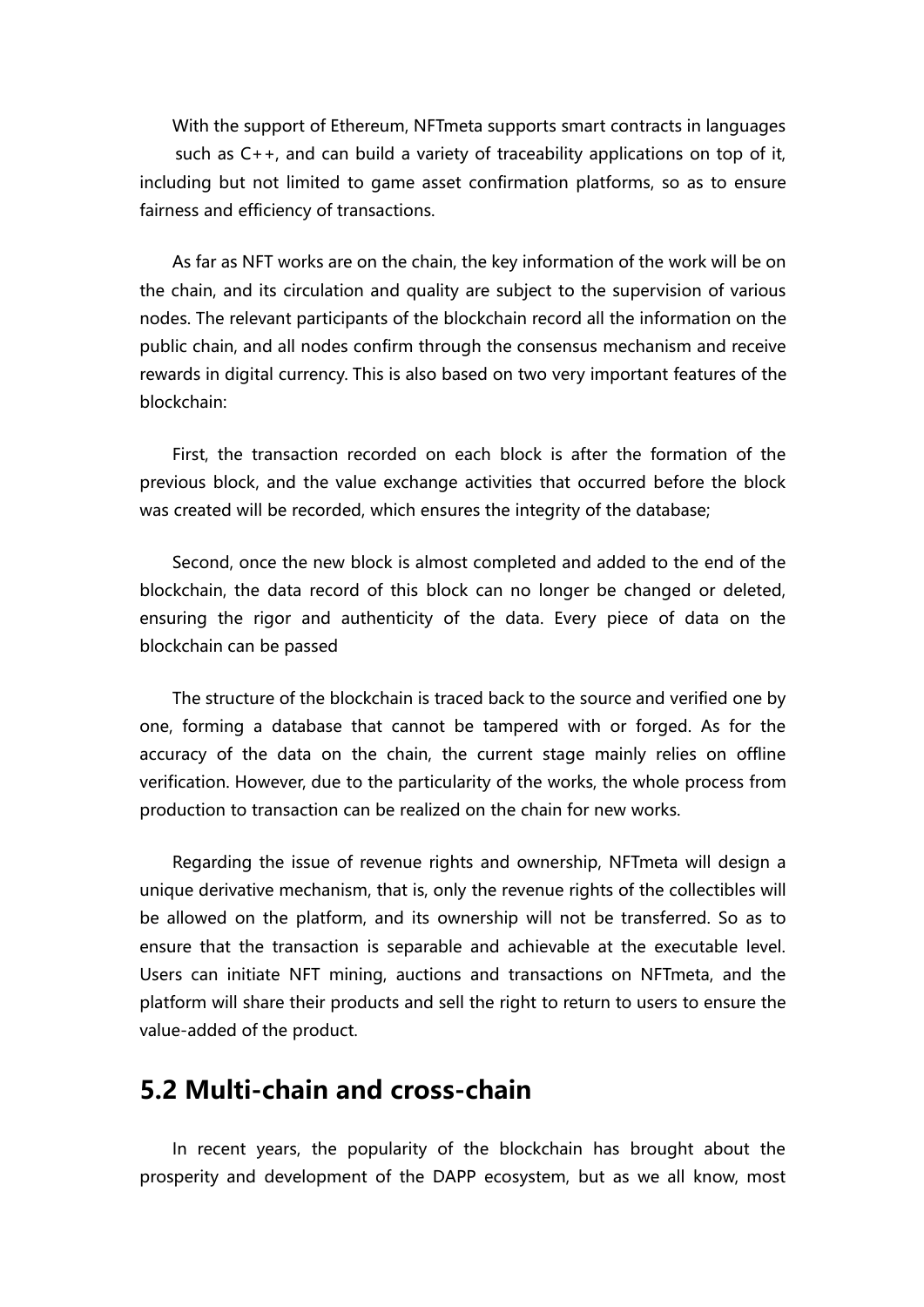DAPPs are facing the same dilemma: the existing blockchain performance on the market simply cannot meet the high concurrency and large-scale enterprise-level performance. Scale application requirements.The specific manifestations are as follows:

• The immutability of the blockchain itself must exist in some applications, but the increasing amount of ledger data makes the blockchain network nodes bloated and heavy, consumes storage resources extremely, and causes storage expansion.

• The homogeneity of blockchain node types is serious, and the execution speed is relatively slow, resulting in transaction scale and transaction speed far from reaching the requirements of high concurrency and high response speed for commercial applications.

Existing smart contract programming requirements are high, business expression ability is insufficient, and there is no suitable solution for large and medium-sized enterprise applications.

Therefore, NFTmeta realizes the cross-chain transfer of NFT assets based on the Ethereum cross-chain bridge, and integrates applications and underlying protocols. At the same time, support for multi-chain and cross-chain high-performance protocols can also be used to solve the problem of parallel computing. The NFTmeta ecosystem provides users with a high-efficiency and low-cost experience in the early stage. Later, multiple chains will be parallelized, and ecological transplantation will be spread to mainstream public chains such as Ethereum and Ethereum, and decentralized assetswill be deployed in the later stage of ecological development. Bridge, to help users realize asset transfer in many mainstream public chains such as Polkadot, Ethereum, and Ethereum.

NFTmeta's cross-chain philosophy:

We saw. The traditional block chain with high market value, the conceptual block chain with low market value, and the testnet with close to zero handling fee all exist together. We see that the fully encrypted dark alliance chain and the high-functional sweeping blockchain also exist together. Even provide services for it. We saw. Experimental new virtual machine blockchains, such as the Wasm blockchain, which is billed at viewing time, are changing the difficulty calculation problem from an Ethereum-like blockchain method to a Bitcoin-like blockchain method.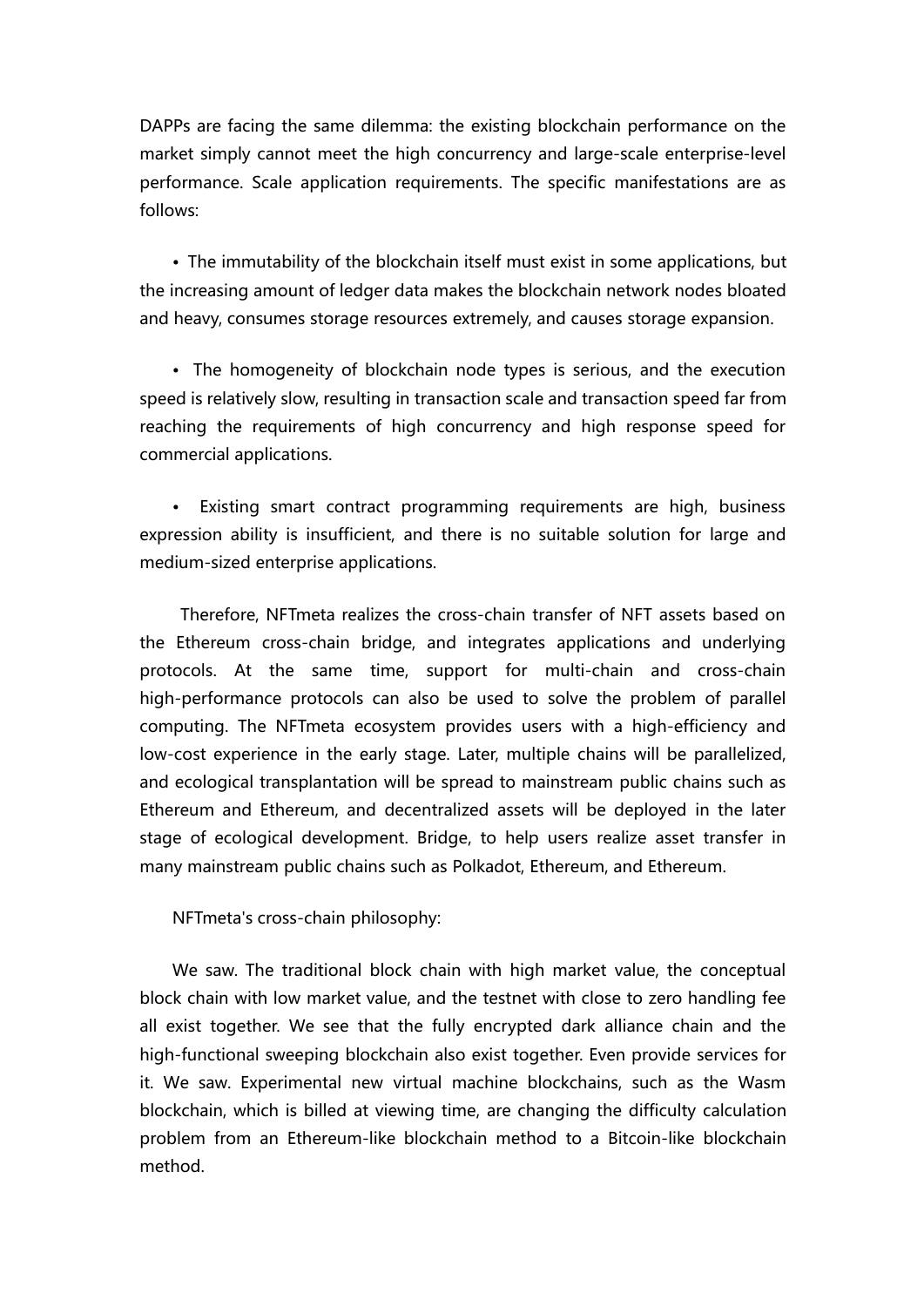In order to manage the blockchain upgrade. NFTmeta will endogenously support some form of physical structure. It is likely that based on the existing stable political system, there will be a two-chamber structure similar to the Yellow Paper Council. The holding of underlying equity tokens is regarded as the highest authority. There will be referendum control. In order to reflect the needs of users and developers, we hope to establish a reasonable two-house structure, adopting the opinions of users (determined by the bound validators), the opinions of major client developers and ecosystem players. Token holders will retain the highest legal rights, and can form a Supreme Court to participate in politics, discuss politics, replace or dissolve this structure, and those final needs that we do not doubt.

However, it is trivial to organize political participation in a large-scale consensus mechanism. It is more about replacement and new qualitative changes. Hopefully, it is not through non-automatic weak laws (such as the block height and the formal proof of the new agreement. To achieve consistency, it is not to change all aspects that may need to be changed by including an efficient high-level language in the core knowledge algorithm. The latter is an ultimate goal, but in order to implement a reasonable development roadmap, it is more likely to choose the former.

The main principles and rules that NFTmeta values are:

• Minimal: MetaNFT needs to have as little functionality as possible.

• Simplicity: As long as they can push to middleware, put it in a parachain, or use an optimization method described below, they will not add extra complexity to the basic protocol.

• General: There is no need to add any requirements, constraints or restrictions to the parachain;

• Robust: NFTmeta needs to provide a stable base layer. For economic stability, it is necessary to adopt a decentralized method to reduce the possible problems caused by the attack vector of high rewards.

### **5.3 Hybrid data storage mode**

In NFTmeta, due to the traceability and tracking of all assets generated by NFTs, meta universe, etc., a large amount of data will be stored. Considering the purpose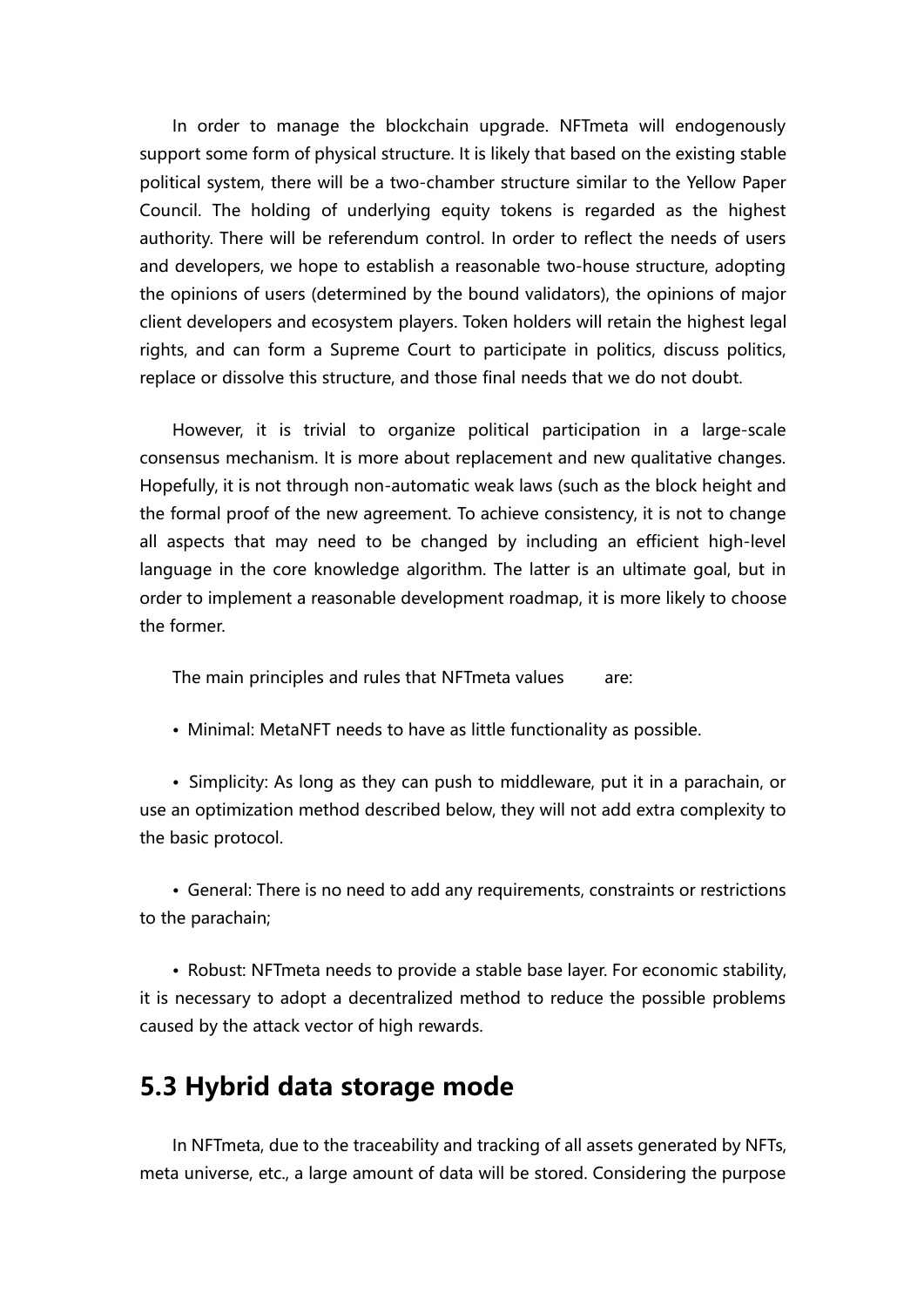of large-scale storage and commercial use, we base TIPFS/Storj/Cloud Service on three storage media , Proposed a hybrid data storage solution, which aims to provide a faster, safer and more reliable storage system for the underlying traceability chain.

1) IPFS

IPFS is a point-to-point network hypermedia protocol, its full name is Interplanetary File System. Its goal is to become a faster, safer, and more open next-generation Internet.

IPFS is a content-addressable peer-to-peer hypermedia distribution protocol. Each node in the IPFS network will form a distributed file system, making the network faster, safer, and more open.

Since IPFS is based on content addressing instead of file names, it uses content addressing instead of traditional IP and domain name-based addressing, so users do not need to care about the location of the server, and the name and path of file storage. At the same time, IPFS calculates a unique encrypted hash value based on its content, which directly reflects the content of the file. When IPFS receives a file hash request, it will use the DHT algorithm to find the node where the file is located, retrieve the file and verify the number of the file data. In NFTmeta, we use IPFS as one of the underlying foundations, and it is perfectly integrated with the blockchain. The virtual machine can read the information on the IPFS chain and store the results after execution in the IPFS network.

2) Storj

Storj aims to be a cloud storage platform that is resistant to censorship, monitoring, or downtime. It is one of the first batch of decentralized, end-to-end encrypted cloud storage platforms. Storj is composed of a large number of interlocking parts that cooperate to create a unified system. Because people interact with different parts of the system, their understanding of Storj is different. Home users can share storage space without any knowledge about Bridge or protocol, and developers can use StorjAPI without knowing any home users. Therefore, in NFTmeta, Storj is also used as one of the underlying storage protocols.

3) Cloud Service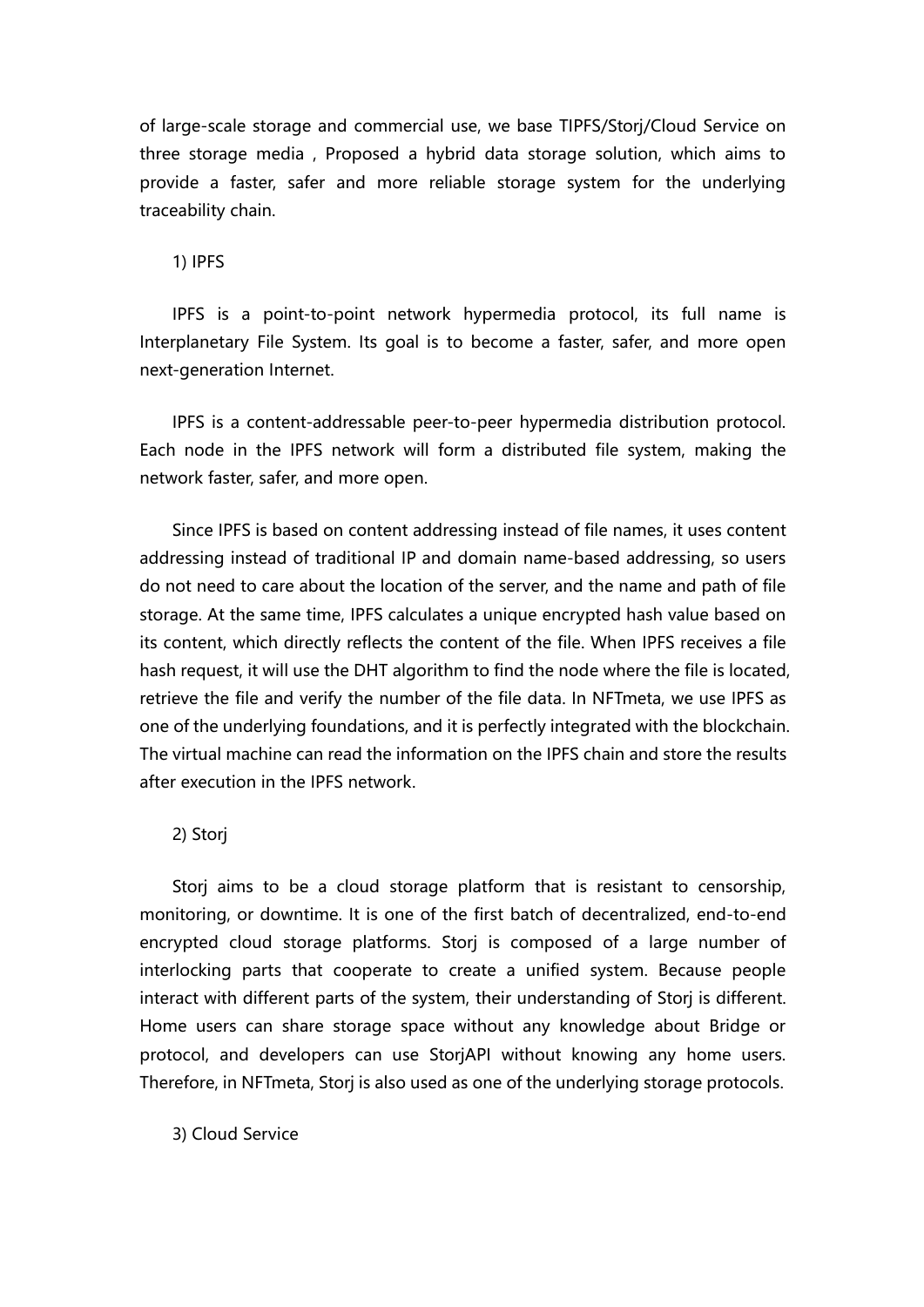At present, with the development of cloud computing, cloud storage is increasingly favored and supported by many blockchain manufacturers. On the one hand, cloud storage can provide massive, secure, and low-cost cloud storage services, providing 99.9999999999% of data reliability . On the other hand, cloud storage generally uses RESTful APIs, which can be stored and accessed anywhere on the Internet, with elastic expansion of capacity and processing capabilities, and a variety of storage types to choose from to fully optimize storage costs.

#### <span id="page-35-0"></span>**5.4 Identity system**

The ownership of NFTmeta is an identity authentication system. In this system, the authentication information is the coordinates of the pass. Setting up economic incentives is necessary to ensure that creators continue to create and distribute avatars, objects, and scripts. Since the content can be copied arbitrarily, we must rely on some social consensus to enforce punitive measures.

Social consensus has brought the possibility of digital scarcity. In a centralized system, the company that creates the platform can resist scarcity. But for Bitcoin and other proof-of-work blockchains, computational problems and the economic cost of mining blocks are bound to cause scarcity.

NFTmeta can use a decentralized identity system to create an ownership layer on items in the virtual world. Such systems must be user-friendly, by linking the public key and signature with a human-readable name to verify the consent of the founder.

Projects like uPort or Ethereum Naming Service can be used. Social reputation also needs to be used to promote the contributions of the founders. In a decentralized economic system, the incentives for content creation will evolve very rapidly. Potential solutions include Mediachain, Basic Attention Token, Curation Markets, Rare Pepes, etc.

#### **5.5 Payment channel**

General-purpose public distributed HTLC networks (such as the Lightning Network) will take at least a year to land, but the low-trust hub-and-spoke payment channel network is fast and low-cost, and it can be implemented now. Payment channels are very important to NFTmeta for two reasons: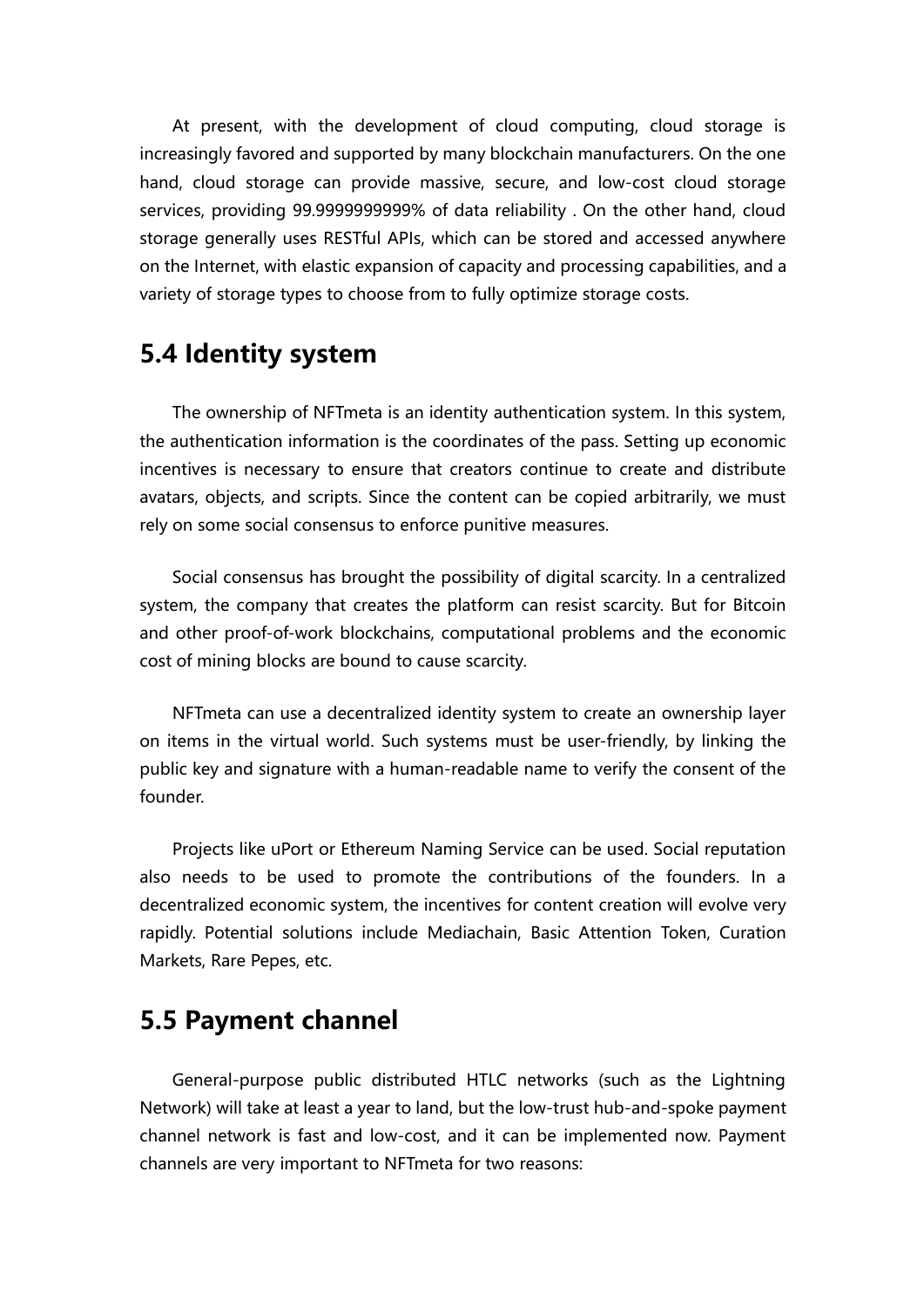- Realize the purchase behavior in the virtual world
- Encourage content servers and P2P servers to improve service quality

Nowadays, major platforms have alleviated the inherent risks of credit card payment itself: users trust the platform, and do not trust the application to protect their payment details. With payment channels, users can make purchases directly from developers without worrying about the theft of identity information.

Part of NFTmeta's infrastructure usage fees support micropayments. The cost includes hosting content, providing content, running P2P agreements, etc. The marginal cost of a developer running an application on NFTmeta is close to its actual cost, because it is commoditized in nature. However, in order to allow later developers to have no barriers to entry, NFTmeta will use meta sales revenue as a reward for providing these services.

#### **5.6 Improved NFT data structure**

#### 1) NFT digital asset data structure

NFT digital assets are a type of digital asset used in distributed accounting networks. Asset instances are unique. By optimizing the structure of NFT digital assets, it can be used to serve blockchain games more flexibly. NFTmeta redesigned the data structure and added custom data storage to accommodate possible game data and expanded content. At the same time, key processes such as consensus, witness, and block production are adjusted accordingly to match the new data structure. The token data in NFTmeta is only fully recorded in the block data when it is generated and attribute changes. During ordinary transactions and circulation, only the hash pointer is recorded to ensure that the volume of the block data will not be too fast due to long-term transactions. increase.

#### 2) Data separation of assets and contracts

Homogeneous, non-homogeneous assets and smart contract data are stored separately on the chain. There will be a large number of continuous transactions in the NFTmeta network. It is necessary to reduce the computational cost of asset analysis and circulation as much as possible. The separation of assets and contracts can realize the separate analysis and execution of contracts and the operation of necessary results on the chain.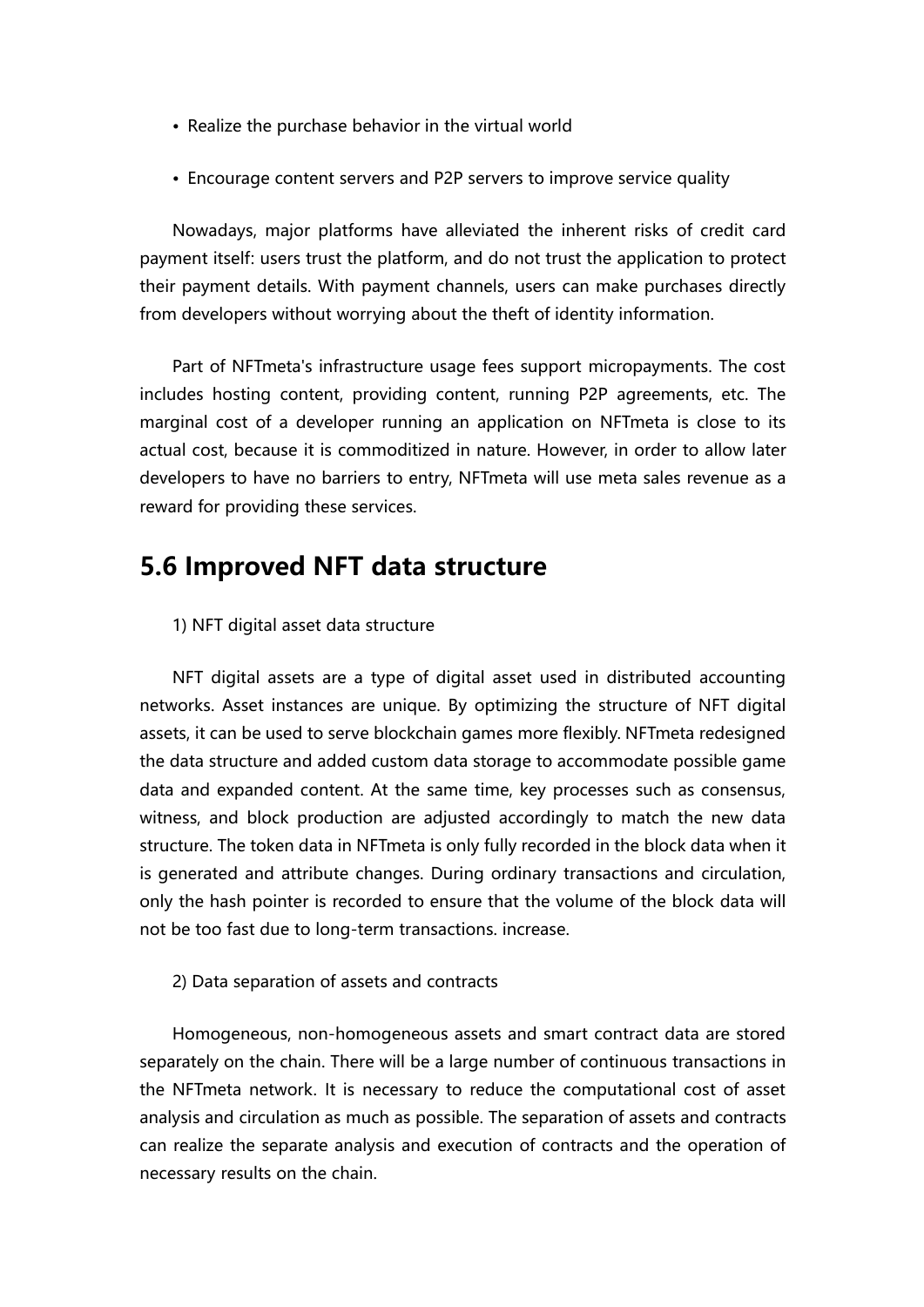Under the design of separating the storage of assets and contract data, the asset owner has all the rights of the asset, and the operation of the asset can only be completed by the owner's authorization. It can avoid the occurrence of damage to asset properties or calling others' assets by modifying the content of the contract due to the non-separation of the asset contract, and it is easier to achieve cross-chain acceptance of non-homogeneous assets without considering the constraints of contract factors, so the asset and contract are separated It is a safer design.

#### 3) Improved PoS consensus mechanism

The consensus layer of the NFTmeta test chain uses the PoS consensus algorithm supported by Ethereum. The improved PoS algorithm uses predetermined witnesses and specified time slots to predict the block producer and block generation time. Usually, the time slot interval is 5 seconds. In actual use, for faster network broadcast speed and greater For network throughput, the time slot interval is set to 3 seconds. If the scheduled witness arrives at the specified time slot, due to network reasons or equipment hardware failure, there is no normal block generation, then the time slot will not generate blocks. The network will wait for the arrival of the next time slot to select another scheduled witness for block production. The improved PoS consensus mechanism can effectively solve the situation that a lot of resources are wasted in the POW mechanism.

In NFTmeta, all scheduled witnesses are voted by all stockholders from among the witnesses. The scheduled witnesses are collectively referred to as active witnesses, and the number of active witnesses is usually 11-101. All active witnesses have the same block generation probability in the witness reservation algorithm of the improved PoS consensus algorithm, which ensures that the block generation probability of all witnesses is consistent with the block generation reward. The graphene voting update time is usually 24 hours, but due to security, stability, and fairness considerations, the initial network voting update time of the project is usually shorter, which may be 12 hours or even shorter.

4) Use modern cryptography to ensure security

The full name of ECC algorithm is Elliptic curve cryptography (elliptic curve cryptography), which was proposed by Neal Koblitz and Victor Miller in 1985. Modern cryptography technology is a cryptography technology based on mathematical principles. It has been widely used in various industries in the Internet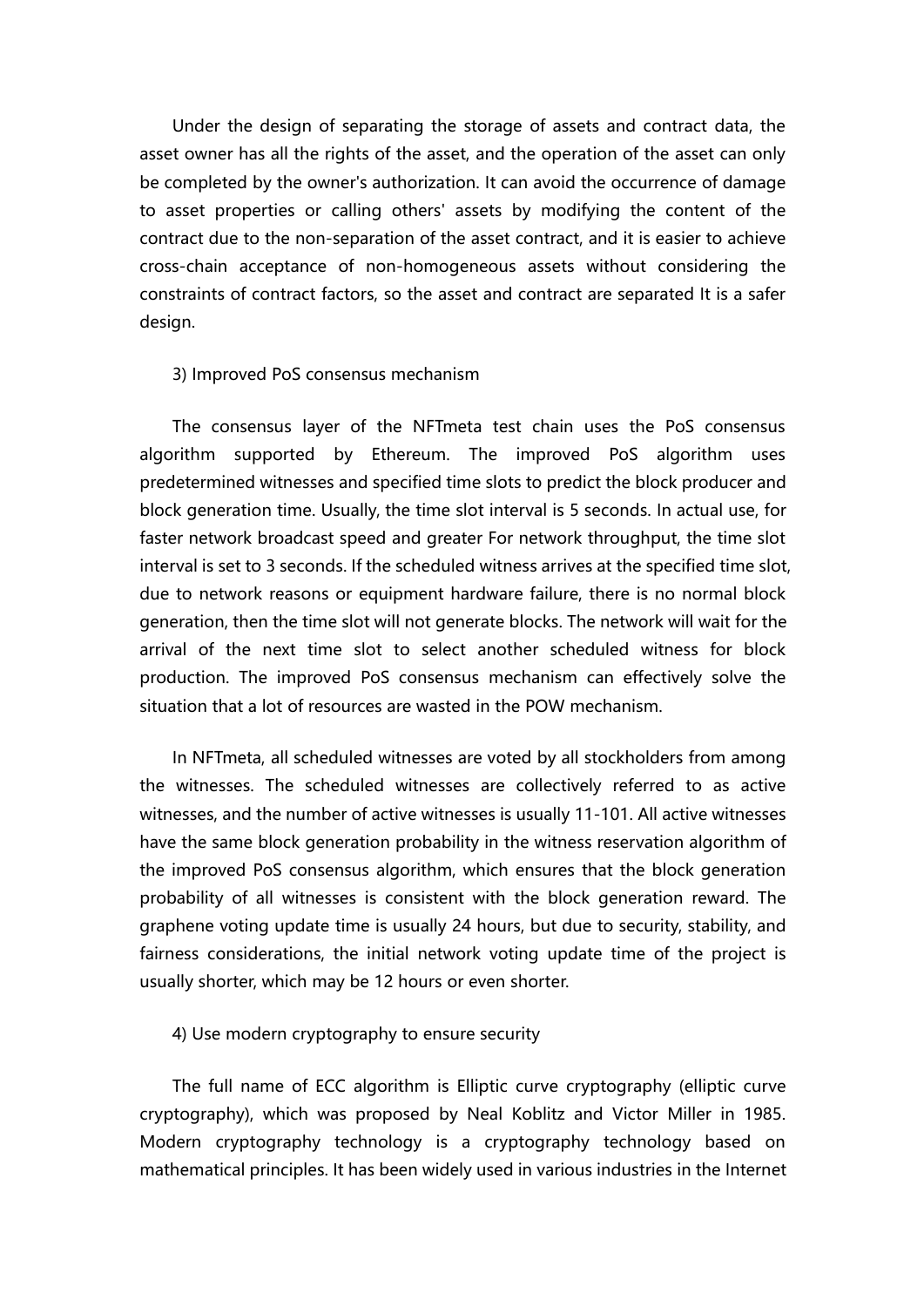field. Common symmetric encryption technologies include AES encryption used by WiFi and asymmetric encryption algorithms (public and private key cryptosystems) RSA, ECC, etc., among which ECC (Elliptic Encryption Algorithm) is a commonly used encryption algorithm in the blockchain field. These algorithms use mathematical principles to design an encryption and decryption system with unacceptable solution consumption to prevent encryption from being compromised. Without obtaining the key correctly, attempts to crack such encryption algorithms will take too long to implement due to the large amount of calculation (usually it takes nearly a hundred years to try to crack/guess the key system). Lose the value of cracking behavior.

#### **5.7 Virtual machine support for large-scale games**

NFTmeta has enough high concurrency processing capabilities. For most of the current online games, when the user scale reaches a certain level, the server needs to process a large amount of data in a short period of time, which is not possible in the existing Ethereum network.

NFTmeta uses an innovative consensus mechanism with a theoretical throughput of about one million TPS. Its high concurrent processing performance is sufficient to support the development and normal operation of existing games under a reasonable data management model design, and basically meets the operational demands of large-scale online games on the platform., To ensure that the user's gaming experience is almost the same as the existing centralized games.

Due to the very high data interaction frequency of large-scale online games, DNF has set a record of 600,000 people online at the same time, and the Steam game platform has an amazing data of 14.2 million people online at the same time. If every online user submits data as an initiation of a consensus application, the ultimate throughput capacity of NFTmeta is not enough to support such level of processing requests. The development team has designed different witness delegation models (Delegation Templates) according to the requirements of witness speed. , So that a single witness client does not have to witness and process all running games at the same time, but instead focus on witnessing and counting multiple games of the same type. Moreover, in this mode, the data submission/witnessing of different games is a relatively asynchronous process. Each game will select the appropriate delegation mode, and the data verification in the asynchronous mode can be completed through the on-chain database service,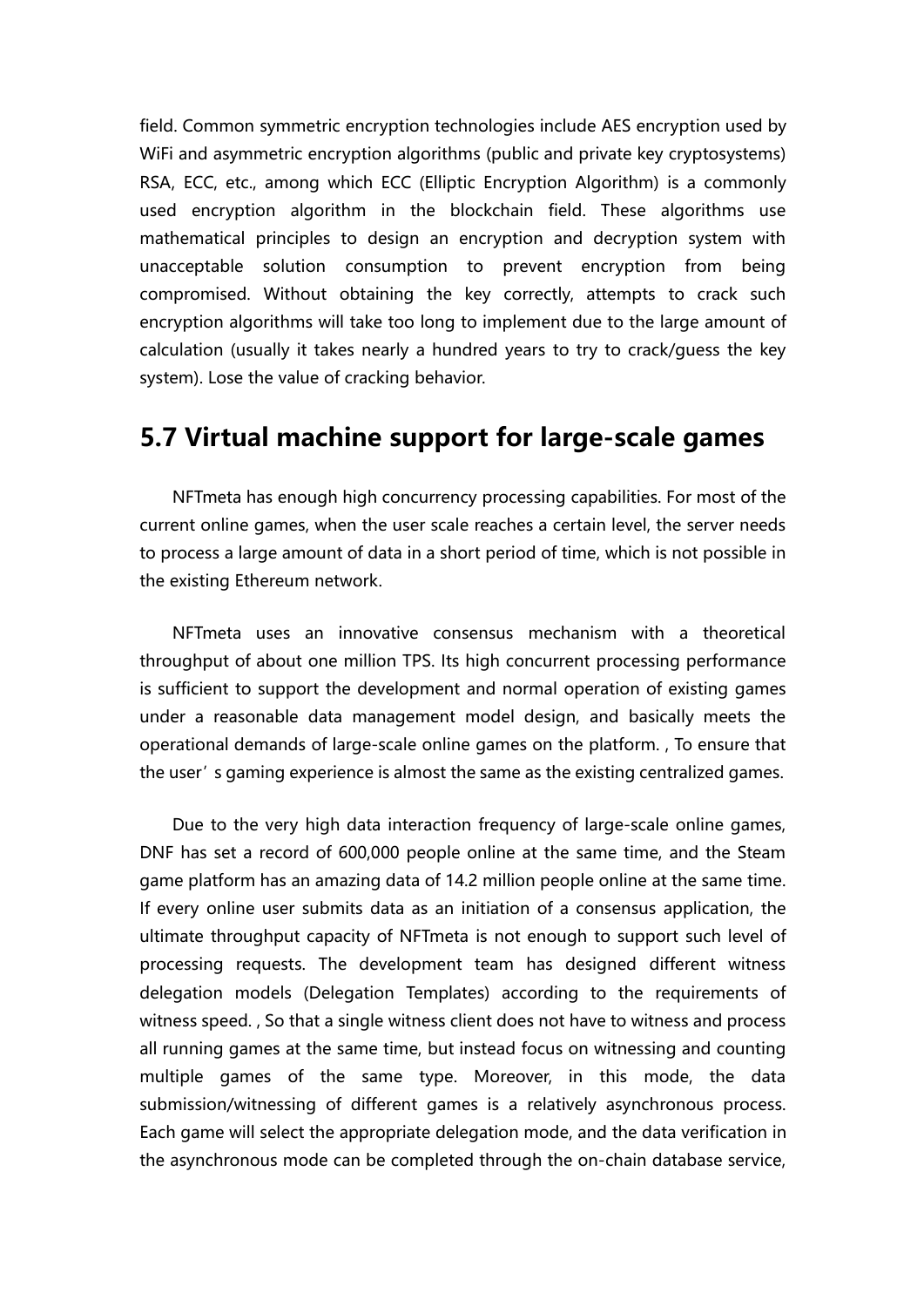that is, the user Verify and complete data access on the chain. This process is very efficient and is enough to support player data operations in large-scale game scenarios.

A contract is a program that can be executed automatically. At the same time, as a system participant, it performs preset tasks in accordance with the basic rules of the environment (compiler rules). The contract can define inputs and outputs, accept and store value, and send information and value. Smart contracts are designed on the premise of the "no-trust principle", and each node considers each other to be untrustworthy. Due to the distributed storage characteristics of the blockchain, each node on the chain saves the same contract execution code, and the operation result of the contract is witnessed by the computing power of the entire network, and the whole vote is used to determine whether the calculation result is approved. The NFTmeta contract supports the definition of witness delegation.

### **5.8 System expansion and security**

1) Expandability

Meet the multi-business block chain structure: MetaNFT's block chain structure can meet the needs of different business fields and improve the scalability and maintenance efficiency of the system. It can be used to mark assets and asset transfers, can also provide non-tamperable multi-dimensional event records, and can also be used for traceability to track the circulation process of high-value NFT items.

Permission control strategy: Provides two types of permission control strategies for writing and reading data information. Data information write permissions, multiple users are set up under the same account, and corresponding permissions are set for different operations to meet the use scenarios of multi-party signature control. Data information read permission, users can grant and revoke single user or user group operation permissions on data, and user groups can be flexibly configured by users. The data includes user account information, transaction information, etc. The granularity can be refined to each attribute field of the transaction or account.

2) Security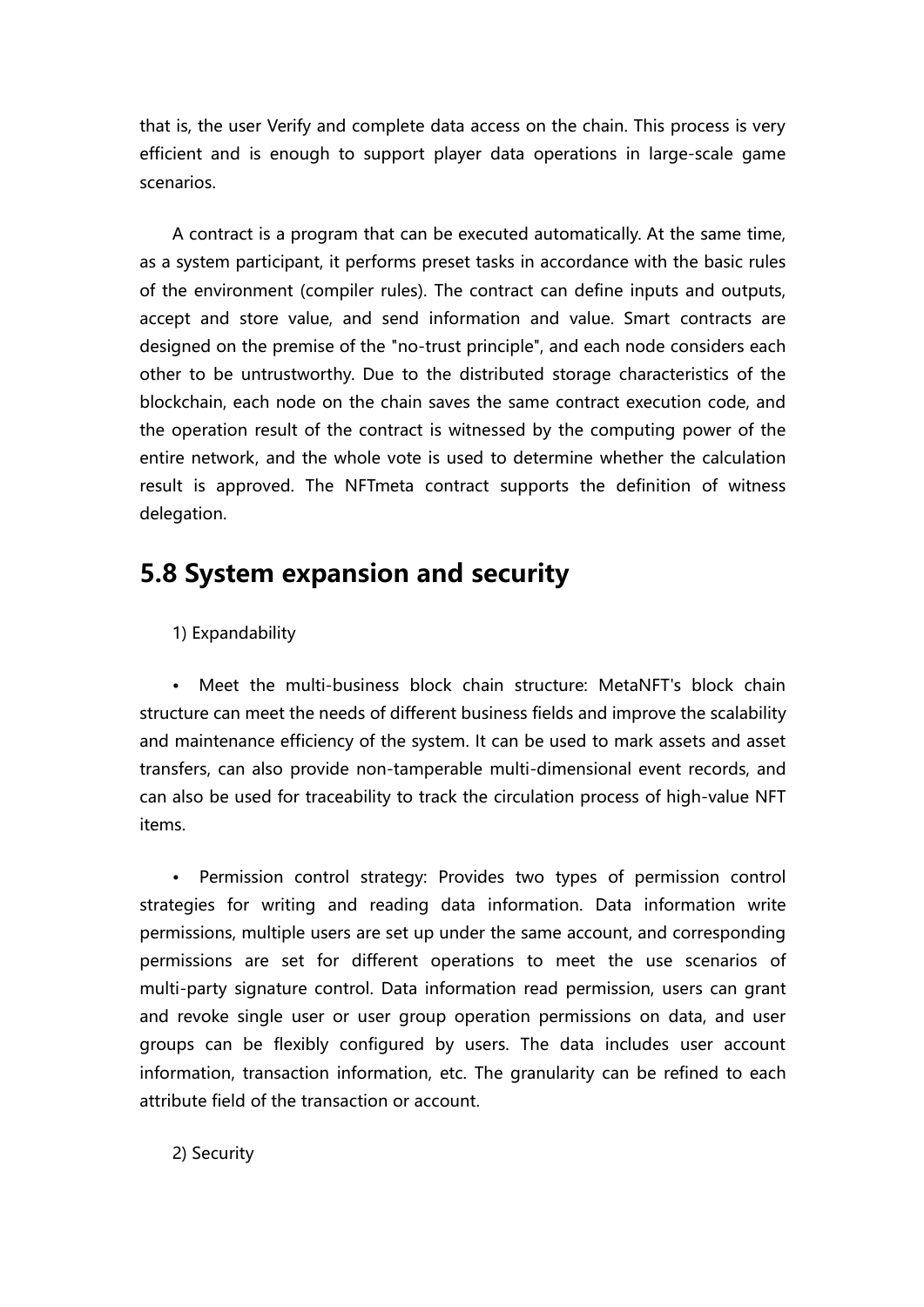• Secure private key access: In order to facilitate users to use blockchain products and services, in addition to the traditional client-side generation and storage mechanism, NFTmeta also provides two solutions: network hosting access and private key hardware access (U-key). Web hosting access, that is, the user name and password are mapped into a private key through a specific algorithm and stored on the server. The private key stored on the server is encrypted data, and the private key can only be decrypted on the user side; the hardware private key is to meet the needs of the financial industry and the Internet of Things industry.

• Multiple privacy protection schemes: provide multiple privacy protection functions. First of all, the bottom layer of the blockchain provides a homomorphic encryption method, all user data is encrypted and stored, and only the user himself can see it. Secondly, NFTmeta Adaptors provide encryption middleware services, users can choose according to business needs. Finally, the upper-level application can encrypt the data during input, and NFTmeta is responsible for writing and reading the encrypted data generated by the user.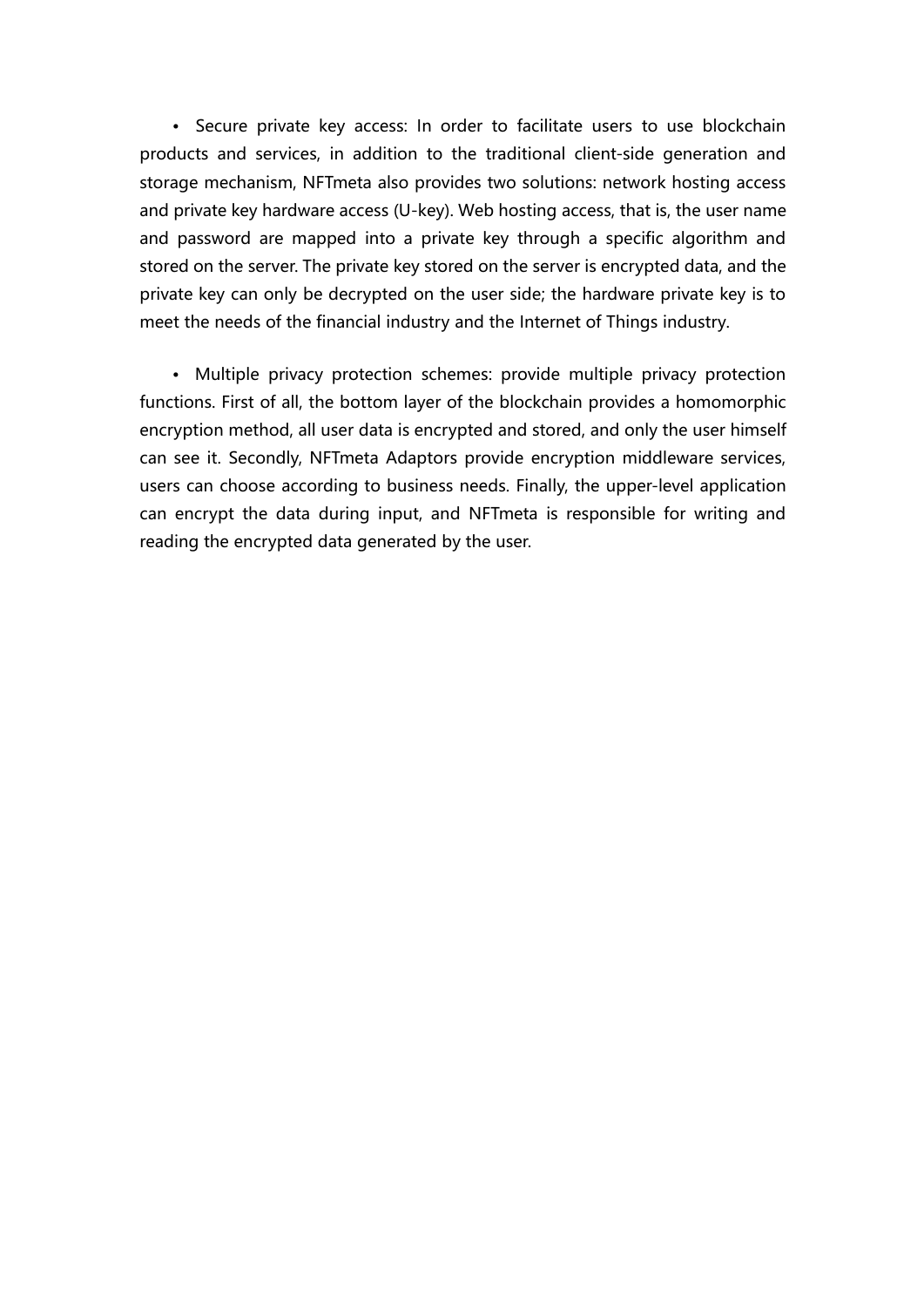# **Chapter VI Meta Token Economic Model Design**

### <span id="page-41-0"></span>**6.1 Meta issuance and distribution**

meta is a high-value token issued by NFTmeta based on ERC20 and used in NFT and meta-universe scenarios. It is also a functional token used in the platform and ecology. It can be used for liquid mining, NFT auctions and purchases, and deduction of transaction commissions., Metaverse games and circulation in multiple scenarios, pledge lending, social entertainment, life investment (real estate, art investment, life services, etc.), and global payment and other scenarios.

1) Meta issuance and distribution

Total circulation of meta: 1 billion

Allocation plan: 6% private equity (partners), 5% marketing, 22% initial combustion, 58% pre-sale/liquidity, 9% future platform liquidity-locked for 6 months, linear release.

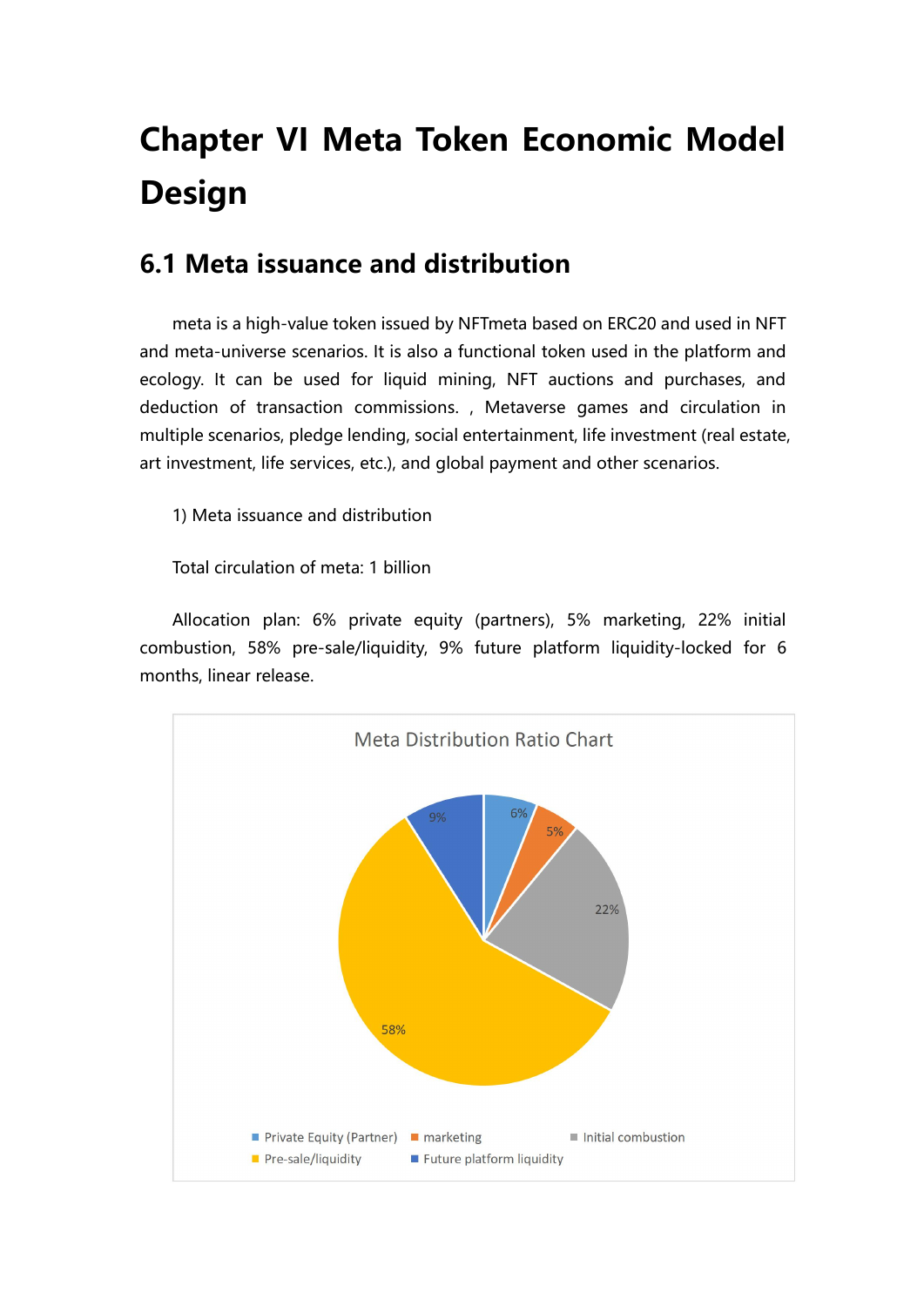Note: 5% marketing will be carried out when needed, and all token holders will vote according to their share of tokens.

2) Repurchase and destruction mechanism

Meta has a mechanism for buying 5% to destroy and selling 5% to repurchase.

In order to enhance the value of meta digital assets, the platform will adopt a destruction mechanism. In the NFTmeta ecosystem, all projects and transactions need to pay a certain fee, which is the common practice of all exchanges. The commission is consumed in the form of fuel, and meta is the main way to generate fuel. This can also be understood as a way of holding money to earn interest. Users and investors obtain fuel by holding meta, and realize the offset and discount of exchange fees. This allows meta to release value in a clear trading scenario.

The NFTmeta platform uses part of its profits/income/transaction fees to repurchase meta from the market on a regular or irregular basis, and destroy the repurchase part (send it to a designated black hole address), which means that the market should The total circulation of meta will be reduced, causing a deflationary effect, thereby stimulating the appreciation of meta currency prices.

That is, the official uses a portion of the net profit every quarter to repurchase and destroy meta digital assets until the total amount of tokens in circulation reaches a constant amount. This mechanism realizes the binding of meta digital assets and NFTmeta official net profit, enabling meta holders to continue to enjoy the profitability of the platform.

### **6.2 Acquisition and circulation of meta**

Meta can be obtained from official task rewards and resource rewards, from the exchange of secondary assets, or through pre-sales and liquidity mining.

1) How to obtain

Ways to obtain meta include but are not limited to:

• Value creation: including (A) the contribution of the act of creating digital assets. For a single digital asset, the amount of platform incentives issued is proportional to the value of the asset created by the participants, and inversely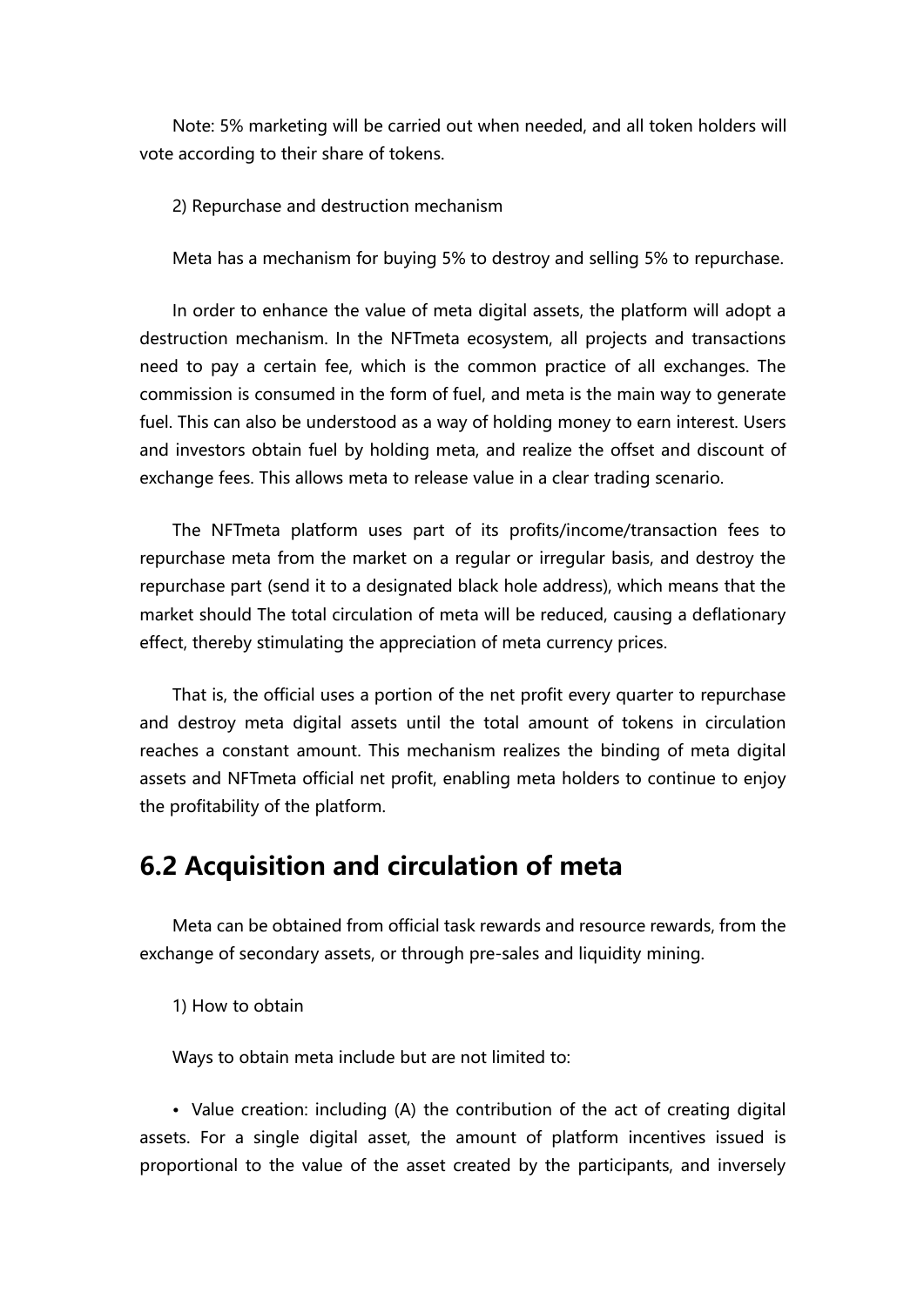proportional to the duration of the NFTmeta platform and the total asset value of the system. The total amount of incentives has an upper limit;(B) creating digital asset value The contribution of the creation of assets reaches a certain fee and the scale of asset circulation can obtain meta. For a single digital asset, the amount of incentives issued is proportional to the total asset circulation of the asset created by the developer;

• Platform contribution rewards: users who contribute to the community can get meta. In the initial stage, we conducted meta distribution based on the historical contribution of the developer community. In the later period, the platform will adopt various forms such as bounty tasks and free assets to encourage developers to develop new features, upgrades, bug fixes, and test community behaviors on the platform. This part will be allocated from the platform foundation' s asset reservation and platform division;

• Game scenario asset circulation: sell the item assets obtained in the meta universe game to obtain meta. The incentives for this part are related to game play and economic system, and are determined by game developers and market rules. In principle, the platform does not have rules and quantity restrictions;

• Behavioral incentives: A variety of effective behaviors in the meta meta universe game, community and NFTmeta platform will be converted into meta according to a certain degree of contribution. For example, users register for platform accounts and participate in various interactions in the community to obtain meta. NFTmeta confirms whether the user's behavior is valid by analyzing the dimensions of access effectiveness, information integrity, and behavioral rationality, and conducts meta-incentives. The number of incentives in this part is directly proportional to the interactive content, inversely proportional to the total number of users on the platform, and the duration of the platform. There is an upper limit on the total amount of incentives;

- Contribution rewards for meta consensus work.
- 2) Value circulation of meta

As a value medium in the ecology, meta has a wider circulation value, which is reflected in the following aspects:

On the basis of the NFTmeta network, many physical applications will be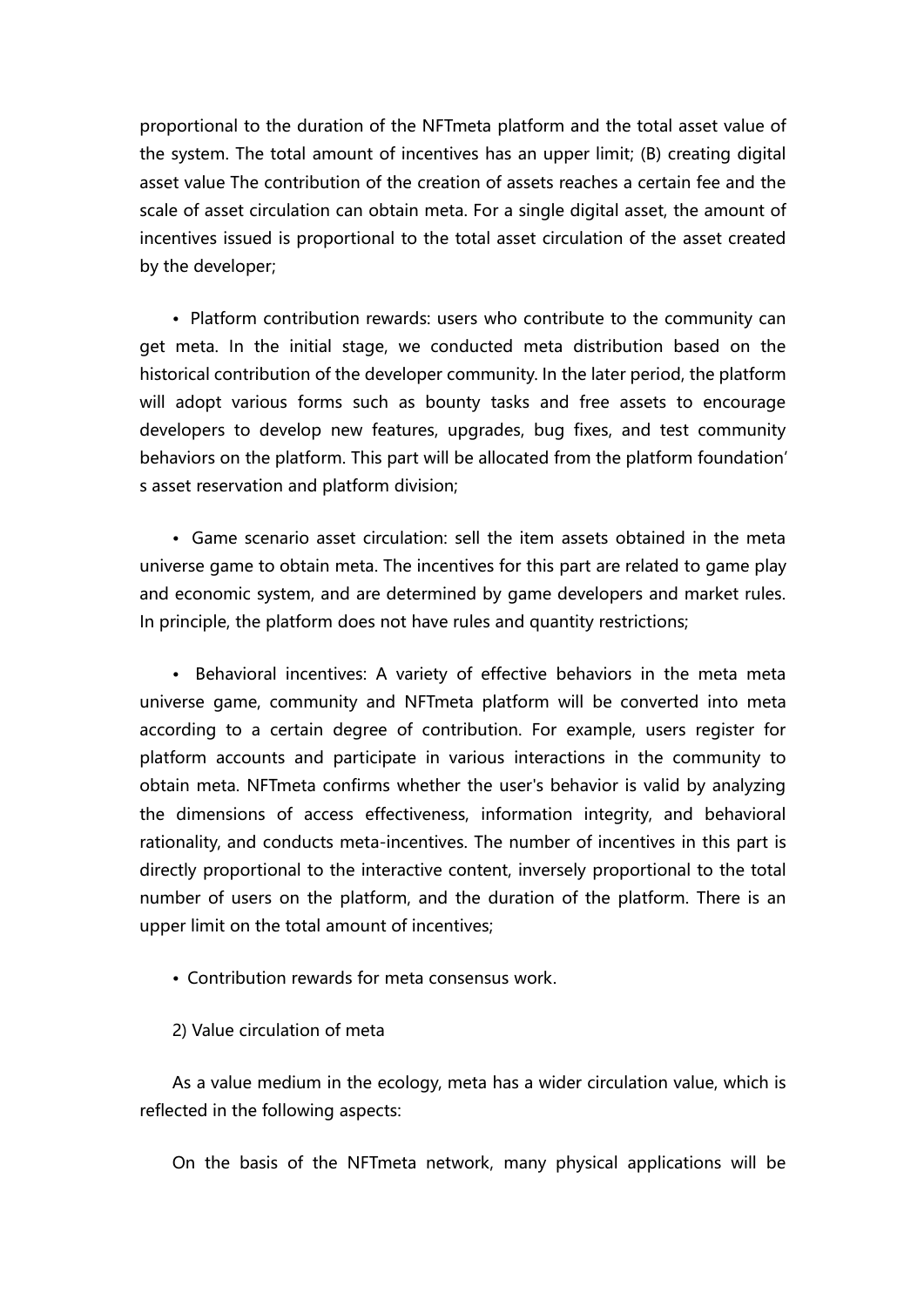derived.

Meta can realize the exchange with all digital currencies, and supports the circulation and payment of all links in the ecology, such as collection and payment, transfer, legal currency transactions, deposits, withdrawals, mortgages, public welfare, game malls and other circulation transactions using meta as the medium. Meta is settled with global legal currency. In addition to the circulation in the NFTmeta ecosystem, it willalso be circulated in third-party applications developed based on the Ethereum public chain technology, and it will exist as the only value token. This will accelerate the circulation rate of the meta, add more circulation value attributes to the scarce meta, and increase the overall value and price.

For users, meta can be used for all kinds of consumption. At the same time, it can also be used as a basic means of cross-border payment, which can bring more benefits to itself. When meta is connected with global mainstream platforms, gamers can enjoy the broader global entertainment and leisure convenience that meta brings.

The usage scenarios of meta include but are not limited to:

• Exchange development resources from third-party developers;

• Exchange value-added services such as developing functional components from the platform;

Exchange and invest in other mainstream currencies from the asset circulation platform;

• Initiate and participate in community affairs voting in community ecological construction and node elections.<br>In terms of versatility, meta adapts to more diversified business needs through

continuous improvement and business model exploration, and satisfies data sharing across business chains. This means that meta has sufficient commonality and standards for data recording methods and can express each A kind of structured and unstructured information, and can meet the cross-chain requirements required by the expansion of business scope. And this provides more value flow basis for the versatility of meta.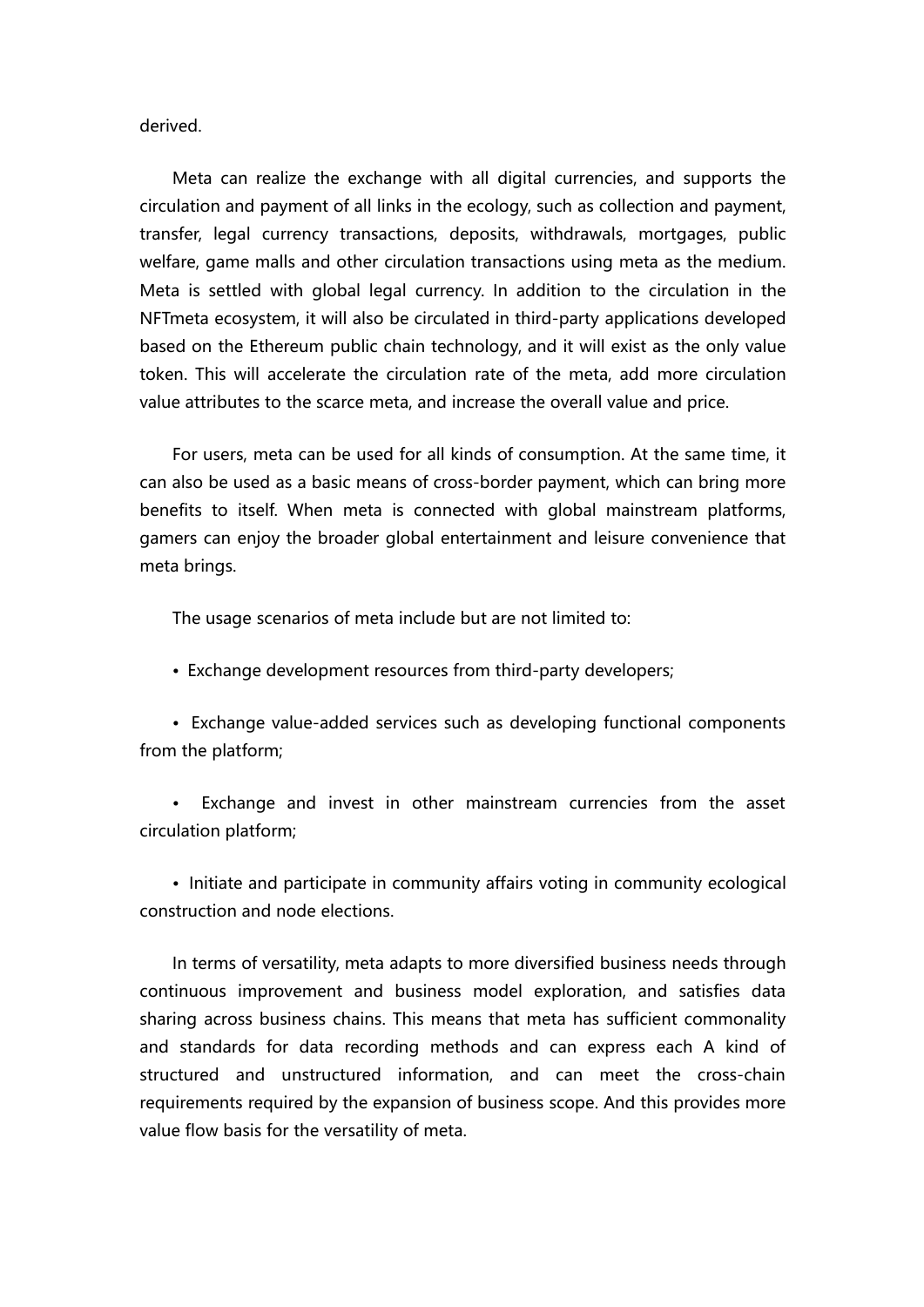## **Chapter VII Global Team and Autonomous Community Construction**

#### <span id="page-45-0"></span>**7.1 Global team**

NFTmeta brings together a large number of core technical personnel and top talents in the fields of blockchain, big data, cloud computing, NFT, meta-universe virtual reality, artificial intelligence, etc., and has comprehensive R&D capabilities with global competitiveness.

Joyce-an internationally renowned data engineer, has held key positions in many world-renowned Internet big data research centers, responsible for the research and development of Internet basic technology applications, participated in many internationally renowned projects, and is a pioneer in the field of blockchain technology.

Algernon-PhD in computer and big data, architect, database expert, exchange construction technology expert, has long been engaged in database application, data warehouse, big data and blockchain development in the trading industry, and has rich experience in blockchain project development.

Michell-a world-renowned blockchain game application expert, and a global leader in the commercial application of blockchain technology. He was a member of the European Business Council, a PhD in sociology at Columbia University, and a researcher at the Financial Research Center. He is an authority in the field of global intelligent game and entertainment technology applications.

Paddy-has authoritative influence in the development of the underlying technology of the blockchain, covering two areas of academia and business in his career, is a research scholar, engineer and leader. He hasheld multiple engineering management positions at Google and Amazon.

Bradley-Bradley's research focuses on big data parallel computing and distributed algorithm optimization, and has rich research experience in blockchain, cryptography, and data mining. Bradley will provide in-depth algorithm support for the project at the core mathematical model of the blockchain, the core algorithm of artificial intelligence, and the parallel computing of big data.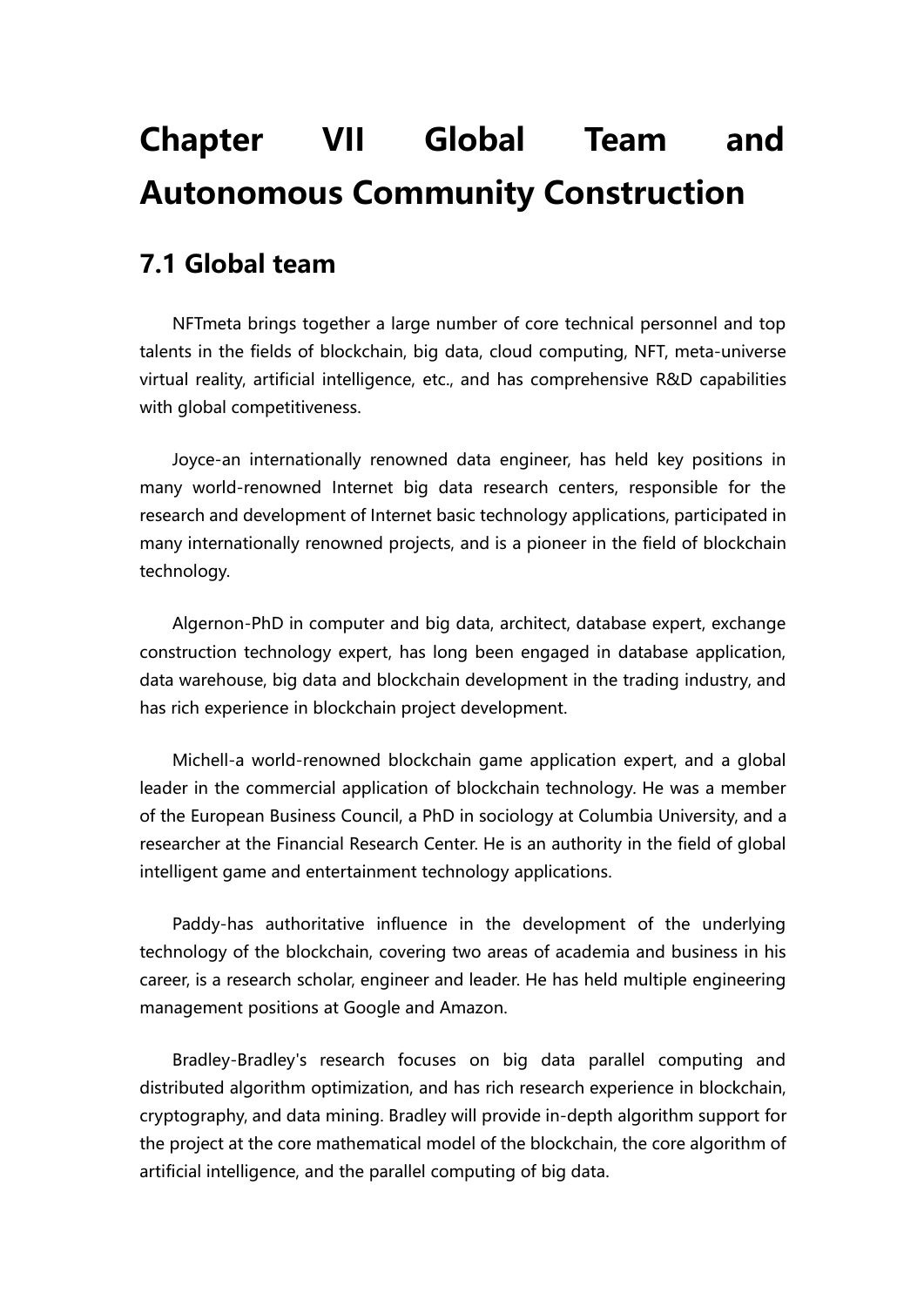Wesley-proficient in the principles and implementation of mainstream blockchain technologies such as Bitcoin, Ethereum, and HyperLedger, and has a deep understanding and rich practice in blockchain consensus mechanisms, smart

contracts, cross-chain technology, side-chain technology, and privacy protection.<br>Minkevich-technical consultant, a world-renowned computer technology application development expert, has worked for Apple, SGI, Microsoft, Google and other companies, and has more than 15 years of global IT development and operation experience.

Colbert-Director of Legal Affairs, graduated from the Law Department of Harvard University, has more than ten years of legal research experience, is good at business structure, facilitates the formulation of financial regulations, and has a basic legal direction to control the financial control of the blockchain alliance, which is very good Carry out project development and promotion amicably, and organize and control financial and legal ideas in a friendly manner.

Donovan Mitchell-Global Market Consultant. With decades of rich experience, we continue to provide quidance on the game market for the project.

### **7.2 Construction of Autonomous Community (DAO)**

A decentralized autonomous organization is an entity without a central leadership. The decision is made by the community with reference to a set of specific rules implemented on the blockchain. A decentralized autonomous organization is an organization native to the Internet and collectively owned and managed by its members.

The NFTmeta community has a strong consensus that it will create a DAO autonomous community, with 100% community self-management. After the project goes live, the community will vote to develop its own decentralized applications and DAPPs.

The global community construction of NFTmeta DAO follows a high degree of decentralization and is carried out through a combination of on-chain and off-chain models. After all the programs of NFTmeta DAO are set successfully, it can start to operate according to the original rules. In the process of operation, it can continuously maintain and upgrade itself according to the actual situation. Through the continuous self-improvement mechanism, it not only eliminates the trust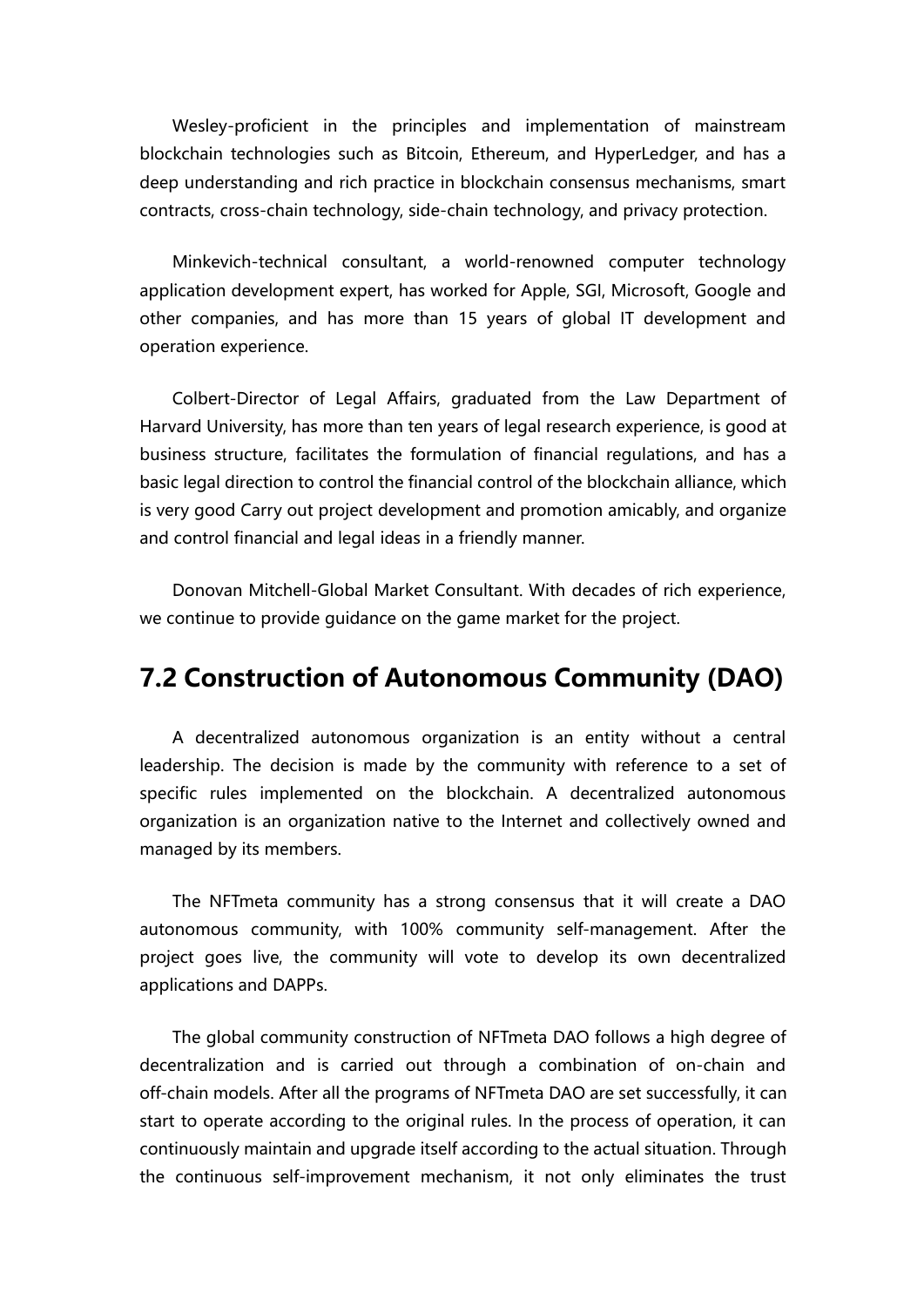problem, but also achieves an unprecedented level of collective coordination, thus forming the technical foundation of NFTmeta DAO.

• Smart contracts enable the technical implementation of the rules of NFTmeta DAO;<br>• The token economic model provides a realistic incentive basis for the benefit<br>• The token economic model provides a realistic incentive basis for the benefit

distribution of NFTmeta DAO;

• The blockchain itself connects individuals or organizations around the world, allowing the expansion of NFTmeta DAO to break through geographical restrictions.

MetaNFT tokens are used as value circulation proof and incentive means, and then smart contracts are used to determine the cooperative relationship and benefit distribution mode of members. There is no clear identity division among members. For example, investors, developers, collaborators, operators, consumers, etc., will become part of the community because of holding NFTmeta tokens. Members can continue to optimize the contract structure on their own, constantly seek the shortest path, maintain efficient coordination and better development direction.

<span id="page-47-0"></span>With the development of NFTmeta meta-universe, NFTmeta will allow all token holders to vote on the future development direction or improvement of the project. This will ensure that the NFTmeta metauniverse is an interesting metauniverse that is connected to players and centered on decentralization.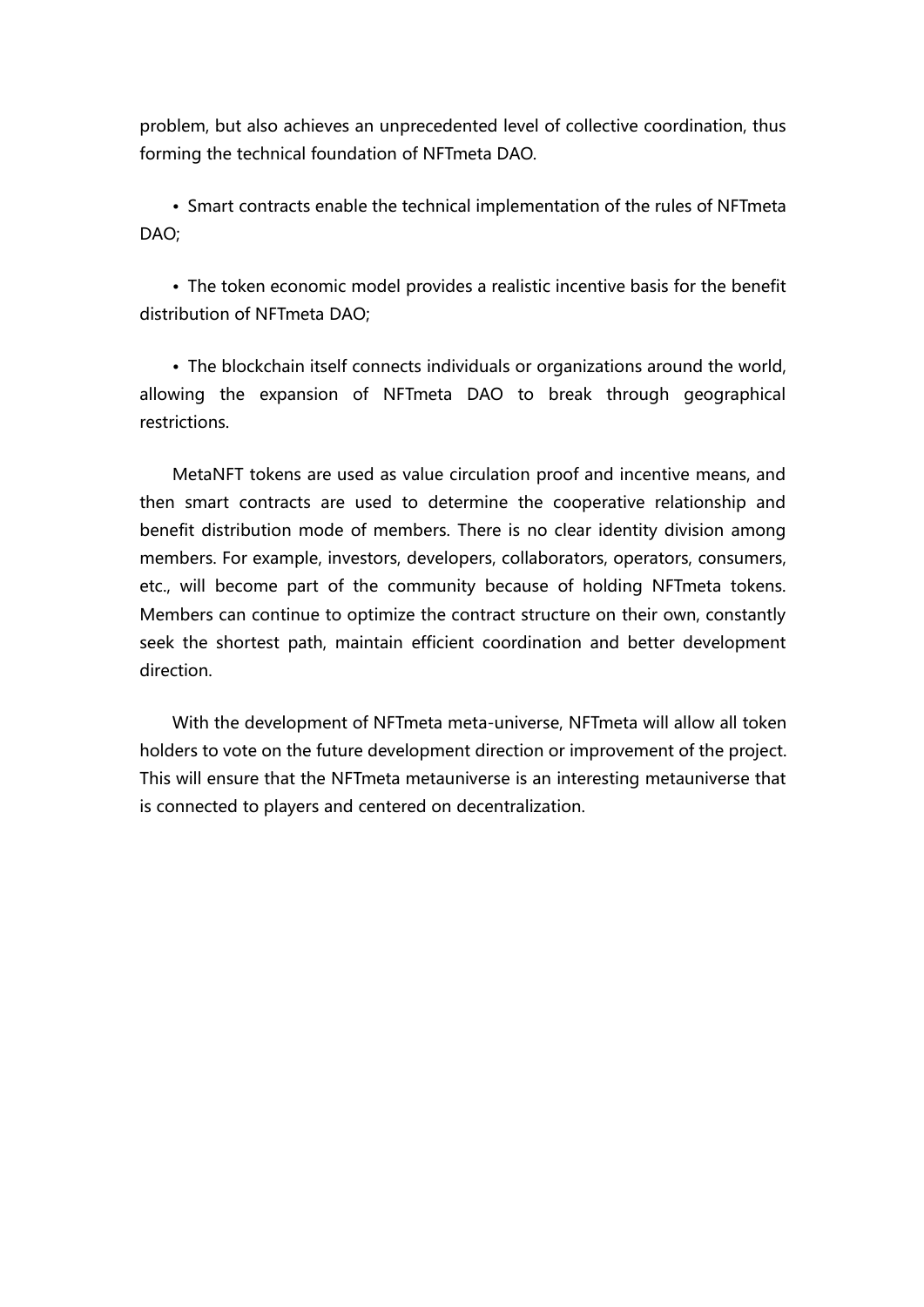## **Chapter VIII Disclaimer**

This document is only for the purpose of conveying information. The content of the document is for reference only and does not constitute any investment advice, abetting or invitation to sell stocks or securities in NFTmeta and its related companies. Such invitations must be made in the form of confidential memorandums and must comply with relevant securities laws and other laws.

The content of this document shall not be interpreted as forcing participation in the public issuance of tokens. Any behavior related to thiswhite paper shall not be regarded as participating in the public issuance of tokens, including requesting a copy of this white paper or sharing this white paper with others.

Participating in the Token public offering means that the participants have reached the age standard and have complete civil capacity, and the contract signed with NFTmeta is true and effective. All participants signed the contract voluntarily and had a clear and necessary understanding of NFTmeta before signing the contract.

The NFTmeta team will continue to make reasonable attempts to ensure that the information in this white paper is true and accurate. During the development process, the platform may be updated, including but not limited to platform mechanisms, tokens and their mechanisms, and token distribution. Part of the content of the document may be adjusted accordingly in the new version of the white paper as the project progresses. The team will publish the updated content to the public by publishing announcements on the website or the new version of the white paper. Participants must obtain the latest version of the white paper in time, and adjust their decisions in a timely manner based on the updated content. MetaNFT expressly stated that it will not be liable for any losses caused by participants (a) relying on the content of this document, (b) the inaccuracies of the information in this article, and any actions caused by this article. The team will spare no effort to achieve the goals mentioned in the document. However, due to the existence of force majeure, the team cannot fully commit to fulfillment.

The meta token is an important tool for the effectiveness of the platform, not an investment product. Owning a token does not mean granting its owner the ownership, control, and decision-making power over the platform. As an encrypted asset used in the ecology, tokens do not belong to anyof the following categories